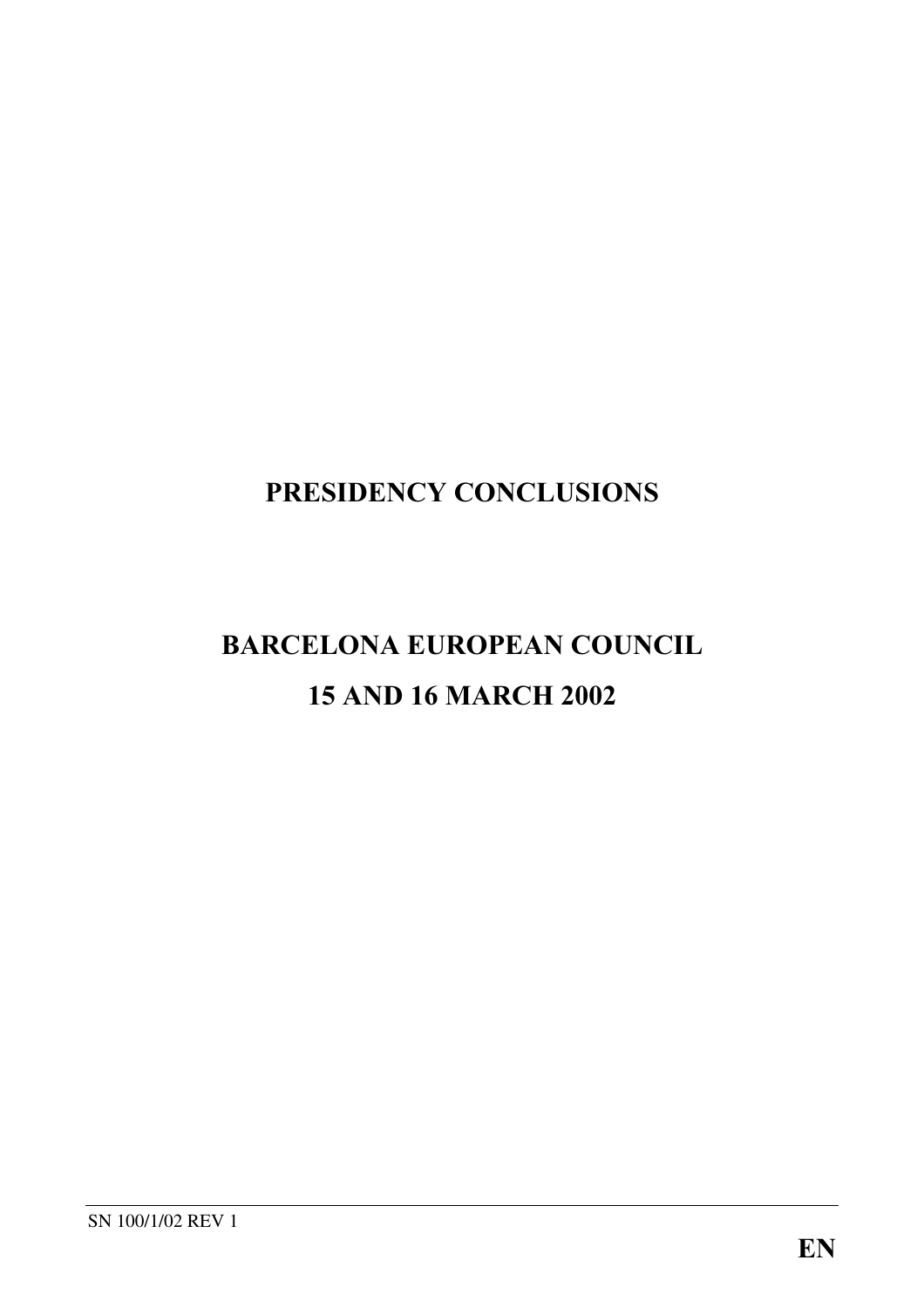# PART I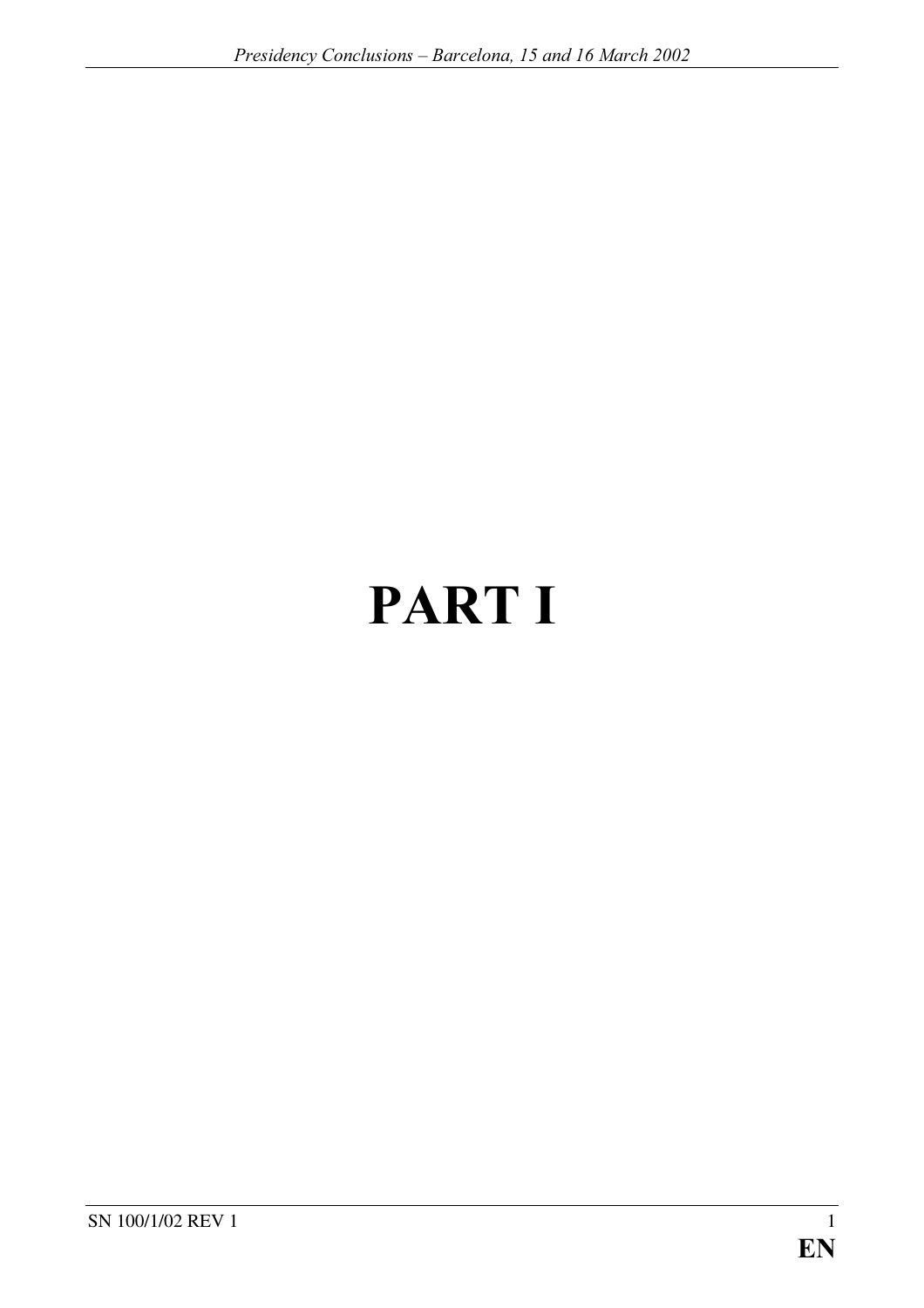- 1. The European Council met in Barcelona on 15 and 16 March for its second annual Spring meeting on the economic, social and environmental situation in the Union. The meeting was preceded by an exchange of views with the new President of the European Parliament, Mr Pat Cox, on the main topics for discussion. The European Council welcomes the President's initiative for a new partnership for political dialogue and pragmatic change.
- 2. Heads of State or Government, Foreign and Finance Ministers also came together with their counterparts from the thirteen candidate countries to discuss the Lisbon Strategy and its implementation. The European Council highlights the Lisbon strategy as an incentive for candidate countries to adopt and implement key economic, social and environmental objectives and as a two-way learning process.

#### **GENERAL POLITICAL AND ECONOMIC CONTEXT**

- 3. The euro clearly demonstrates what the European Union can achieve when the political will is there. That same political will must be harnessed towards meeting the economic, social and environmental objectives which the Union has set itself.
- 4. The European Council has, on the basis of the Commission's Spring Report, reviewed progress made in the first two years of the Lisbon strategy. It notes that there have been important successes, but also that there are areas where progress has been too slow. It took into account the contributions from various sectoral Councils. The objective now is to simplify and consolidate this strategy so as to ensure more effective implementation of the decisions already taken, and of those taken today.
- 5. The economic situation is in the first stages of global recovery after the steep decline in 2001. The rapid response of economic policy, sound fundamentals, and a restoration of confidence provide a platform for that recovery. Now, these prospects need to be enhanced by a clear commitment to economic reform to increase the EU potential for growth and employment.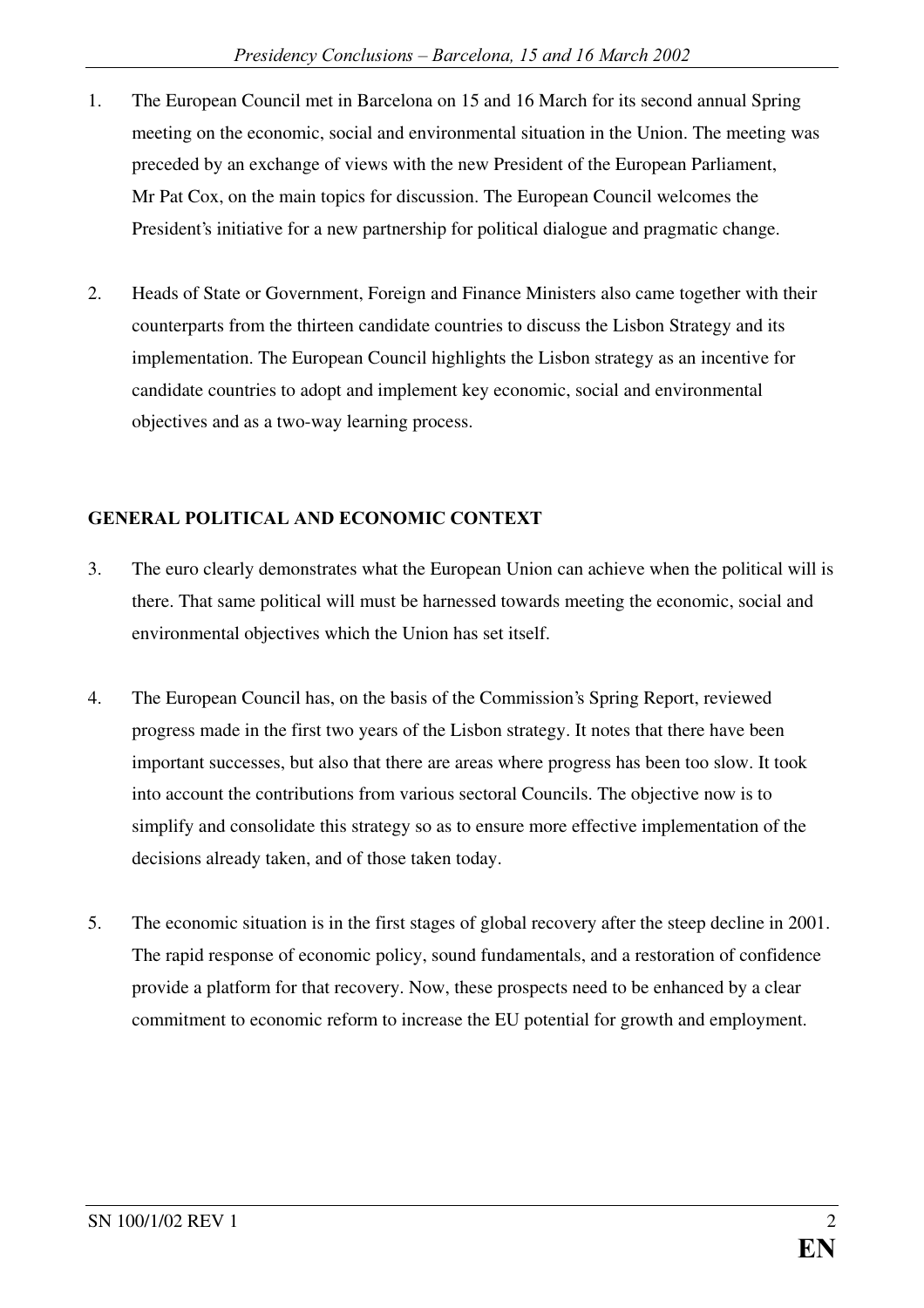#### MAINTAINING THE MOMENTUM BEHIND OUR LONG-TERM STRATEGY

#### Coordination of economic policies

6. Coordination of fiscal policies is anchored in the commitment to sound public finances and rules of play agreed in the Stability and Growth Pact. Member States will maintain or respect the medium term budgetary objective of close to balance or in surplus by 2004 at the latest. Automatic stabilisers should be allowed to play symmetrically, provided that the 3% of GDP limit is not breached in downturns. This means, in particular, that in expansionary phases growth dividends should be fully reaped. Member States could make use of discretionary fiscal policy only if they have created the necessary room for manoeuvre.

The European Council invites the Council to continue to examine the long-term sustainability of public finances as part of its annual surveillance exercise, particularly in the light of the budgetary challenges of ageing.

- 7. The Eurozone is a monetary union working under a single and independent monetary policy and decentralised but coordinated fiscal policies. There is a need, therefore, to make further progress by:
	- improving and harmonising the methodologies used to draw up Eurozone statistics and indicators. The Commission and the Council are invited to present a comprehensive report on Eurozone statistics in time for the Spring European Council 2003;
	- − conducting a systematic analysis of the Euro area's policy mix as a whole, in order to assess the consistency of monetary and fiscal policies with respect to economic developments;
	- − reinforcing existing fiscal policy coordination mechanisms. In this regard, the Commission will present proposals to reinforce economic policy coordination in time for the 2003 Spring European Council.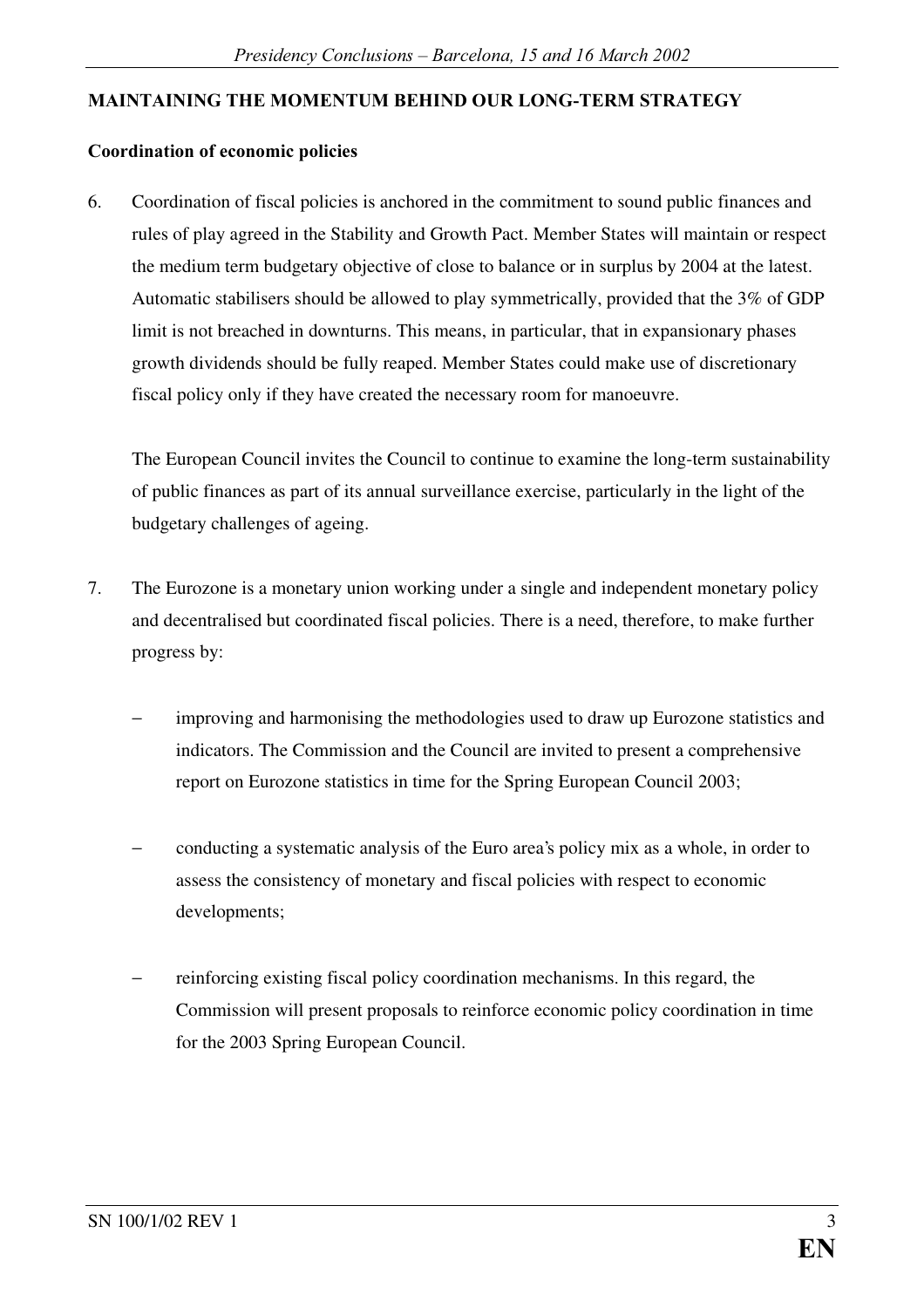8. In this context, the European Council endorses the Key Issues Paper. This will be the basis of the Broad Economic Policy Guidelines, which will be targeted and specific, identifying key economic challenges and proposing concrete measures to tackle them. Focal points will be the quality and sustainability of public finances, pursuing further necessary reforms in product, capital and labour markets and ensuring coherence with the policies established in each domain.

#### Sustainable development

- 9. Growth today must in no event jeopardise the growth possibilities of future generations. The Sustainable Development Strategy means that the various policies should be consistent with the Union's long-term objectives. Economic, social and environmental considerations must receive equal attention in policymaking and decision taking processes. In this context, relevant Council configurations, including ECOFIN and General Affairs, have now adopted their strategies for integration of environmental concerns, and the Fisheries Council has also taken the necessary steps for this integration in the context of its forthcoming review of the common fisheries policy.
- 10. The European Council welcomes the decision on the ratification of the Kyoto Protocol on behalf of the European Community. It urges Member States to complete their national ratification procedures by June 2002. The Protocol should enter into force before the World Summit on Sustainable Development in Johannesburg. The European Council recalls its invitation made at Göteborg to other industrialised countries.
- 11. The European Council recognises the importance of the Sixth Environmental Action Programme as a key instrument for progress towards sustainable development and welcomes the recent progress in discussions between the European Parliament and the Council with a view to its final adoption.
- 12. But further action is required. The European Council:
	- notes the intention of the Commission to present in 2002, following its report on environmental technologies, an Action Plan for tackling obstacles to their take up;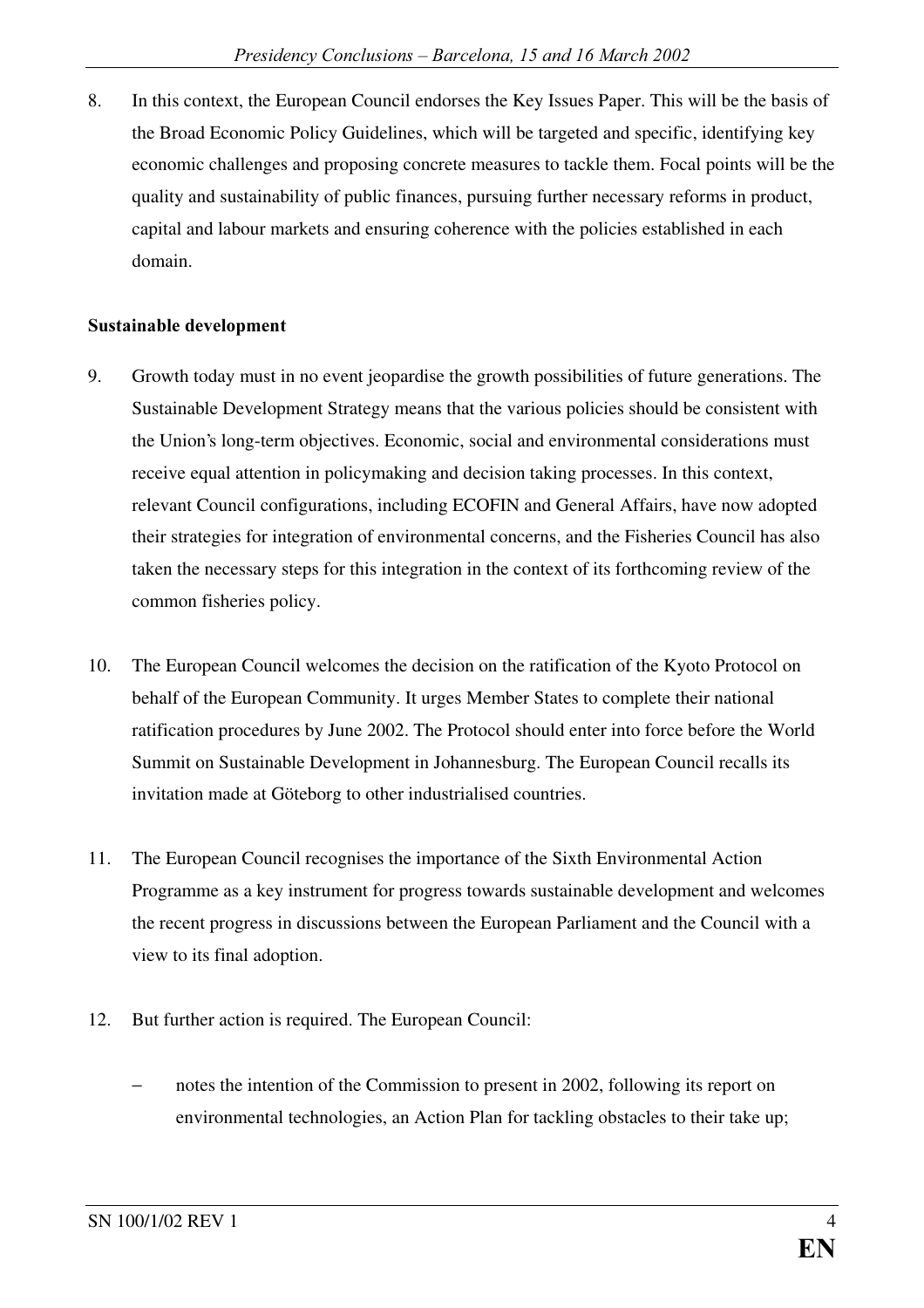- notes the intention of the Commission to accelerate its work on the preparation of a framework directive on infrastructure charging, to ensure that by 2004 different modes of transport can better reflect their costs to society;
- notes the intention of the Commission to include, before the end of 2002, a sustainability dimension in the impact assessment which will form part of its wider efforts in the field of better regulation;
- asks the Council, in parallel with the agreement on the opening of the energy markets, to reach an agreement on the adoption of the energy tax directive by December 2002, bearing in mind the needs of professionals in the road-haulage industry;
- agrees on the need for the European Union to show substantial progress in enhancing energy efficiency by 2010.
- 13. With a view to the Monterrey Conference on Financing for Development, the European Council welcomes the agreement reached on ODA by Foreign Ministers. This states that in pursuance of the undertaking to examine the means and timeframe that will allow each of the Member States to reach the UN goal of 0.7% ODA/GNI, those Member States that have not yet reached the 0.7% target commit themselves – as a first significant step – individually to increasing their ODA volume in the next four years within their respective budget allocation processes, whilst the other Member States renew their efforts to remain at or above the target of 0.7% ODA, so that collectively a European Union average of 0.39% is reached by 2006. In view of this goal, all the European Union Member States will in any case strive to reach, within their respective budget allocation processes, at least 0.33% ODA/GNI by 2006. The ECOFIN Council will examine other ways of debt relief for the least developed countries.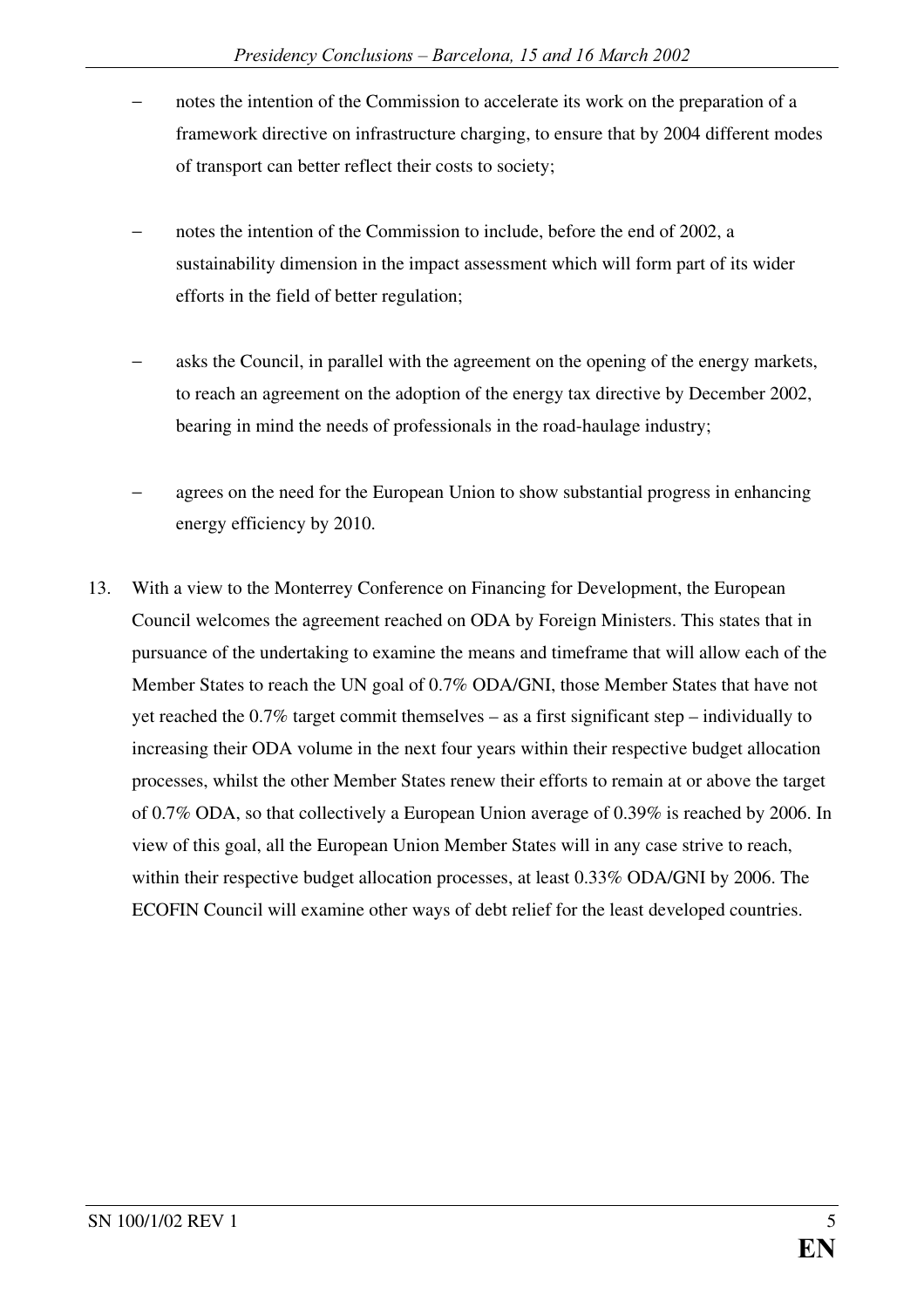14. The European Council shall, on the basis of the Commission's communication "Towards a Global Partnership for Sustainable Development" and the conclusions of the Environment Council of 4 March 2002, determine the overall position of the European Union for the Johannesburg Summit at its June meeting in Seville, and in Spring 2003 will review the comprehensive strategy for sustainable development with a focus on putting into practice the outcome of the World Summit on Sustainable Development. It underscores the importance of improved global governance in this field.

#### A more favourable environment for entrepreneurship and competitiveness

- 15. Entrepreneurship and a well-functioning internal market are key to growth and job creation. The regulatory environment should encourage entrepreneurial activity and make it as simple as possible to set up new businesses, in particular through the full use of the Internet. The European Council asks Member States to speed up the implementation of the European Charter for Small Enterprises and to learn from best practice. The European Council takes note of the Commission's intention to submit a green paper on entrepreneurship before the 2003 Spring European Council. As from this year, the Council will meet before every Spring European Council to assess progress in this area. The European Council considers that the Basel Committee on Banking Supervision should ensure that its work does not result in discrimination against small and medium sized enterprises and requests the Commission to present a report on the consequences of the Basel deliberations for all sectors of the European economy, with particular attention to SMEs.
- 16. Full implementation of all internal market legislation is a prerequisite for the proper functioning of the internal market. Although progress has been made, the interim transposition target of 98.5% set in Stockholm has only been achieved by seven Member States. Efforts need to be stepped up. The European Council calls on Member States to make further efforts to meet that target and for a transposition target of 100% to be achieved by the Spring European Council in 2003 in the case of directives whose implementation is more than two years overdue.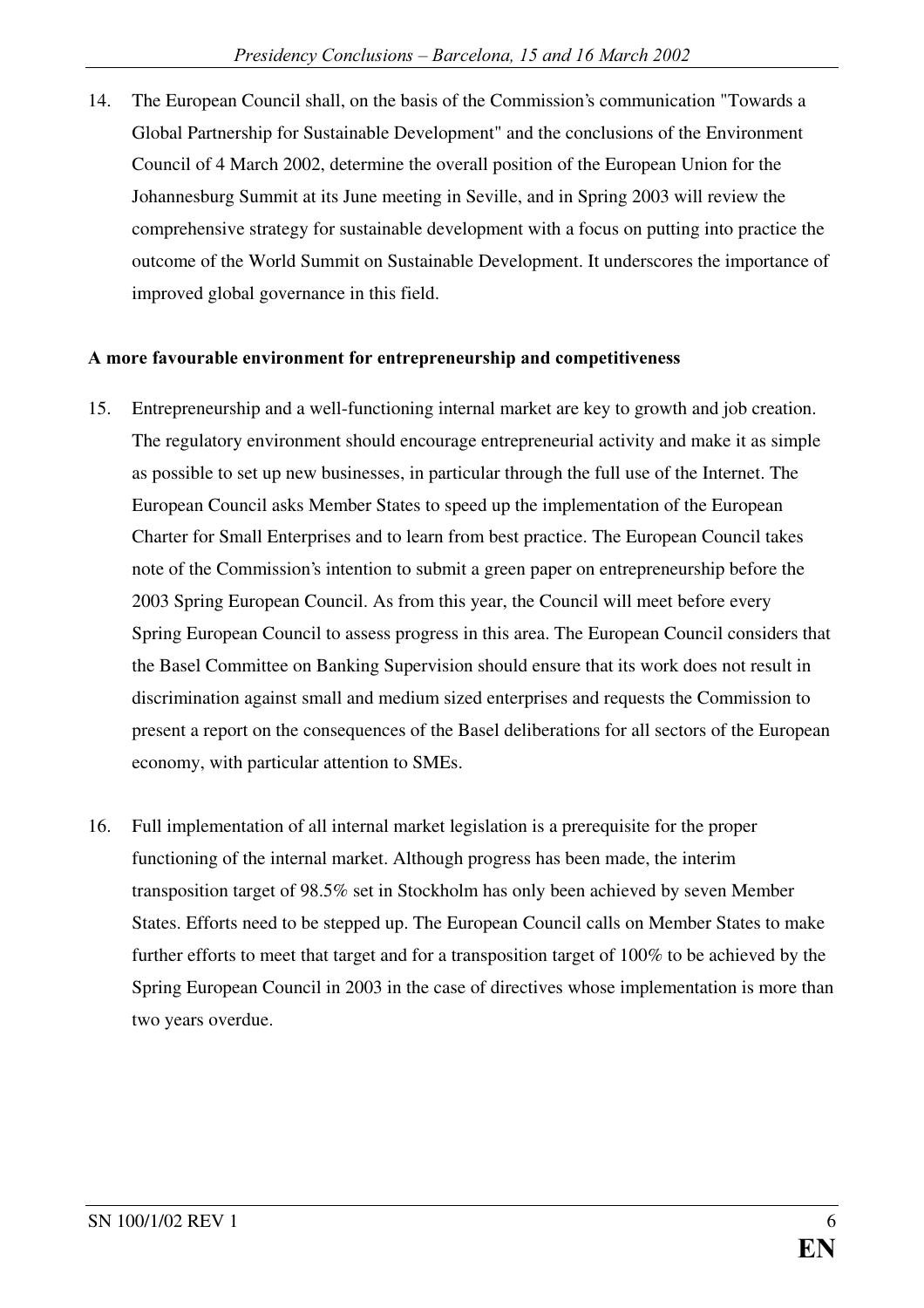- 17. The European Council welcomes progress on modernising Community competition rules. It attaches the utmost priority to the on-going work in this regard and calls on the Council to adopt the new legal framework by the end of 2002.
- 18. In addition, the European Council:
	- renews its call to Member States to reduce the overall level of State aid as a percentage of GDP by 2003, and onwards, and to redirect such aid towards horizontal objectives of common interest, including economic and social cohesion, and target it to identified market failures. Less and better-targeted State aid is a key part of effective competition;
	- urges the Council to agree the pending legislative package on public procurement at its May meeting with a view to its final adoption as early as possible in 2002;
	- asks the Commission to make specific references to outstanding technical barriers in its current Internal Market Scoreboard;
	- notes the Commission's intention to present, as soon as possible, the follow-up to its Communication on an Internal Market Strategy for Services, including any necessary concrete actions.

In this context, the European Council reaffirms the importance for the economic and social development of the Union of improving the quality of public administrations.

19. Efforts to simplify and improve the regulatory environment will be vigorously pursued at both national and Community level, including inter-institutional aspects, with particular emphasis on the need to reduce the administrative burden on SMEs. The European Council invites the Commission to submit, in time for its next session at Seville, the Commission's Action Plan, which should take into account in particular the recommendations of the Mandelkern Group on Better Regulation.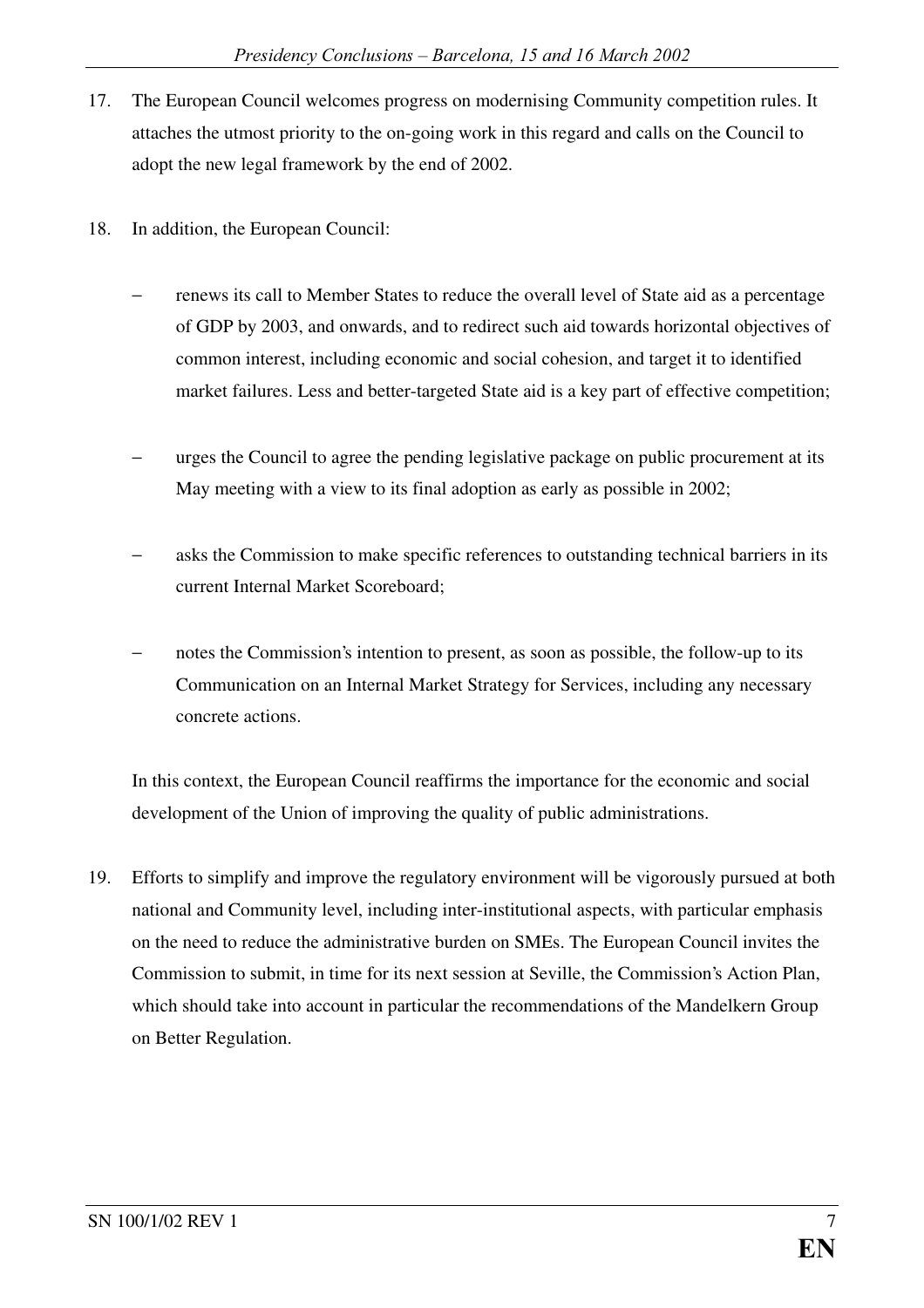- 20. The European Council invites the Council, on the basis of Commission proposals and in the light of the conclusions of the Financial Stability Forum, to analyse, before June 2002, the requirements of good and transparent corporate governance and to examine the possibility of creating a group of "wise men".
- 21. At Ghent the European Council called on the EIB to step up lending in selected sectors to contribute to the recovery of the EU economy. The European Council welcomes the EIB's recent response to that request through mobilisation of an estimated loan volume of EUR 4-4.5 billion over two years, and further encourages the Bank to support investment in sectors particularly relevant to fostering economic integration, economic and social cohesion and growth and employment in the Union.

#### Reinforcing social cohesion: the Social Agenda

22. The European social model is based on good economic performance, a high level of social protection and education and social dialogue. An active welfare state should encourage people to work, as employment is the best guarantee against social exclusion. The European Council considers the Social Agenda agreed at Nice to be an important vehicle for reinforcing the European social model. The Spring European Council must be the occasion for an in-depth review of progress in bringing about its objectives. This review should lend further impetus and lead to appropriate initiatives where necessary. The Lisbon goals can only be brought about by balanced efforts on both the economic and social fronts.

As far as the social front is concerned, this includes

increasing the involvement of workers in changes affecting them: in this connection, the European Council invites the social partners to find ways of managing corporate restructuring better through dialogue and a preventive approach; it calls on them to engage actively in an exchange of good practice in dealing with industrial restructuring;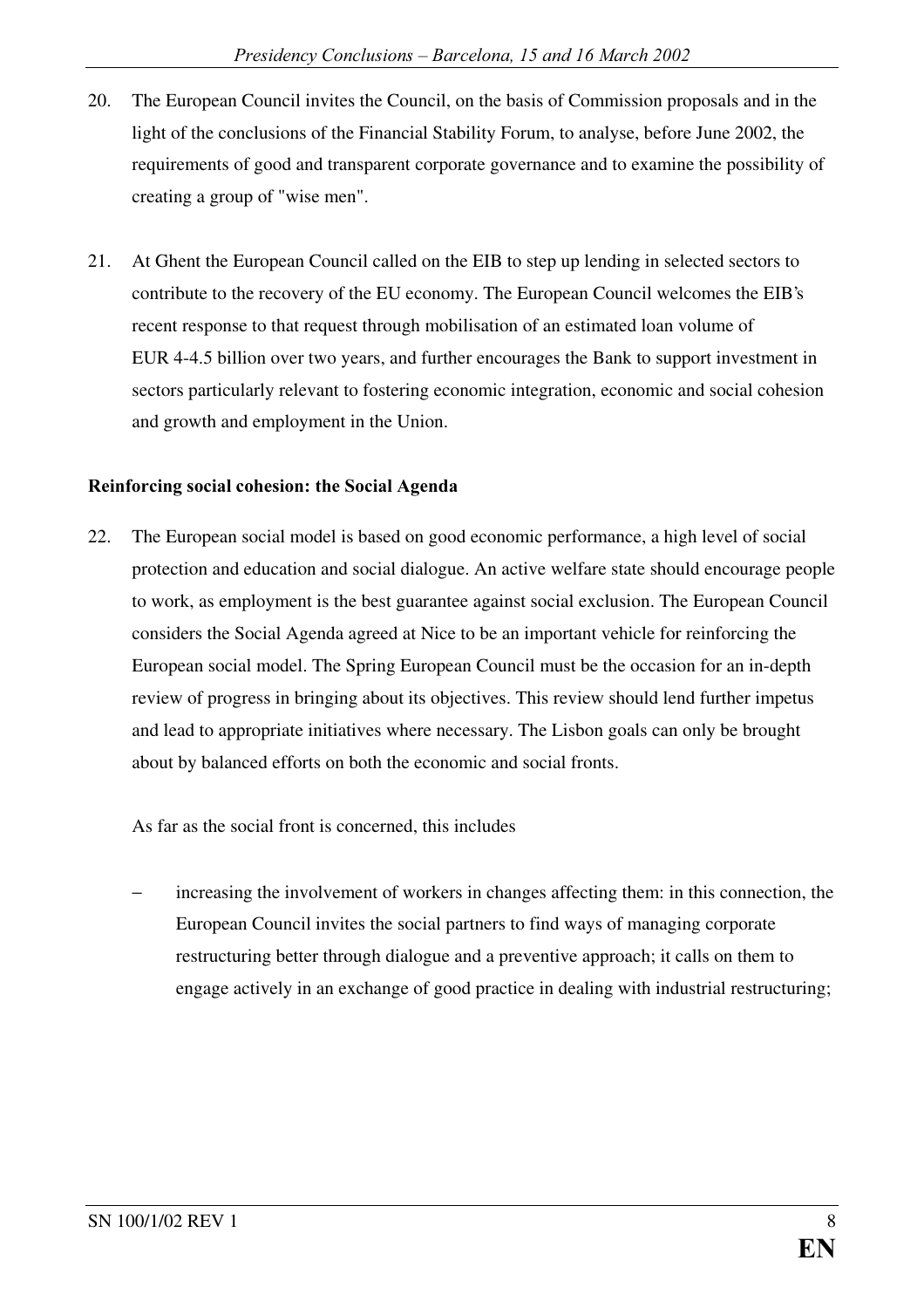- enhancing the qualitative aspects of work: as regards in particular the health and safety dimension, the European Council invites the Council to examine as a matter of priority the forthcoming Commission communication on a Community health and safety strategy.
- 23. The European Council underlines the importance of safety in heavy goods traffic and the need to ensure compliance with and the further development of the social provisions and requests the Council to conclude its work on the relevant draft Regulation before the end of 2002.
- 24. The European Council stresses the importance of the fight against poverty and social exclusion. Member States are invited to set targets, in their National Action Plans, for significantly reducing the number of people at risk of poverty and social exclusion by 2010.
- 25. In order to address the challenge of the ageing population, the European Council calls for the reform of pension systems to be accelerated to ensure that they are both financially sustainable and meet their social objectives; in this context it stresses the importance of the joint Commission and Council report on pensions to the Spring 2003 European Council, to be drawn up on the basis of the National Strategy Reports due in September 2002.

It takes note of the initial Council report on health care and care for the elderly and invites the Commission and the Council to examine more thoroughly the questions of accessibility, quality and financial sustainability in time for the Spring 2003 European Council.

26. The European Council stresses the importance of the declaration made at the Council (Employment and Social Policy) on the subject of violence against women.

#### PRIORITY ACTION

27. The European Council has identified three broad areas which require specific impetus in view of their central role in the completion of a genuinely common economic area and the pursuit of the Union's long term objectives. In the present circumstances, the European Council considers that they can also make an important contribution to economic recovery.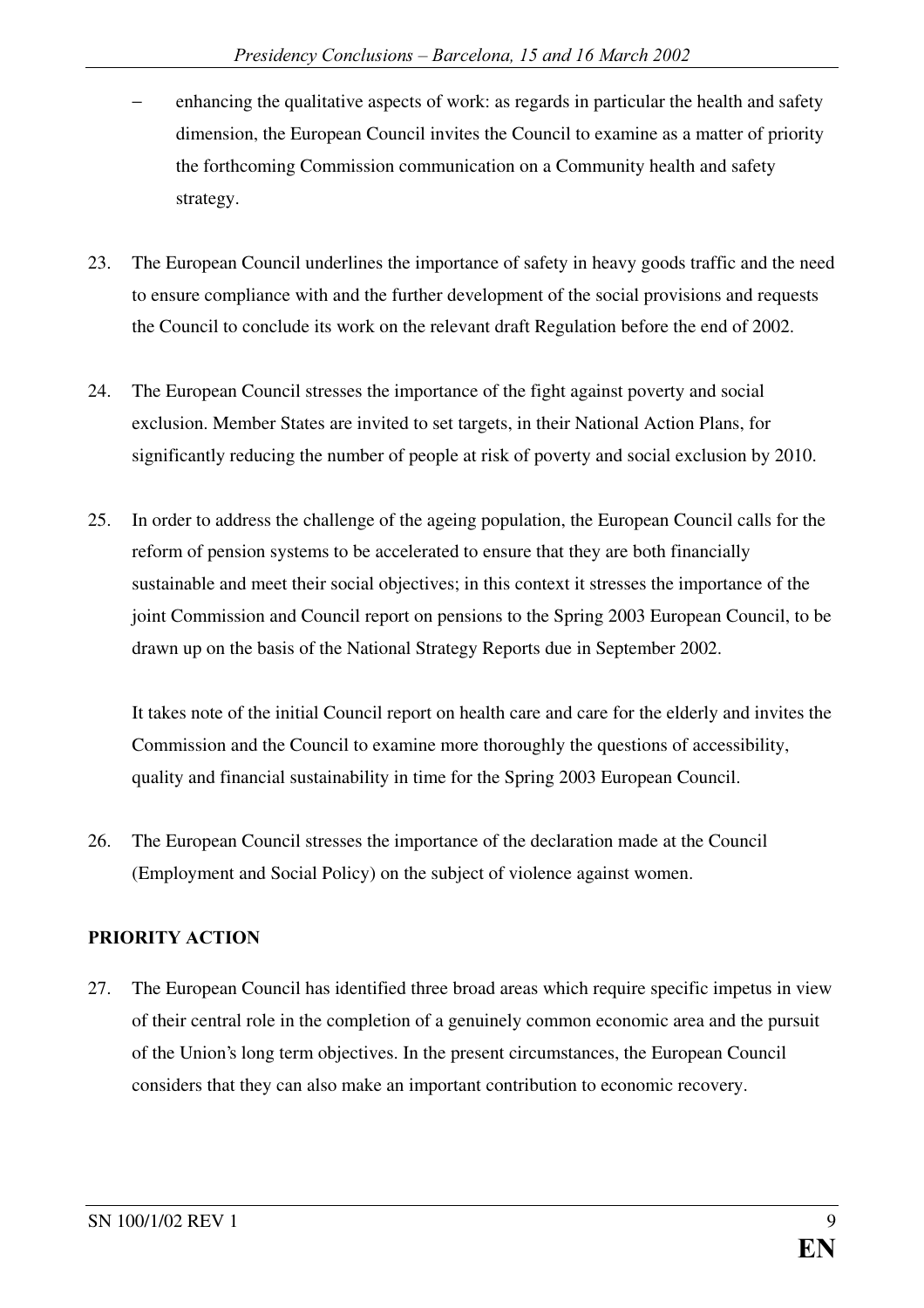#### Active policies towards full employment: more and better jobs

- 28. Full employment in the European Union is the core of the Lisbon Strategy and the essential goal of economic and social policies, which requires the creation of more and better jobs. It is therefore necessary to continue paying special attention to the reforms of employment and labour market policies.
- 29. The European Council welcomes the holding of the Social Summit prior to the Spring European Council, and the adoption by the social partners of a joint framework for action for the lifelong development of competence and qualifications. The European Council urges the Social Partners to place their strategies in the various territorial (European, national, regional and local) and sectoral spheres at the service of the Lisbon Strategy and Objectives and to that end to produce an annual report on their efforts both at national level, in the Employment Plans, and at European level, to be submitted directly to the Social Summit.

The multiannual programme which they will submit in December 2002 should already include that contribution, particularly with regard to the adaptability of businesses in matters such as collective bargaining, wage moderation, improved productivity, lifelong training, new technologies and the flexible organisation of work.

#### $\boldsymbol{A}$  reinforced Employment Strategy

- 30. The Luxembourg Employment Strategy has proved its worth. The 2002 mid-term review of the Strategy must build on its achievements, and incorporate the targets and goals agreed at Lisbon. In this regard, the Strategy must:
	- be simplified, in particular by reducing the number of guidelines, without undermining their effectiveness;
	- align the time frame with the Lisbon deadline of 2010, including an intermediate evaluation in 2006 to monitor achievement of the Stockholm intermediate objectives, as defined by subsequent European Councils;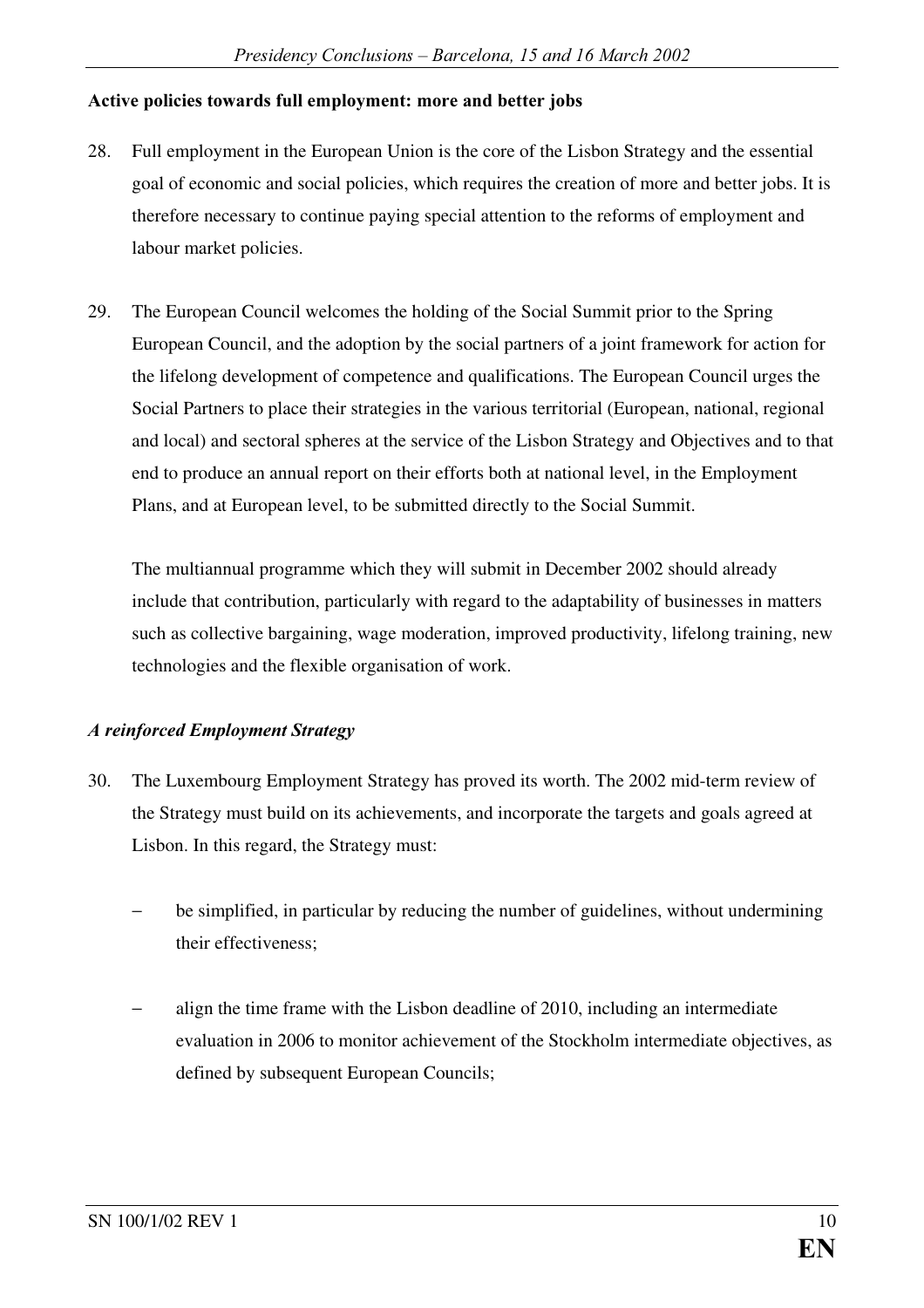- reinforce the role and responsibility of social partners in implementation and monitoring of the guidelines.
- 31. The revised Employment Strategy should focus on raising the employment rate by promoting employability and by removing obstacles and disincentives to taking up or remaining in a job, while preserving high protection standards of the European social model. As indicated in the report on labour force participation, a strong interaction between social partners and public authorities is needed, and in particular a priority focus on lifelong learning, quality in work and gender equality.
- 32. In terms of current employment policies, inter alia:
	- where Member States pursue tax cuts, priority should be given to reducing the tax burden on low-wage earners;
	- tax and benefit systems should be adapted to make work pay and encourage the search for jobs. Members should pursue a review of aspects such as conditionality of benefits, eligibility, duration, the replacement rate, the availability of in-work benefits, the use of tax credits, administrative systems and management rigour;
	- in order to guarantee the EU's competitiveness and to improve employment across skills and geographical areas, it is crucial that national labour institutions and collective bargaining systems, respecting the autonomy of social partners, take into account the relationship between wage developments and labour market conditions, thereby allowing evolution of wages according to productivity developments and skills differentials;
	- in order to strike a proper balance between flexibility and security, Member States, in line with national practice, are invited to review employment contract regulations, and where appropriate costs, with a view to promoting more jobs;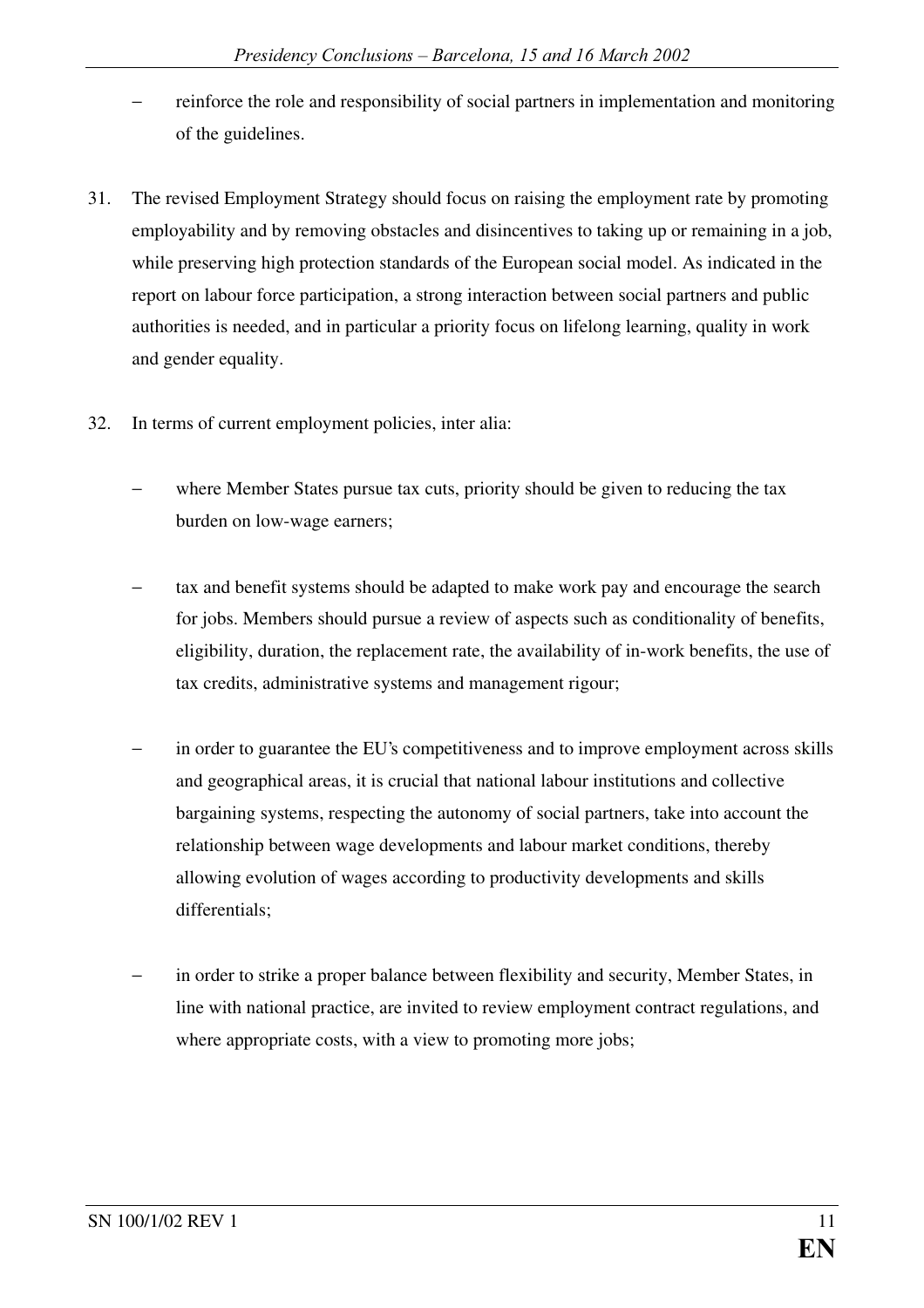- Member States should remove disincentives to female labour force participation and strive, taking into account the demand for childcare facilities and in line with national patterns of provision, to provide childcare by 2010 to at least 90% of children between 3 years old and the mandatory school age and at least 33% of children under 3 years of age;
- early retirement incentives for individuals and the introduction of early retirement schemes by companies should be reduced. Efforts should be stepped up to increase opportunities for older workers to remain in the labour market, for instance, through flexible and gradual retirement formulas and guaranteeing real access to lifelong learning. A progressive increase of about 5 years in the effective average age at which people stop working in the European Union should be sought by 2010. Progress in this field will be analysed annually before every Spring European Council.

#### *<i>Bromoting Skills and Mobility in the European Union*

- 33. The European Council welcomes the Commission Action Plan to remove the barriers within European labour markets by 2005, and calls on the Council to take the necessary steps to put into practice the proposed measures. Priority should be given to:
	- in accordance with the Action Plan adopted at Nice, putting into place the legal conditions required to ensure genuine mobility for all those involved in education, research and innovation;
	- − lowering regulatory and administrative barriers to professional recognition as well as other barriers resulting from failure to recognise formal qualifications and non-formal learning taking into account the paragraph on education below;
	- ensuring that all citizens, and in particular groups such as unemployed women, are well equipped with basic qualifications, especially those linked with ICTs;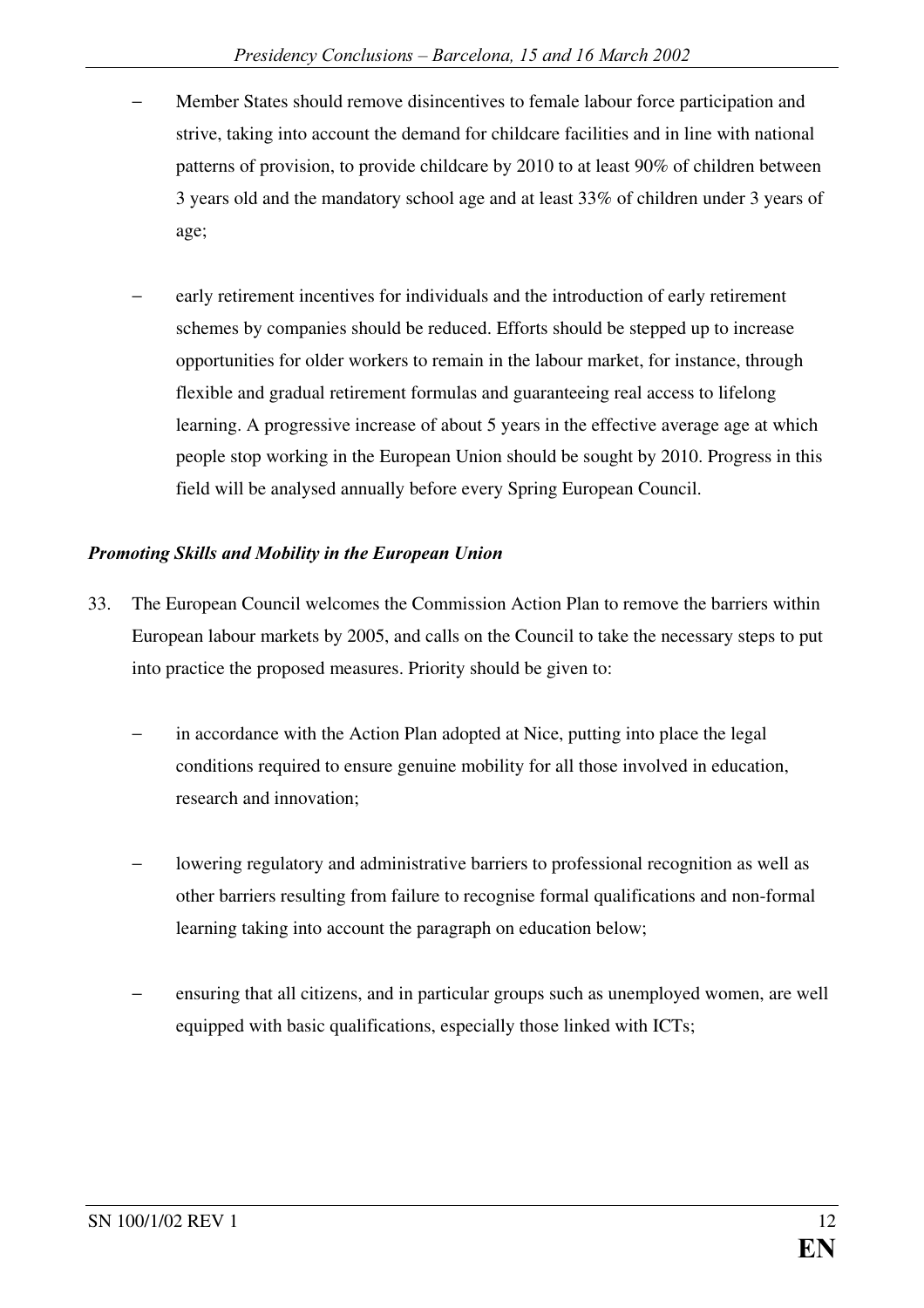- increasing where appropriate the transferability of social security rights, including pensions, across the European Union. In this context, the European Council asks for work to be pursued as a matter of urgency, on the basis of the parameters agreed at the Laeken European Council, on the reform of Regulation (EEC) No 1408/71 on the coordination of social security systems, so that the new Regulation can be adopted before the end of 2003.
- 34. Concrete steps are needed. In this regard, the European Council has decided that:
	- a European Health Insurance Card will replace the current paper forms needed for health treatment in another Member State. The Commission will present a proposal to that effect before the Spring European Council in 2003. Such a card will simplify procedures, but will not change existing rights and obligations;
	- a one-stop European Job Mobility Information Web Site, in close cooperation with the Member States, will be established, with a view to its full operability by the end of 2003, at the latest.

#### Connecting European Economies

#### *Financial markets*

- 35. Only through an integrated and efficient European capital market will consumers and business alike reap the full benefits of the euro. Competitive financial markets will lead to increased choice and lower prices for consumers and investors, with appropriate levels of protection. The European Council therefore:
	- welcomes the agreement on the Lamfalussy proposals and urges their immediate implementation;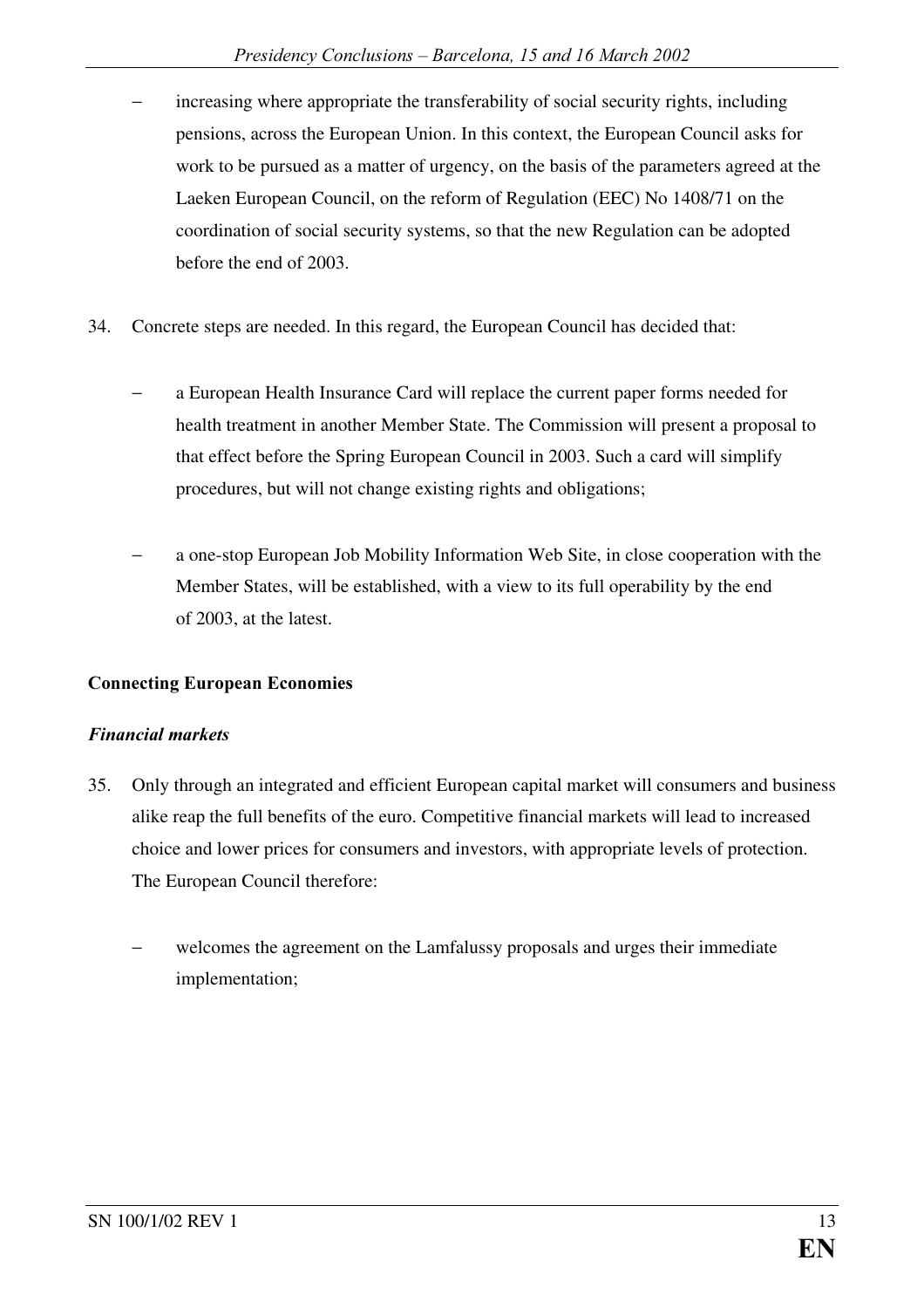- reaffirms its strong commitment to implementing the Financial Services Action Plan (FSAP) and achieving fully integrated securities and risk capital markets by 2003 and financial services markets by 2005;
- − asks the Council and the European Parliament to adopt as early as possible in 2002 the proposed Directives on collateral, market abuse, insurance intermediaries, distance marketing of financial services, financial conglomerates, prospectuses and occupational pension funds and the international accounting standards Regulation.

#### *<u>Integrating European Energy, Transport and Communications Networks</u>*

- 36. Powerful and integrated energy and transport networks are the backbone of the European internal market. Further market opening, appropriate regulation, improved use of existing networks and completion of missing links will increase efficiency and competition, and ensure an adequate level of quality, as well as reduced congestion and thus enhanced sustainability.
- 37. In the field of energy the European Council:
	- welcomes the first Commission report on the effective opening of the internal market for gas and electricity, agreed in Stockholm. It calls on the Commission to update it annually before every Spring European Council so that effective progress can be assessed;
	- urges the Council and the European Parliament to adopt as early as possible in 2002 the pending proposals for the final stage of the market opening of electricity and gas, including:
		- = freedom of choice of supplier for all European non-household consumers as of 2004 for electricity and for gas. This will amount to at least 60% of the total market;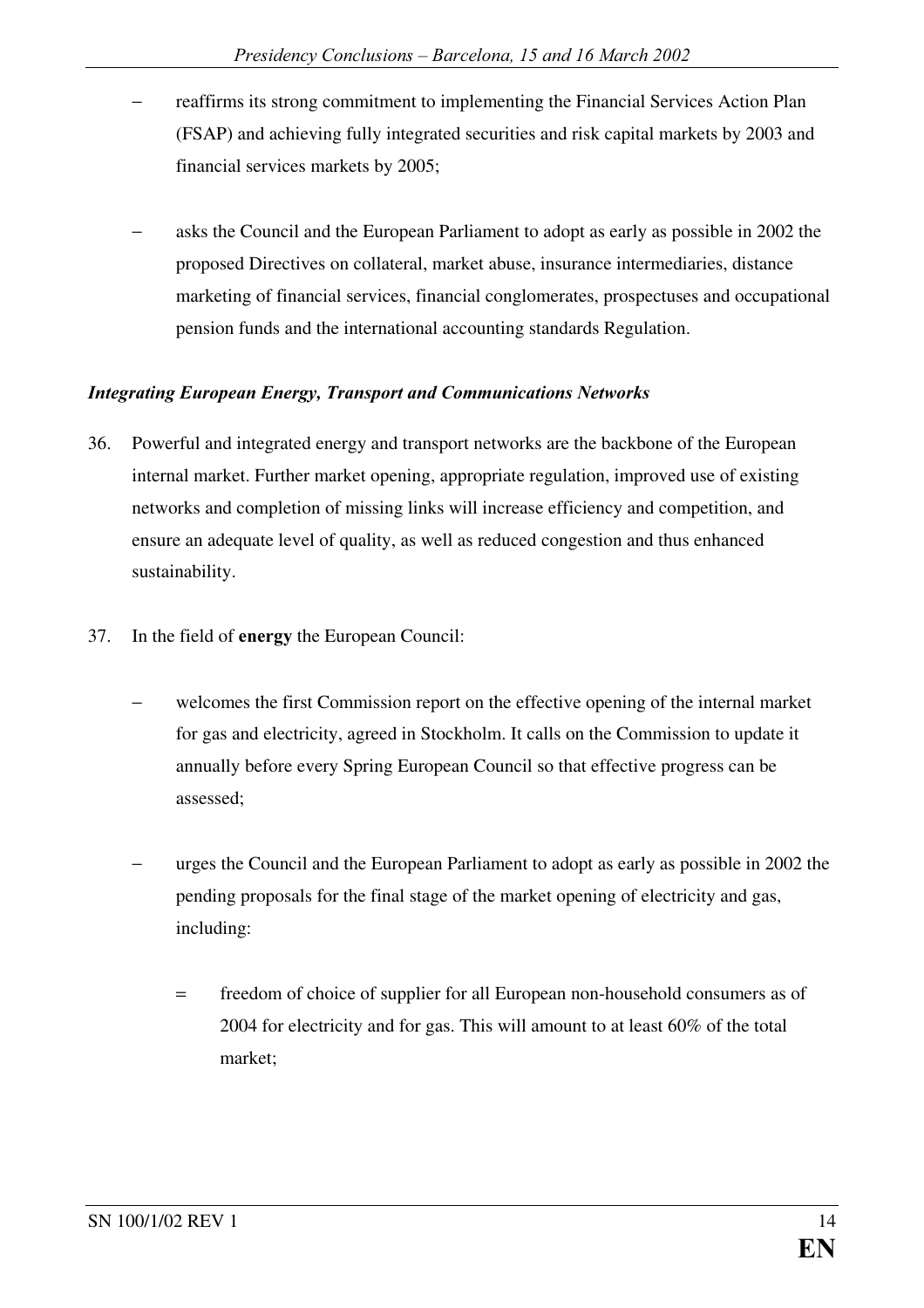- = in the light of experience and at a date before the Spring European Council in 2003, a decision on further measures taking into account the definition of public service obligations, security of supply and in particular the protection of remote areas and of the most vulnerable groups in the population;
- = separation of transmission and distribution from production and supply;
- = non-discriminatory access for consumers and producers to the network, based on transparent and published tariffs;
- = establishment in every Member State of a regulatory function, within the appropriate regulatory framework, with a view to ensuring in particular effective control of the tariff-setting conditions;
- − urges the Council to reach as early as possible in 2002 an agreement for a tariff-setting system for cross-border transactions in electricity, including congestion management, based on the principles of non-discrimination, transparency and simplicity;
- agrees the target for Member States of a level of electricity interconnections equivalent to at least 10% of their installed production capacity by 2005. Financing requirements should be met mainly by the enterprises involved;
- urges the adoption by December 2002 of the revision of the guidelines and accompanying financial rules on Trans-European Energy Networks (TEN), and notes the intention of the Commission to present the report on the security of supplies based on the results of the debate generated by the Commission's Green Paper on Security of Energy Supplies, with a view to its next meeting in Seville;
- − invites the Commission and the Council to analyse for the Spring European Council in 2006 the global performance of the European internal energy market, in particular the degree of transposition of the regulatory framework, and its effects on consumer protection, infrastructure investments, effective integration of markets and interconnections, competition and environment.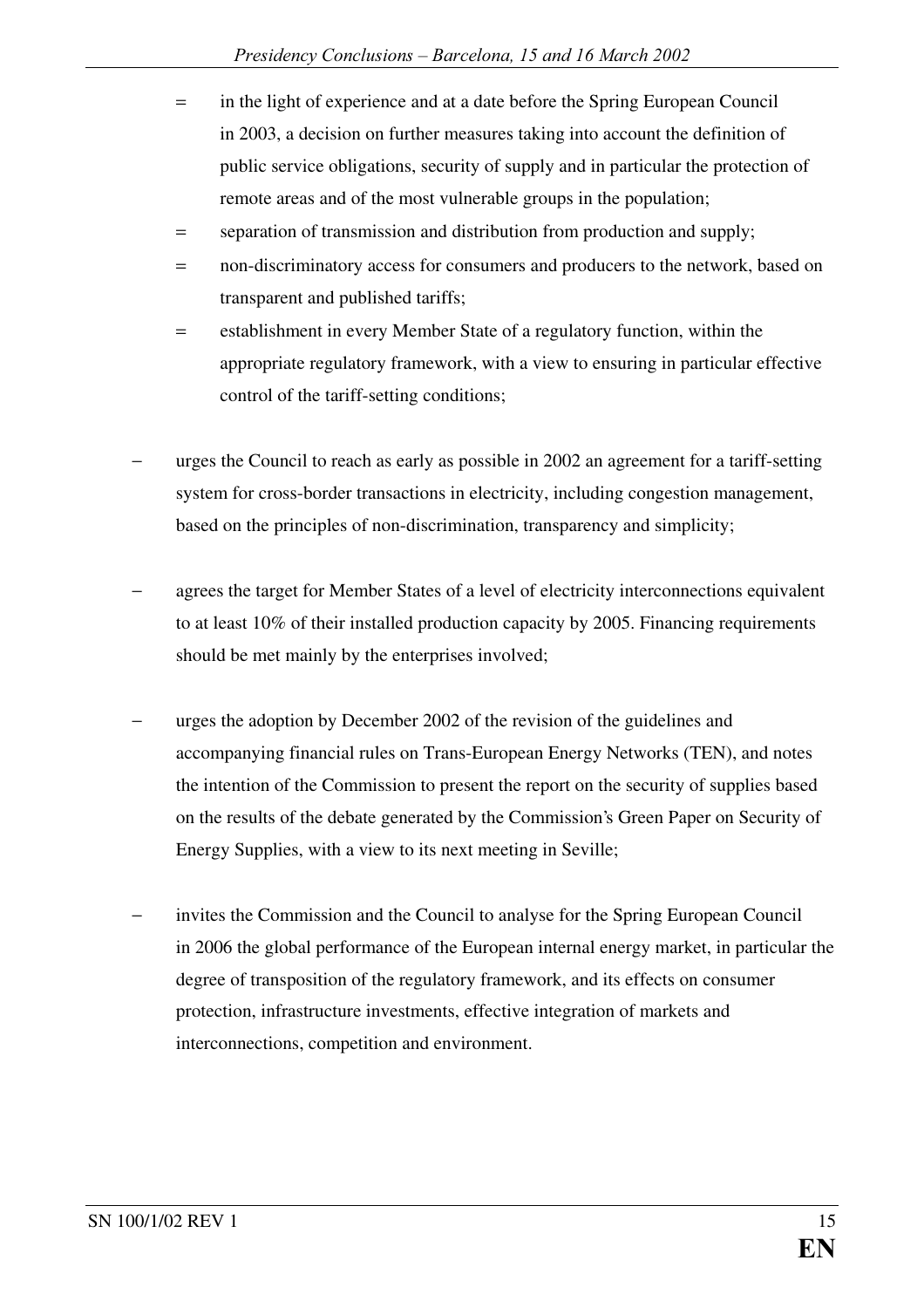- 38. In the field of **transport**, the European Council:
	- welcomes the progress on GALILEO and asks the Council (Transport) at its meeting in March to take the necessary decisions regarding both the funding and launching of this programme and the setting-up of the Joint Undertaking, in cooperation with the European Space Agency;
	- noting the importance of the Community accession to EUROCONTROL, calls for work to be pursued actively before the end of 2002 on the package of Commission proposals so that the decisions can be taken to bring about a Single Sky in 2004; furthermore, decisions on the proposed rules on airport slot allocation should be taken by the end of 2002;
	- on the basis of a report by the Commission on the operation of the first railway package, calls on the Council to pursue work on the second package, which includes, inter alia, interoperability and high safety standards;
	- − calls for the adoption by December 2002 of pending proposals on port services and public services contracts;
	- requests the Council and the European Parliament to adopt, by December 2002, the revision of the guidelines and the accompanying financial rules on Trans-European Transport Networks (TEN), including new priority projects identified by the Commission, with a view to improving transport conditions with a high level of safety throughout the European Union and to reducing bottlenecks in regions such as, among others, the Alps, the Pyrenees and the Baltic Sea.
- 39. In the field of communications, the adoption of the new telecoms package means that the same rules will apply to all converging technologies, creating more competition and a level playing field in Europe. Member States are asked to ensure full implementation of the new communications regulatory package by May 2003; in addition, the Directive on data protection should be adopted rapidly.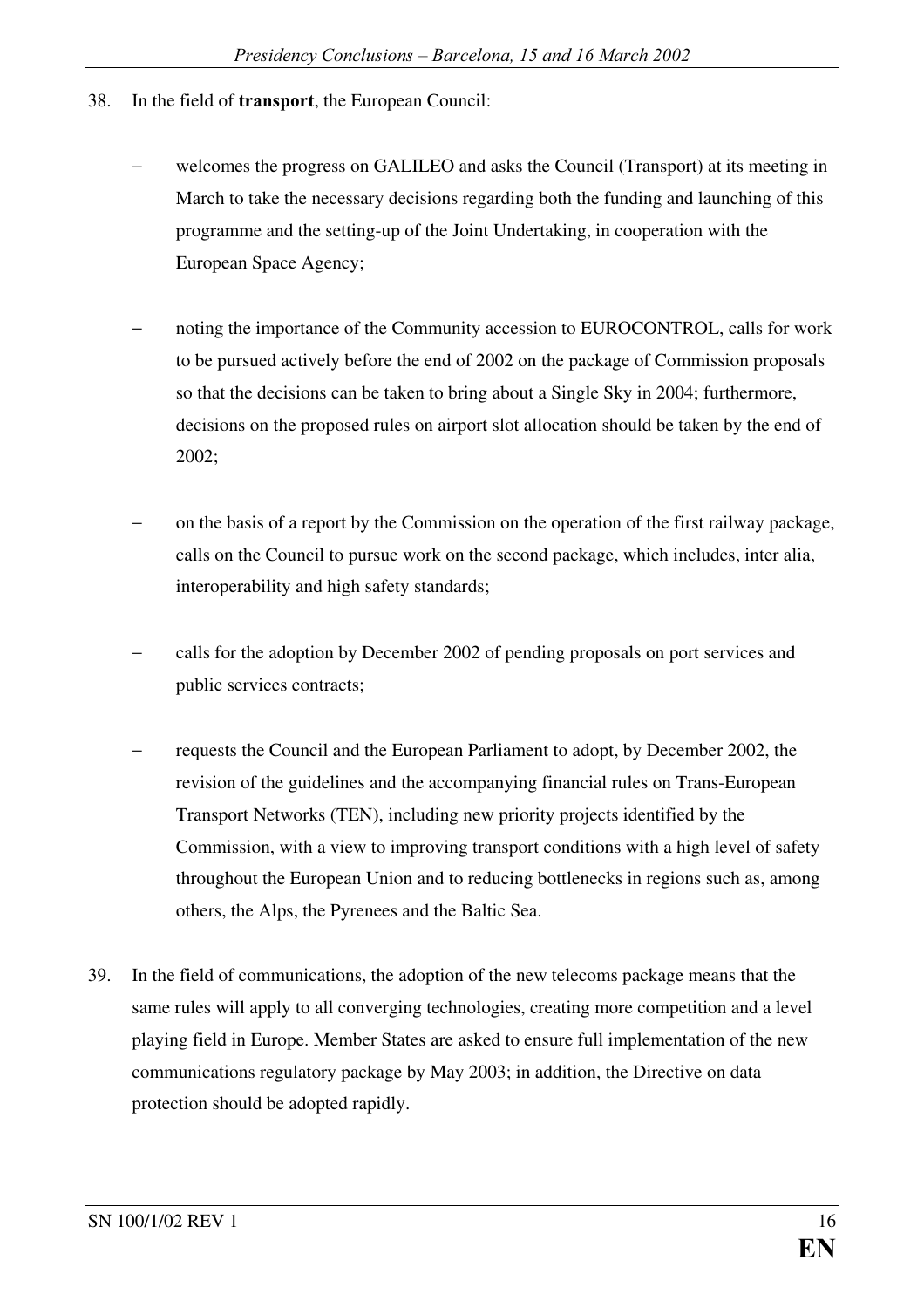- 40. Further progress is needed. For the next phase, the European Council:
	- attaches priority to the widespread availability and use of broadband networks throughout the Union by 2005 and the development of Internet protocol IPv6;
	- calls on the Commission to draw up a comprehensive *e*Europe 2005 Action Plan, to be presented in advance of the Seville European Council, focusing on the abovementioned priorities and the security of networks and information, *e*Government, *eLearning*, *e*Health and *e*Business;
	- − calls on Member States to ensure that, by the end of 2003, the ratio of internetconnected PCs to pupils is brought down across the European Union to one for every fifteen pupils.
- 41. Technological convergence affords all business and citizens new opportunities for access to the Information Society. Digital television and third-generation mobile communications (3G) will play a key role in providing widespread access to interactive services.

The European Council accordingly:

- − calls upon the Commission and the Member States to foster the use of open platforms to provide freedom of choice to citizens for access to applications and services of the Information Society, notably through digital television, 3G mobile and other platforms that technological convergence may provide in the future; and to sustain their efforts towards the introduction of 3G mobile communications;
- invites the Commission to present at the Seville European Council a comprehensive analysis of remaining barriers to: the achievement of widespread access to new services and applications of the information society through open platforms in digital television and 3G mobile communications, the full roll-out of 3G mobile communications, the development of *e*Commerce and *e*Government and the role that national electronic identification and authentication systems could play in this context.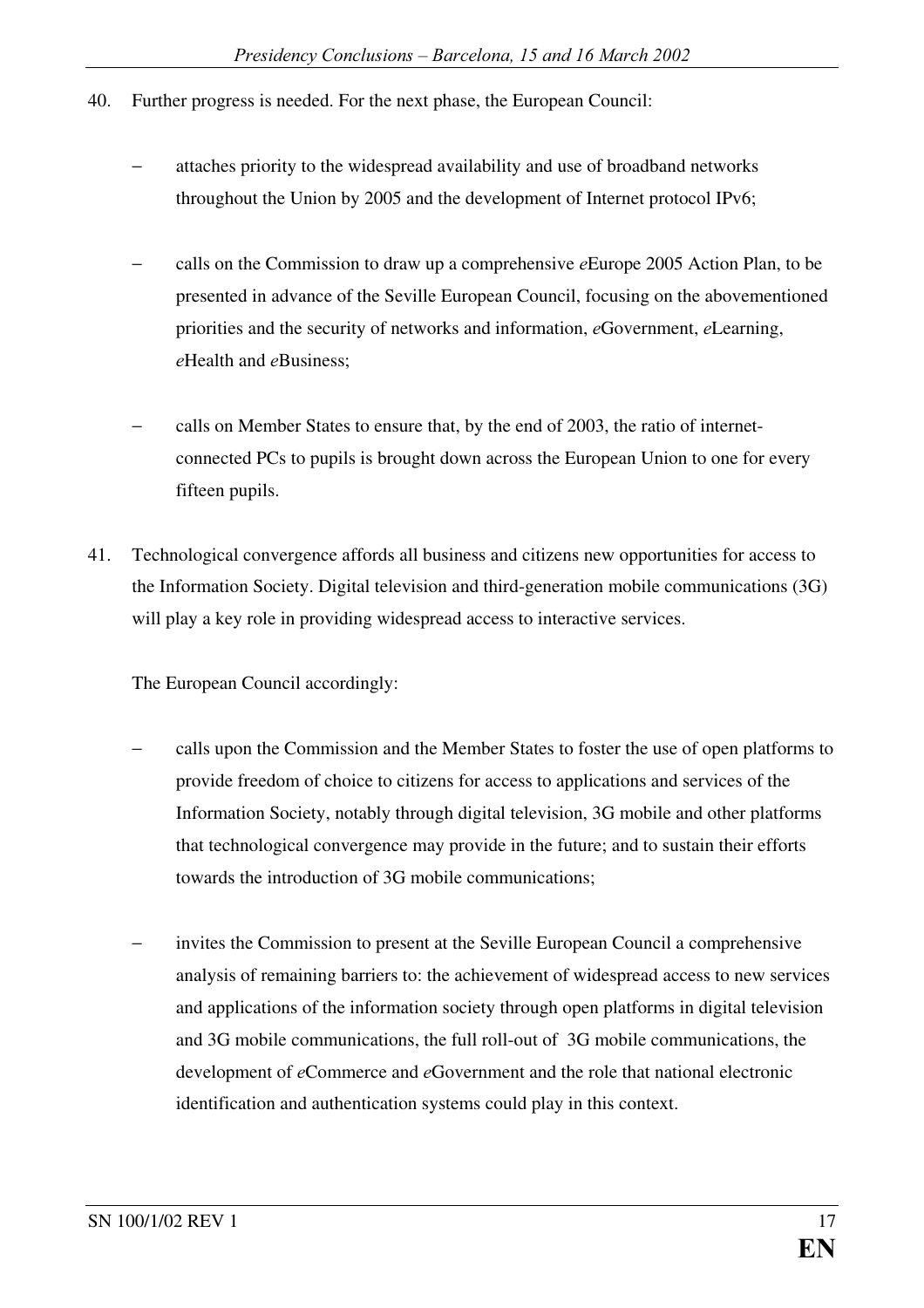#### *Quality public services*

- 42. The integration of European networks and the opening of utility markets should take full account of the importance of quality public services. In this regard, the European Council underlines the importance for citizens, and for territorial and social cohesion, of access to services of general economic interest. In this context, the European Council asks the Commission to:
	- present its communication on evaluation methodology at the May Council and report to the Seville European Council on the state of work on the guidelines for State aids and if necessary propose a block exemption regulation in this area;
	- − continue its examination with a view to consolidating and specifying the principles on services of general economic interest, which underlie Article 16 of the Treaty, in a proposal for a framework directive, while respecting the specificities of the different sectors involved and taking into account the provisions of Article 86 of the Treaty. The Commission will present a report by the end of the year.

#### A competitive economy based on knowledge

#### $Education$

43. The European Council welcomes the agreement on the detailed Work Programme for 2010 for education and training systems. The European Council sets the objective of making these educative and training systems a world quality reference by 2010. It agrees that the three basic principles to inspire this Programme shall be: improved quality, facilitation of universal access, and opening-up to the wider world.

It invites the Council and the Commission to report to the Spring European Council in 2004 on its effective implementation.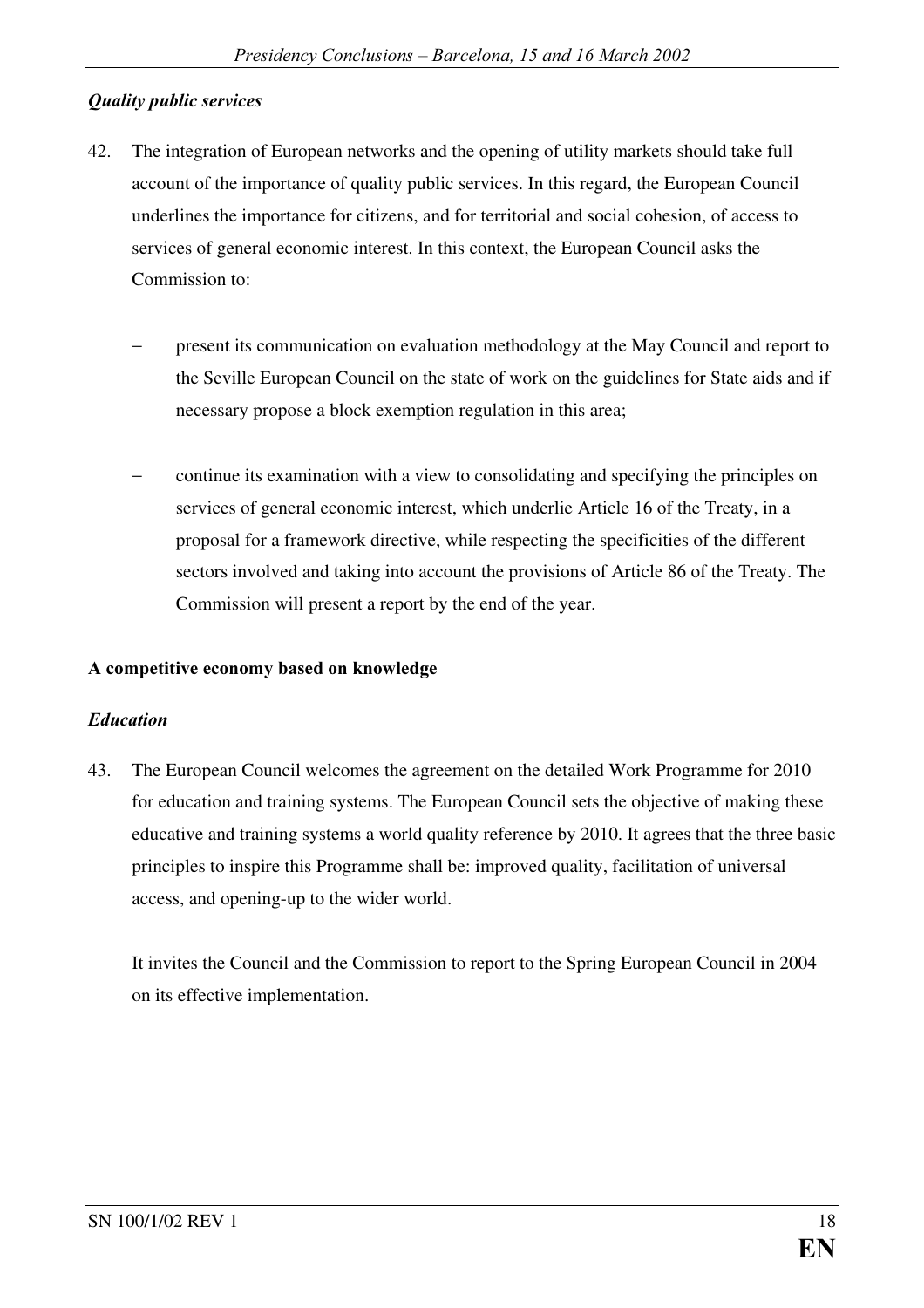- 44. The European Council calls for further action in this field:
	- to introduce instruments to ensure the transparency of diplomas and qualifications (ECTS, diploma and certificate supplements, European CV) and closer cooperation with regard to university degrees in the context of the Sorbonne-Bologna-Prague process prior to the Berlin meeting in 2003; similar action should be promoted in the area of vocational training;
	- to improve the mastery of basic skills, in particular by teaching at least two foreign languages from a very early age: establishment of a linguistic competence indicator in 2003; development of digital literacy: generalisation of an Internet and computer user's certificate for secondary school pupils;
	- − the European Council calls on the Commission to undertake a feasibility study to identify options for helping secondary schools to establish or enhance an internet twinning link with a partner school elsewhere in Europe, and report back to the Seville European Council in June;
	- to promote the European dimension in education and its integration into pupils' basic skills by 2004.
- 45. The European Council welcomes the Commission's Communication on "Making a European Area for Lifelong Learning a Reality" and invites the Council to adopt a resolution on Lifelong Learning before the European Council in Seville, taking into account the European Employment Strategy.

#### *Research and frontier technologies*

46. The European Council again calls on the Council and the European Parliament to adopt the 6th Research Framework Programme (FP6) and its legal instruments by June 2002.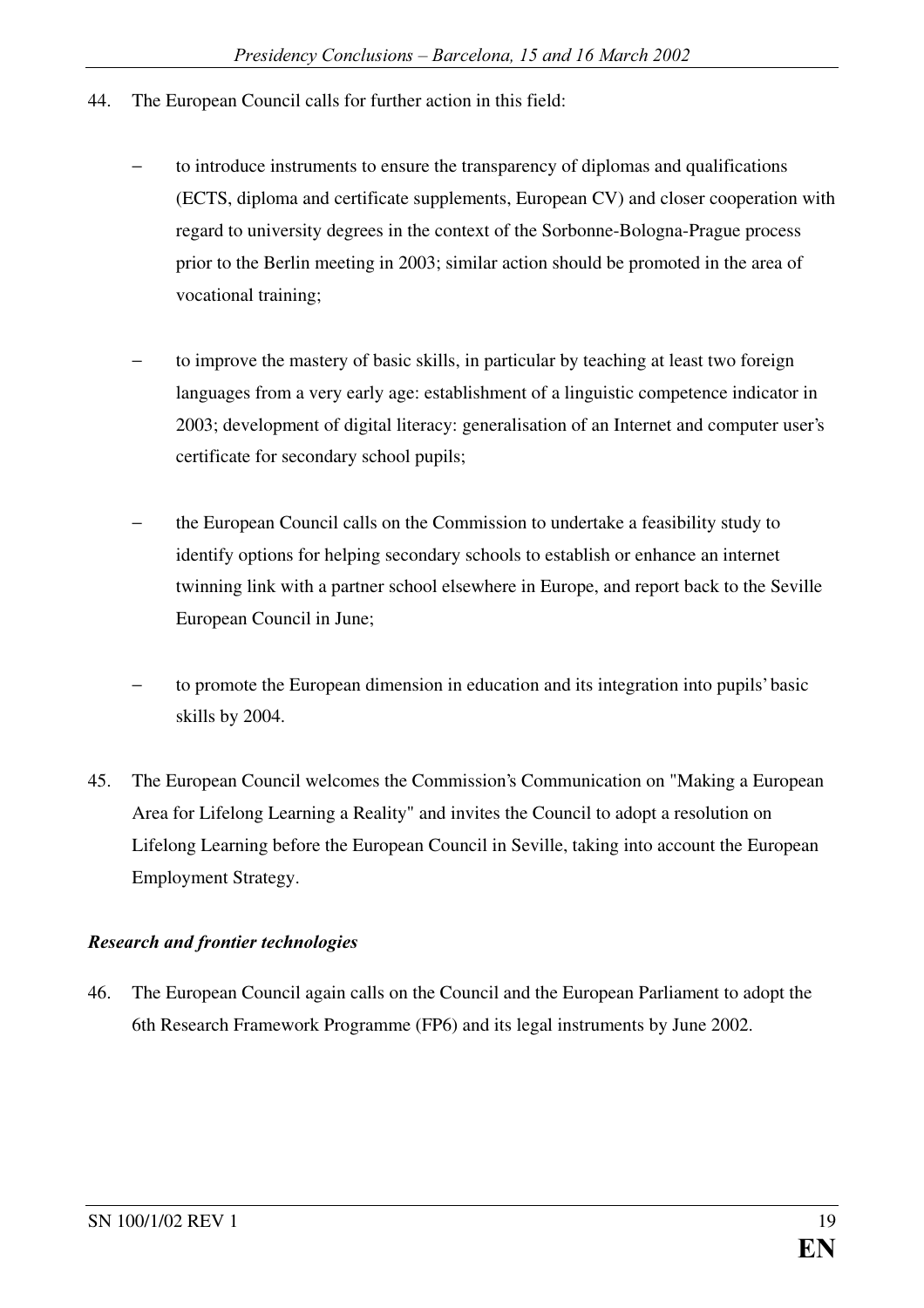- 47. In order to close the gap between the EU and its major competitors, there must be a significant boost of the overall R&D and innovation effort in the Union, with a particular emphasis on frontier technologies. The European Council therefore:
	- agrees that overall spending on  $R&D$  and innovation in the Union should be increased with the aim of approaching 3% of GDP by 2010. Two-thirds of this new investment should come from the private sector;
	- notes the Commission's intention to propose measures in Spring 2003 to better integrate innovation into a European Knowledge Area, with the aim of improving the use of intellectual property rights across Europe, further developing and strengthening private investment and the use of risk capital in research and increasing networking between business and the science base;
	- reaffirms the importance of the Community Patent and invites the Council to reach a common political approach at its meeting in May. The Community Patent must be an efficient and flexible instrument obtainable by businesses at an affordable cost, while complying with the principles of legal certainty and non-discrimination between Member States and ensuring a high level of quality.
- 48. Frontier technologies are a key factor for future growth. The European Council asks the Council to examine before June 2002 the Commission's communication "Life Sciences and Biotechnology – a strategy for Europe". It asks the Council and the Commission to develop measures and a timetable which enable Community businesses to exploit the potential of biotechnology while taking due account of the precautionary principle and meeting ethical and social concerns. The Commission is invited to report on progress in advance of the Spring European Council 2003.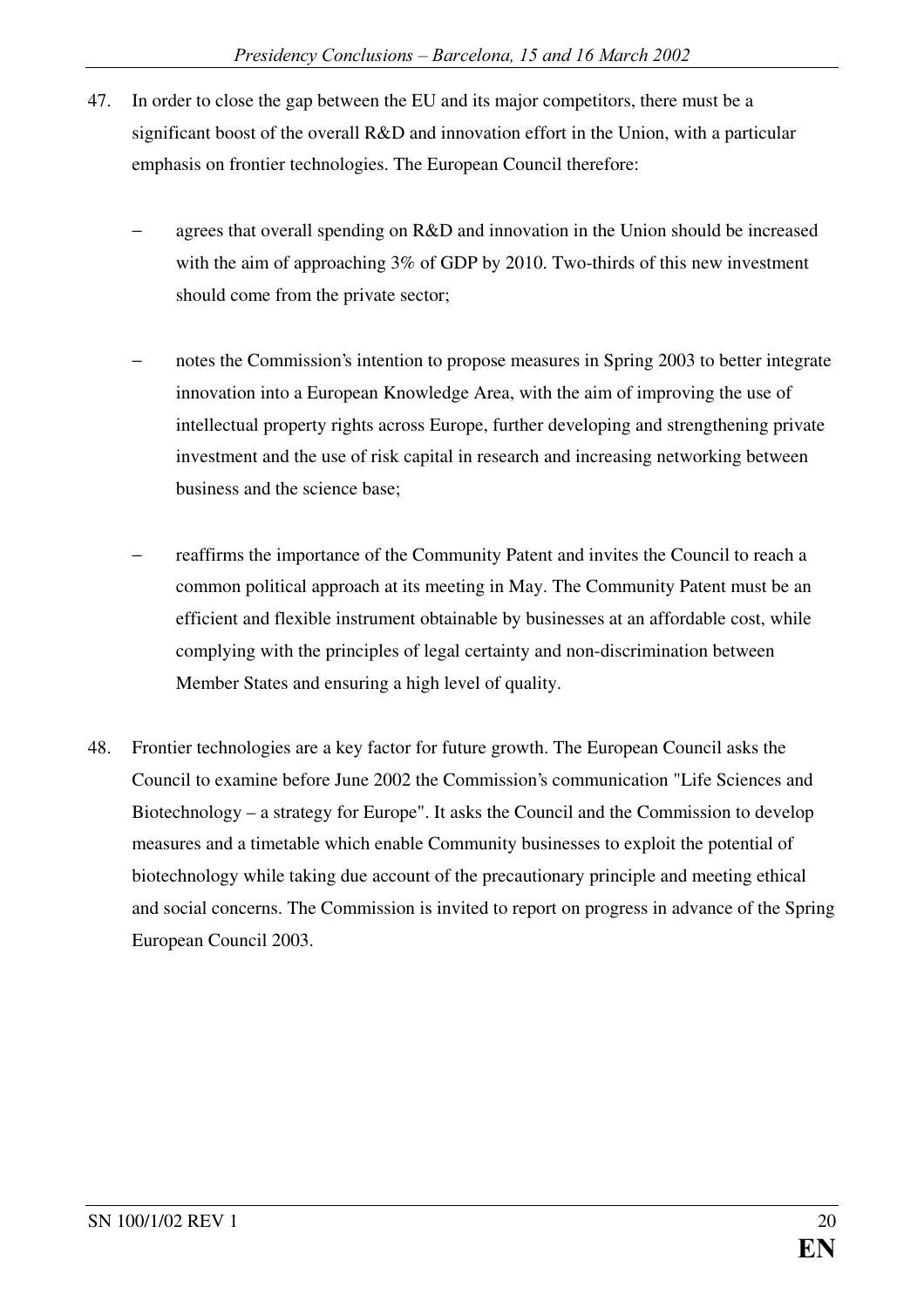#### IMPROVING WORKING METHODS

#### **Beyond Barcelona**

49. The European Council urges the Council and the Commission to streamline the relevant processes: the focus must be on action for implementation, rather than on the annual elaboration of guidelines. With a view to the European Council giving the key political impetus to the actions crucial to the achievement of the Union's long-term objectives, it has decided that the calendars for the adoption of the Broad Economic Policy Guidelines and of the annual Employment Package should be synchronised as soon as feasible.

Thus, at its Spring meeting, the European Council will review and, where necessary, adjust the Community's economic, social and environment policies as a whole.

\_\_\_\_\_\_\_\_\_\_\_\_\_\_\_\_\_\_\_\_\_\_\_\_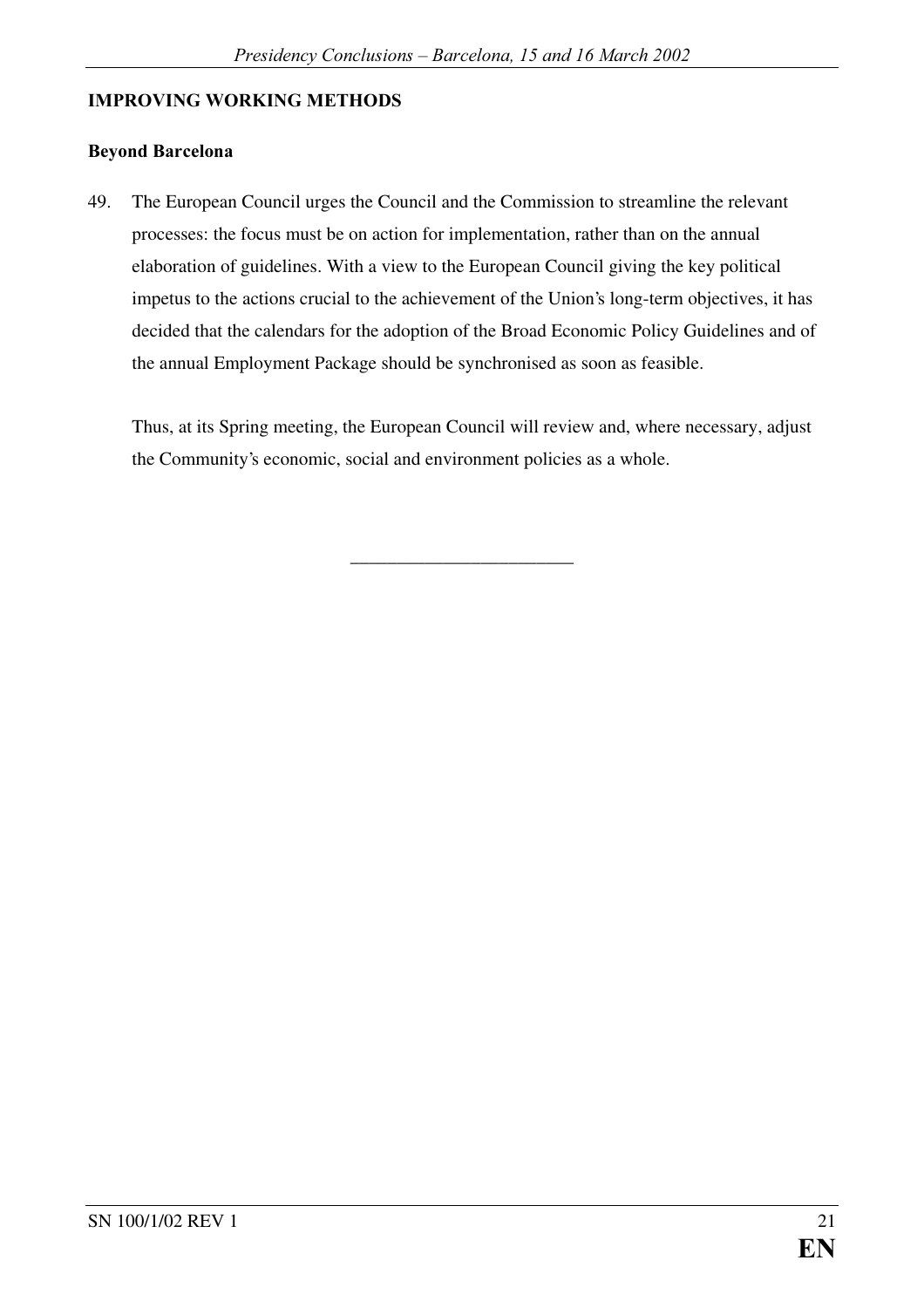# PART II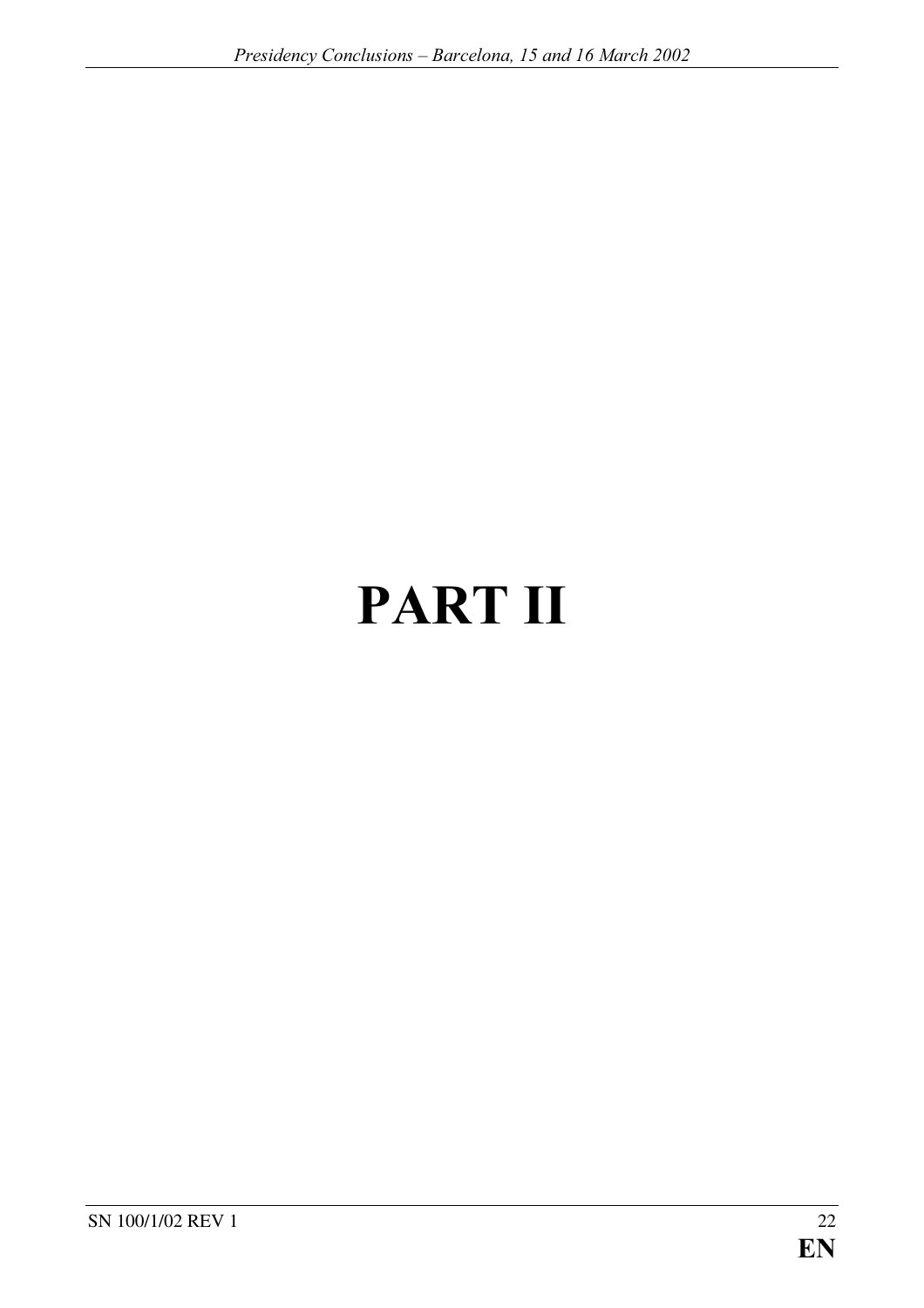#### THE FUTURE OF EUROPE

- 50. The Heads of State or Government welcomed the start of the proceedings of the Convention on the Future of Europe and will hold an initial discussion at their meeting in Seville on the basis of a report by its Chairman Mr Valéry GISCARD d'ESTAING.
- 51. The Members of the European Council heard a presentation by the Council Secretary-General, Mr Javier SOLANA, of his report on improving the way in which the Council operates and the reforms suggested for making it more efficient and ensuring greater transparency of the legislative process. The European Council instructed the Presidency, in close cooperation with the Council Secretary-General, to make all appropriate contacts on that basis with the members of the European Council and with the correspondents they nominate, with a view to submitting a report at the Seville meeting proposing specific measures for adoption. The report will be examined by the General Affairs Council in the context of preparations for the European Council in Seville.

#### EURO-MEDITERRANEAN FINANCIAL COOPERATION

52. The European Council reiterates the crucial importance of the Mediterranean region and its determination to develop the Euro-Mediterranean partnership . In this connection, it welcomes the decision by the ECOFIN Council on a reinforced Euro-Mediterranean Investment Facility within the EIB, complemented by the Euro-Mediterranean Partnership arrangement and an EIB representative office located in the area. On the basis of an evaluation of the Facility's performance, and taking into account the outcome of consultations with our Barcelona Process partners, a decision on the incorporation of an EIB majority-owned subsidiary dedicated to our Mediterranean partner countries will be considered and taken one year after the launching of the Facility.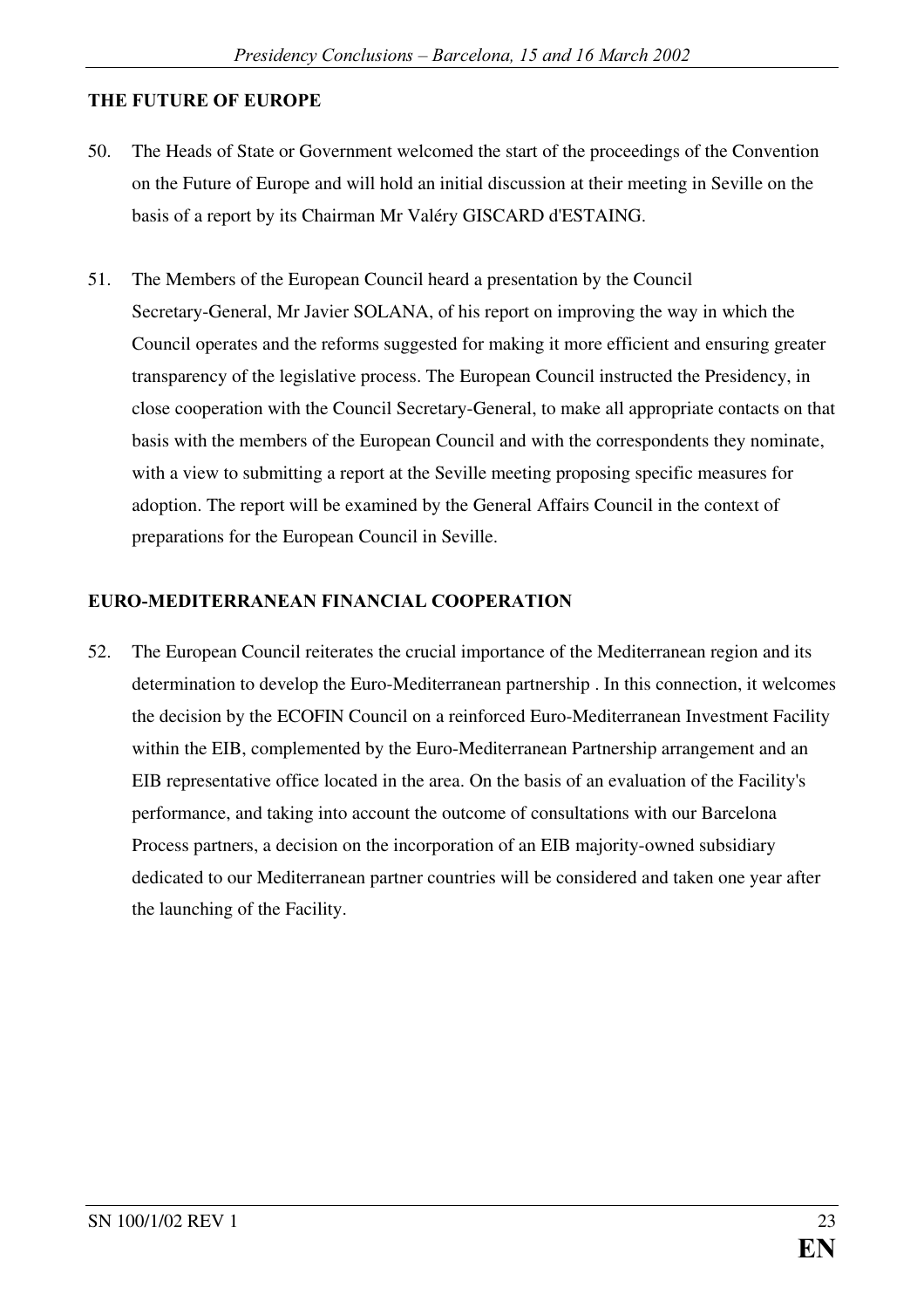#### THE NORTHERN DIMENSION

53. The European Council invites the Council, the Member States, the Commission and the EIB to combine their efforts to find rapidly solutions to the present financial and technical problems which prevent the full implementation of the conclusions of the Göteborg European Council on the Northern Dimension Environmental Partnership.

#### **U.S. MEASURES ON STEEL**

54. The European Council has taken note with great concern of the measures introduced by the U.S. in the steel sector, which are not in conformity with WTO rules and which are against the spirit of the common aim of further liberalising world trade as agreed on in Doha. It fully supports the Commission's intention of pursuing consultations under WTO agreements and of initiating a procedure for possible Community safeguard measures.

#### RATIFICATION OF THE TREATY OF NICE

55. The Irish Prime Minister outlined his Government's approach to the ratification of the Nice Treaty which is due to be completed by all Member States by the end of 2002 in order to allow enlargement to proceed as planned.

The European Council welcomed the approach outlined and reiterated its willingness to contribute in every possible way to supporting the Irish Government in this process and agreed to come back to the issue at its next meeting in Seville.

#### $GIBRALTAR$

56. The European Council welcomes the decision of the UK and Spain to relaunch the Brussels Process on Gibraltar, established in November 1984; underlines the EU's support for both Governments'commitment to overcoming their differences over Gibraltar, and to conclude a comprehensive agreement before the summer; and invites the Commission to explore possible ways in which the EU could underpin any agreement reached.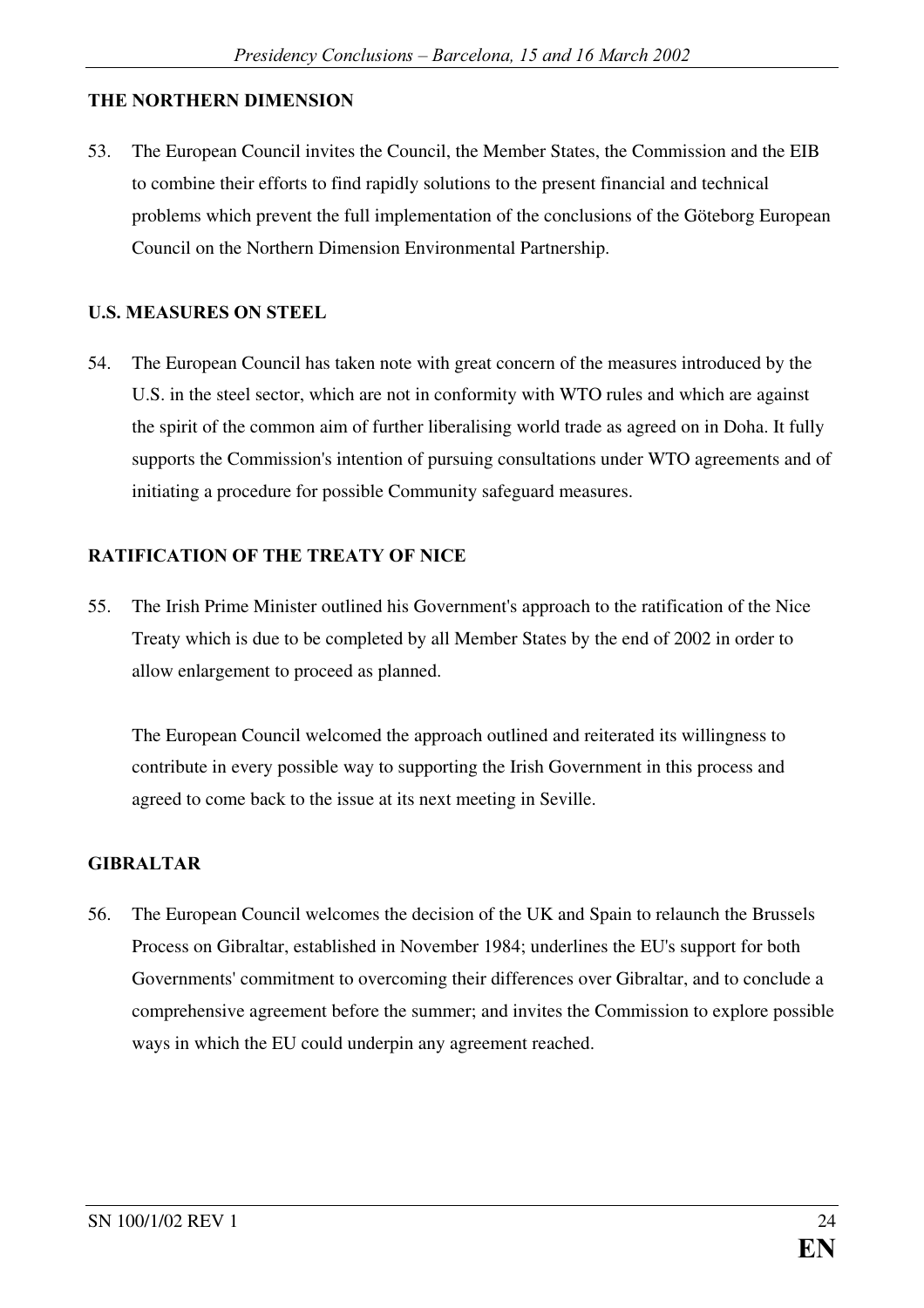#### WESTERN BALKANS

57. The Western Balkans remains vital for the stability and security of Europe. The European Council reiterates the commitments it undertook in Feira in June 2000.

#### **SERBIA AND MONTENEGRO**

- 58. The European Council welcomes the agreement reached on 14 March in Belgrade between Serbian and Montenegrin leaders on the principle of a single constitutional arrangement for Serbia and Montenegro. It expresses its appreciation for the facilitation work of the SG/HR Javier Solana to this end. It considers this agreement that consolidates a state union a decisive element in the realisation of the European perspective of Serbia and Montenegro, and an important contribution towards the stability of the region.
- 59. The European Council notes the commitment of both sides to achieving a common internal market including a common customs and trade policy. The EU expects both Republics to contribute fully to the achievement of these objectives. The EU is ready to support these efforts in the context of the Stabilisation and Association Process. The EU will continue to offer advice and assistance and will regularly monitor the progress achieved. The Union further expects both Republics to work together in order to ensure the functioning of the common institutions.
- 60. The Union will under the SAP continue its economic assistance in conformity with its existing policy of conditionality. In determining the level and the beneficiaries of this assistance, the Union will take full account of progress achieved in each Republic, including the contribution of each Republic to the effective functioning of the common state and the achievement of European standards.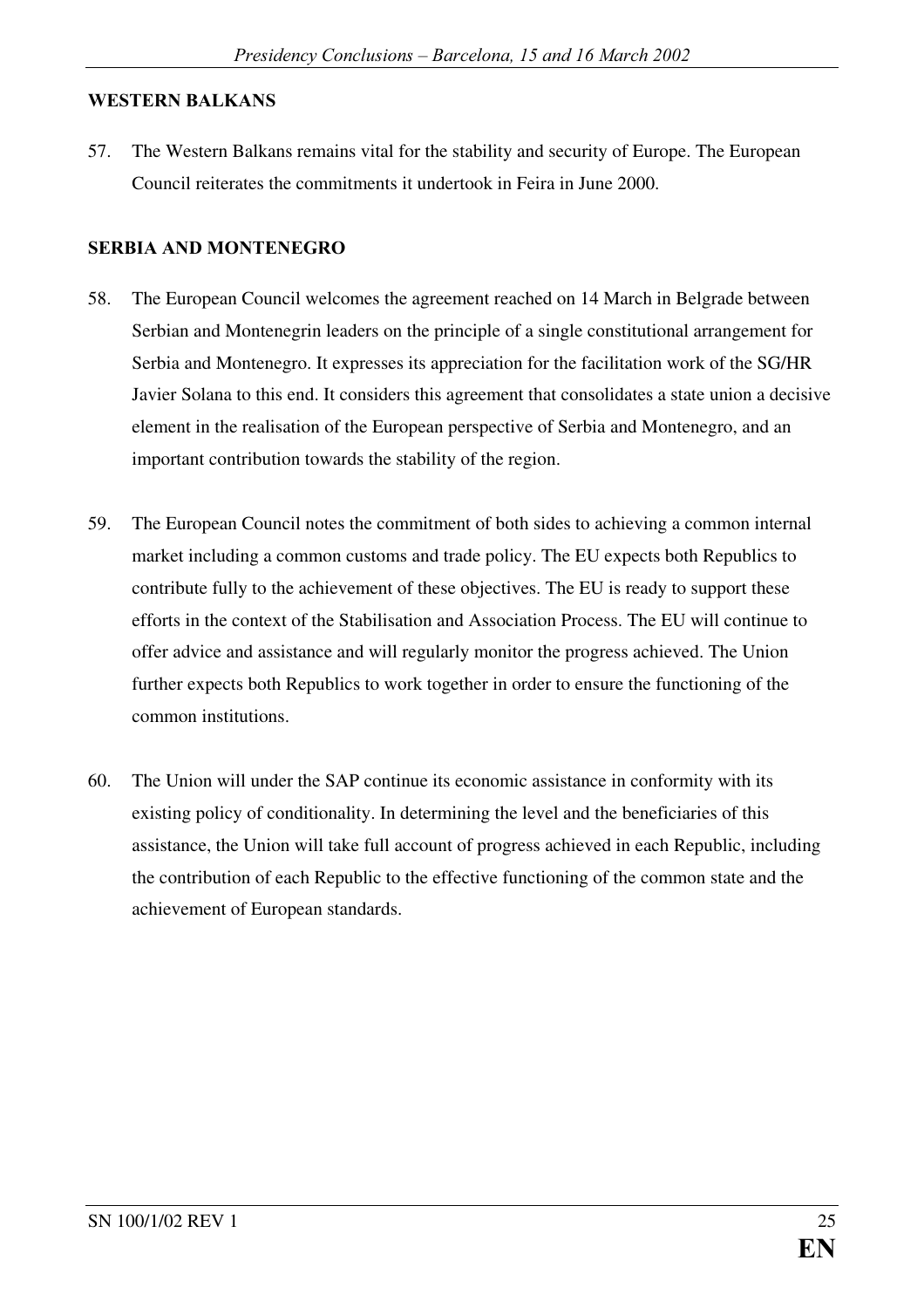#### FORMER YUGOSLAV REPUBLIC OF MACEDONIA

- 61. The European Council recalls the central role of the European Union in the process of stabilisation, reconciliation and reconstruction in the Former Yugoslav Republic of Macedonia. In this context, the European Council expresses the European Union's availability to take responsibility, following elections in FYROM and at the request of its Government, for an operation to follow that currently undertaken by NATO in FYROM, on the understanding that the permanent arrangements on EU-NATO cooperation ("Berlin plus") would be in place by then. To this end, the European Council requests the relevant political and military bodies of the Council to develop as of now, in consultation with NATO, the options to enable the European Union to take the appropriate decisions.
- 62. The European Council stresses the importance of achieving permanent arrangements between the European Union and NATO at the earliest possible date. To this end it also asks the Presidency together with the High Representative to make appropriate high-level contacts to ensure a positive outcome.

#### **MIDDLE EAST**

63. The European Council adopted the declaration of Barcelona on the Middle East in Annex.

#### ZIMBABWE

- 64. The European Union, noting that the Government of Zimbabwe prevented EU observers from monitoring the election, and noting the damning conclusions of the reports of the Commonwealth observers team and of the SADC Parliamentary Forum, believes that these elections cannot be judged as either free or fair. The European Union condemns the manner in which the elections were organised by the Government of Zimbabwe.
- 65. The European Union congratulates the people of Zimbabwe on the civil and democratic will shown during the voting in the presidential election.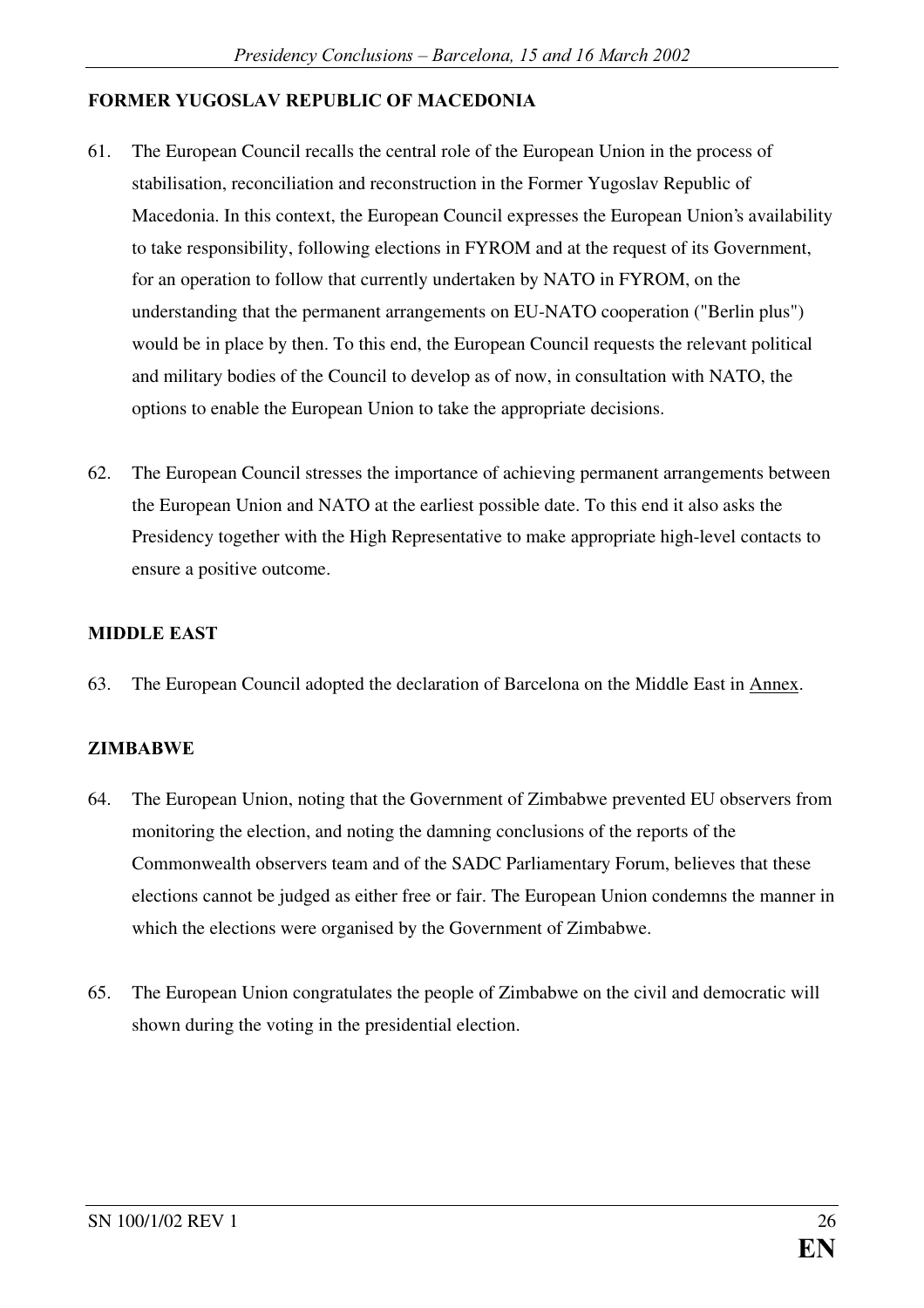- 66. The European Union expresses its concern about ongoing threats to the civil and political rights of senior members of the opposition party in Zimbabwe, and resolves to monitor developments closely. The European Union will maintain its humanitarian assistance to the people of Zimbabwe and will consider possible additional targeted measures against its Government.
- 67. The European Council has decided to dispatch a high level troika in the near future to confer with countries of the SADC region about the European Union concerns regarding Zimbabwe on the basis of their common commitment to the rule of law and democracy.

#### ANGOLA

68. The European Council expresses its satisfaction at the announcement of the cessation of the hostilities in Angola by the Government on 13 March with a view to achieving a global ceasefire in the country. The European Council also welcomes the intention of the authorities to permit the political reorganisation of UNITA and the election of its new leadership. It encourages the parties to implement fully the provisions of the Lusaka Protocol through a political dialogue under the aegis of the United Nations in order to promote lasting peace and stability in Angola. To cope with the severe humanitarian situation affecting a large part of the Angolan population, the European Council asks the Angolan authorities to facilitate humanitarian activities by international organisations, churches and NGOs.

#### DEMOCRATIC REPUBLIC OF CONGO

69. The European Council expresses its concern at the evolution of the situation in the Democratic Republic of Congo and regrets the damaging effects on the evolution of the inter-Congolese dialogue now underway.

#### NIGERIA

70. The European Union is deeply concerned by information received on the potential stoning of a woman in Nigeria. It urges the Nigerian authorities to fully respect human rights and human dignity with particular reference to women.

\_\_\_\_\_\_\_\_\_\_\_\_\_\_\_\_\_\_\_\_\_\_\_\_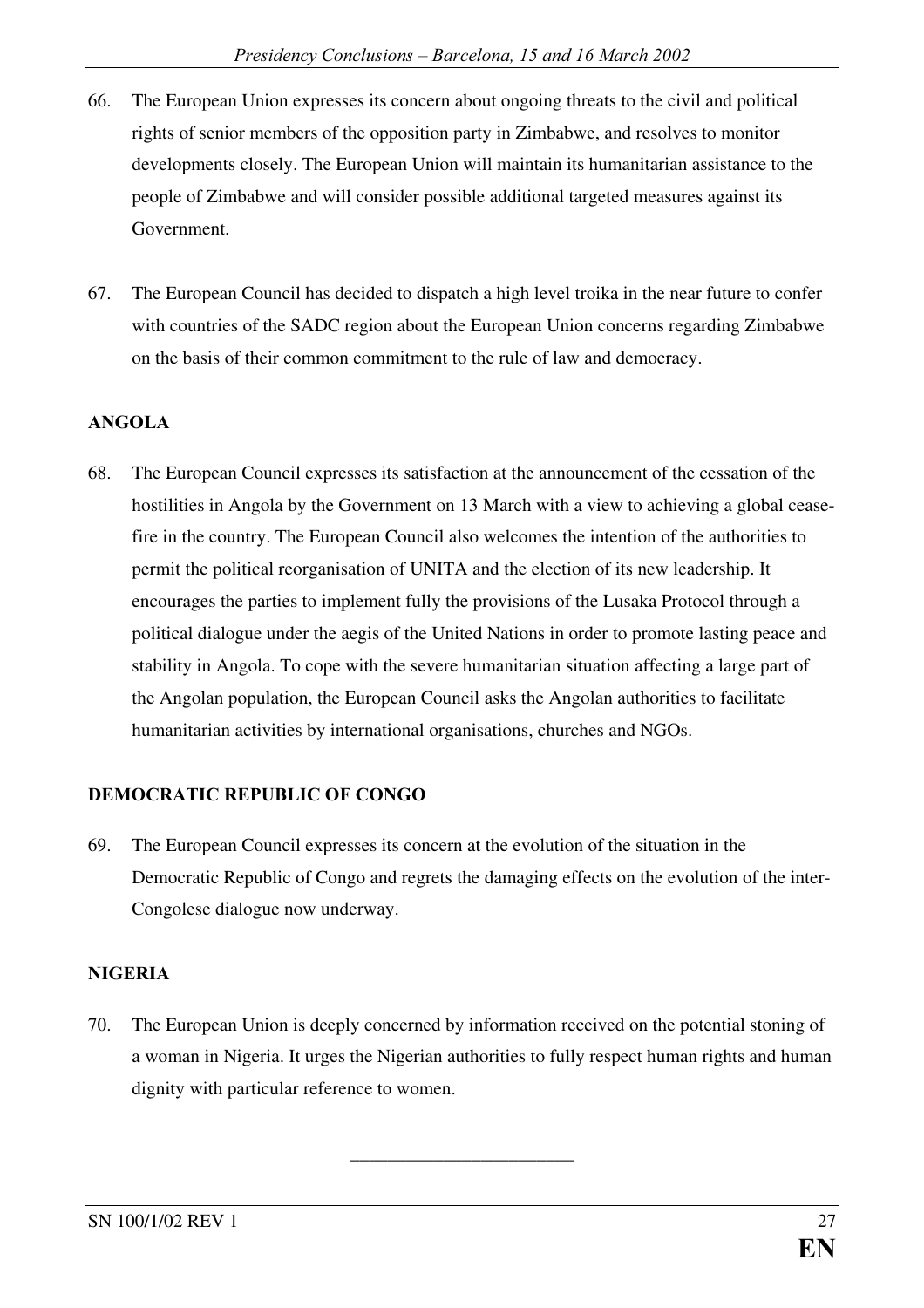#### **ANNEX**

#### DECLARATION OF BARCELONA ON THE MIDDLE EAST

- 1. The Middle East is in the grip of an extremely grave crisis. The European Union calls on both sides to take immediate and effective action to stop the bloodshed. There is no military solution to this conflict. Peace and security can only be achieved through negotiations.
- 2. To find a way out of the present situation it is essential to address the security, political and economic aspects as inseparable and interdependent elements of a single process. There is a need to restore a sound political perspective and to implement in parallel political and security measures in a mutually reinforcing way. The European Council warmly welcomes the adoption of UNSC resolution 1397, which reflects the strong commitment of the international community in this regard.
- 3. This Resolution must be urgently implemented, in particular the demand for an immediate cessation of all acts of violence, including all acts of terror, provocation, incitement and destruction; and the call for the Israeli and Palestinian sides and their leaders to cooperate in the implementation of the Tenet Plan and the Mitchell Report recommendations with the aim of resuming negotiations on a political settlement.
- 4. The indiscriminate terrorist attacks over the past weeks killing and injuring innocent civilians must be condemned. As the legitimate authority, the Palestinian Authority bears the full responsibility for fighting terrorism with all the legitimate means at its disposal. Its capacity to do so must not be weakened. Israel, notwithstanding its right to fight terrorism, must immediately withdraw its military forces from areas placed under the control of the PA, stop extra-judicial executions, lift the closures and restrictions, freeze settlements and respect international law. Both parties must respect international human rights standards. The use of excessive force cannot be justified. The actions against medical and humanitarian institutions and personnel are absolutely unacceptable. They must be able to fully perform their function.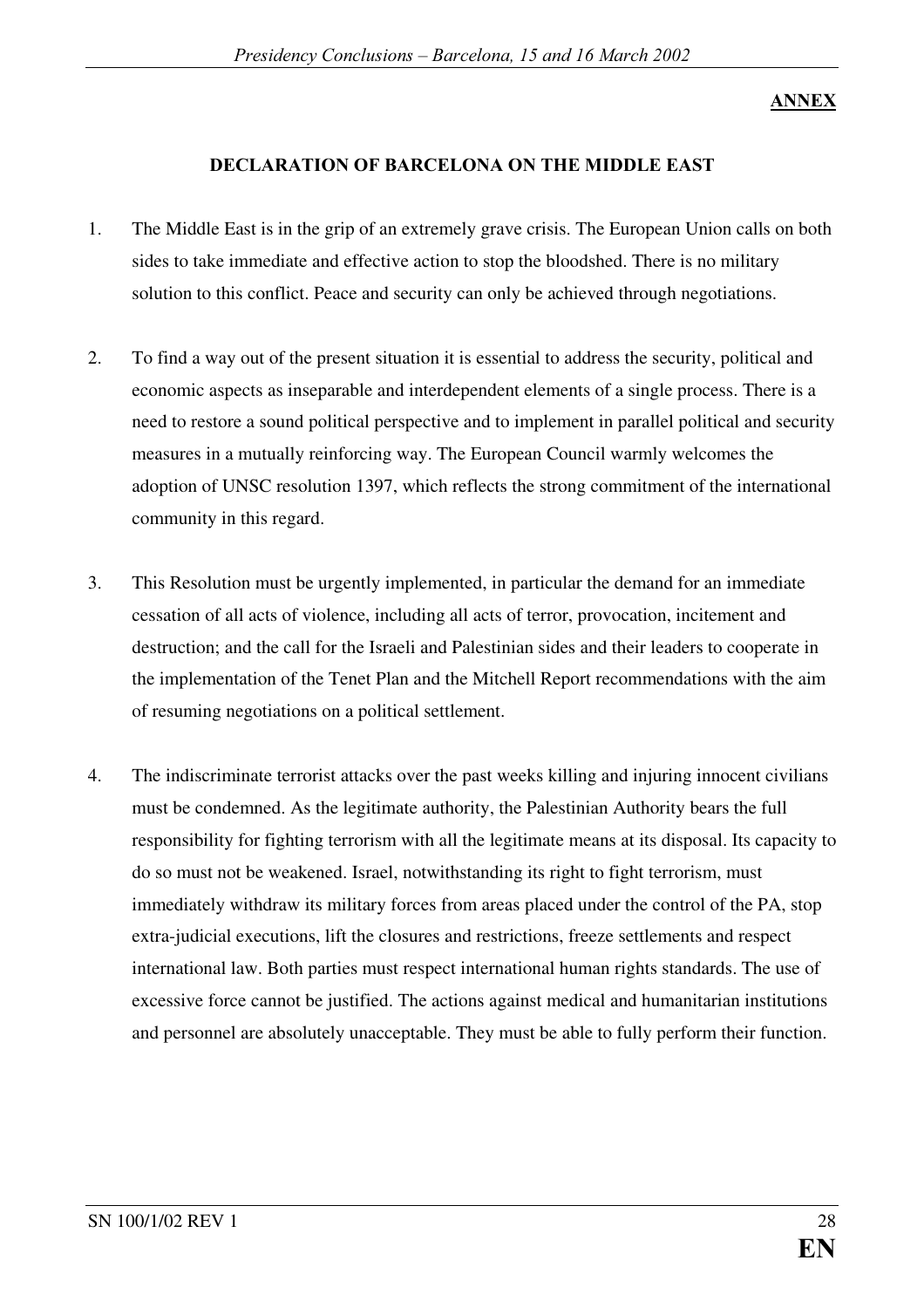- 5. Taking note of the decision by the Government of Israel to release Palestinian Authority President Arafat from his confinement in Ramallah, the European Council demands that all remaining restrictions on his freedom of movement be immediately lifted.
- 6. The European Council welcomes the decision of the US President to send Special Envoy Zinni back to the region. The European Union, notably through the EUSR Ambassador Moratinos, is ready to combine its efforts with him, with the Special Envoy of the Russian Federation and with the UN Special Coordinator.
- 7. The European Council remains convinced that a third party monitoring mechanism would help both parties to pursue their efforts to that end and urges them to consider proposals to accept observers. The European Union and the Member States are prepared to participate in such a mechanism.
- 8. The European Union is determined to play its role together with the parties, the countries in the region, the US, the UN and Russia in the pursuit of a solution, based on UNSC Resolutions 242, 338 and 1397 and on the principles of the Madrid Conference, Oslo and subsequent agreements, which would allow two states, Israel and Palestine, to live in peace and security and play their full part in the region. The High Representative, Javier Solana, will continue his regular consultations with all international actors involved.
- 9. On the Israeli-Palestinian conflict, the overall objective is two-fold: the creation of a democratic, viable and independent State of Palestine, bringing to an end the occupation of 1967, and the right of Israel to live within safe and secure boundaries, guaranteed by the commitment of the international community, and in particular the Arab countries.
- 10. The European Council welcomes the recent initiative of Crown Prince Abdullah of Saudi Arabia, which is based on the concept of full normalisation and full withdrawal in accordance with UN resolutions, and offers a unique opportunity to be seized in the interest of a just, lasting and comprehensive solution to the Arab-Israeli conflict. It looks to the forthcoming Summit of the Arab League in Beirut to take this forward and to the Government and people of Israel to respond positively.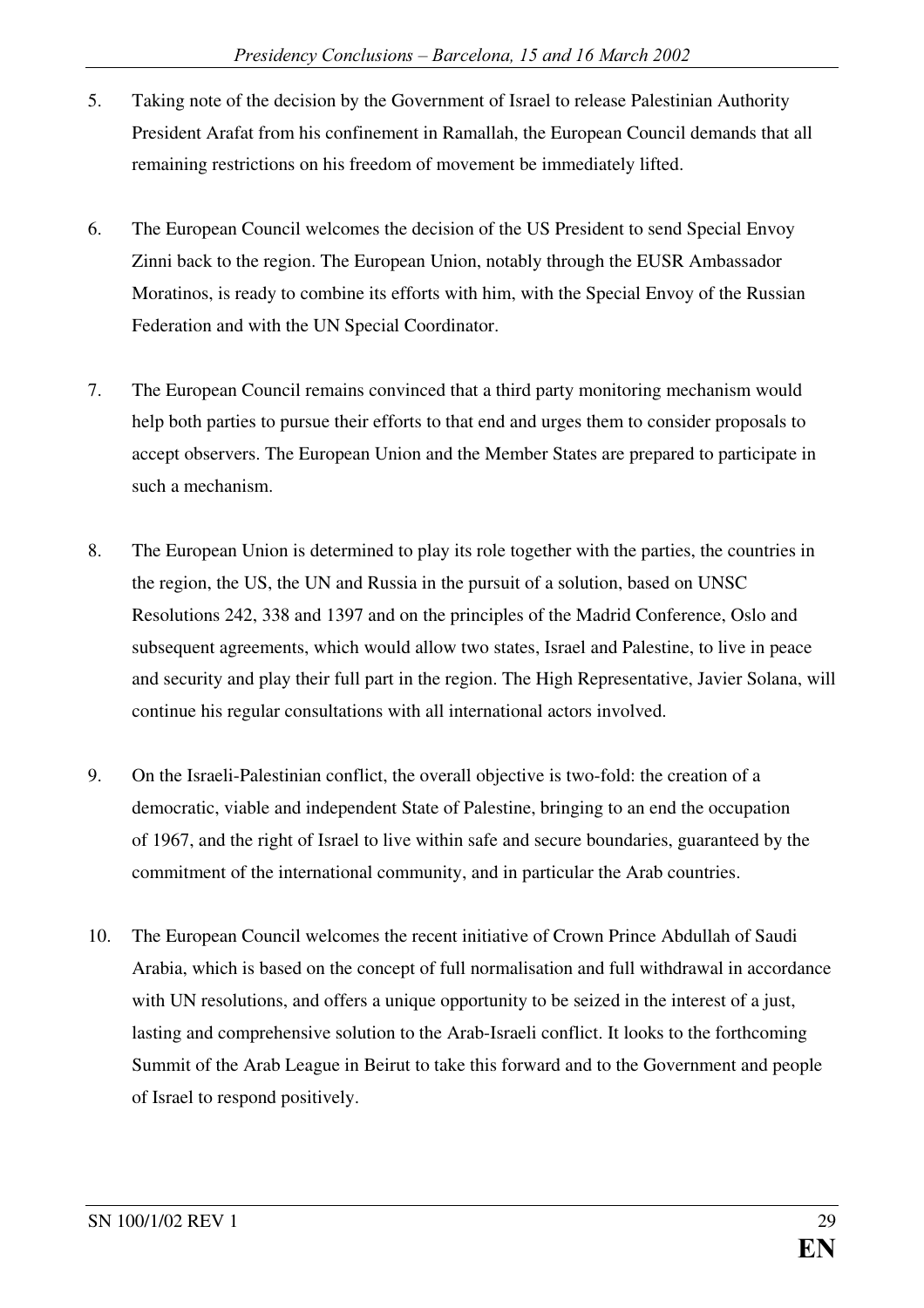- 11. The European Council recognises and praises those who continue to work tirelessly for peace within the peace camps of Israeli and Palestinian society and supports the direct contacts and dialogue that both parties are conducting.
- 12. Following on its present effort, the European Union will make a full and substantial economic contribution to peace-building in the region, with the aim of improving the living conditions of the Palestinian people, of consolidating and supporting the PA, of strengthening the economic basis of the future State of Palestine and of promoting development and regional economic integration. In this perspective, the European Union stands ready to contribute to the reconstruction of the Palestinian economy as an integral part of regional development.
- 13. The European Union remains convinced that, in order to be durable, peace in the Middle East must be comprehensive.

\_\_\_\_\_\_\_\_\_\_\_\_\_\_\_\_\_\_\_\_\_\_\_\_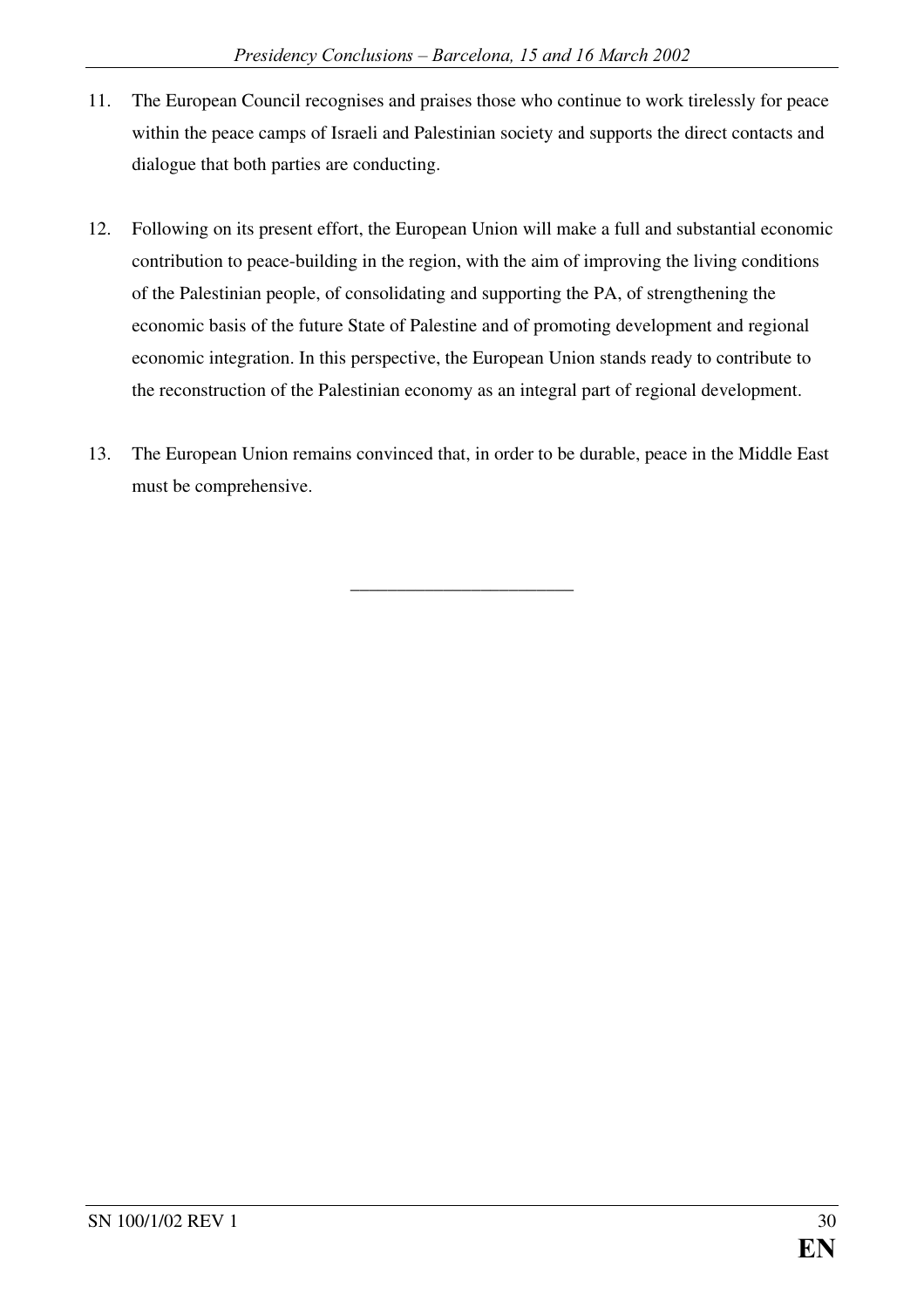# BARCELONA EUROPEAN COUNCIL 15 AND 16 MARCH 2002

## PART III

Contributions to the deliberations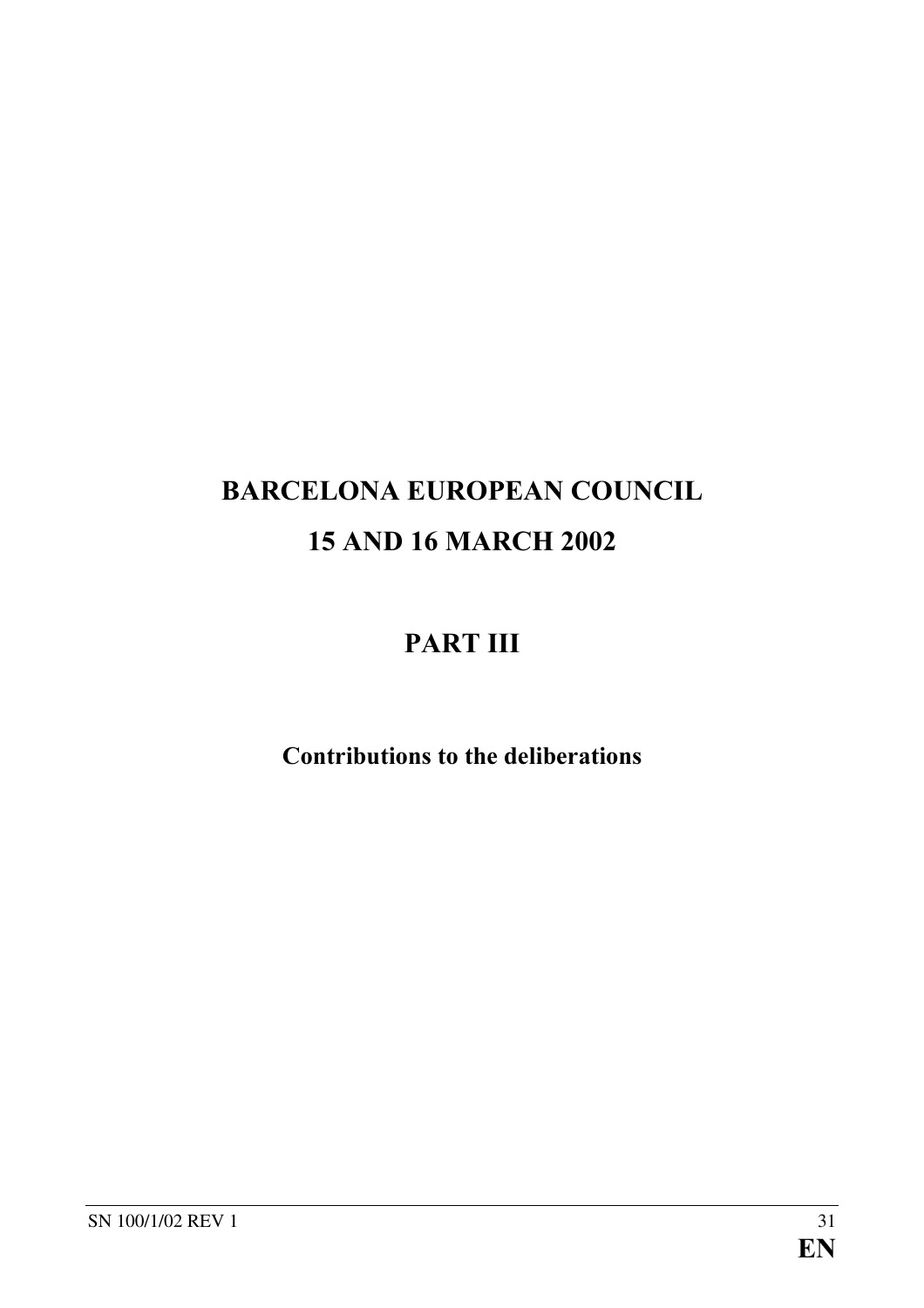### **TABLE OF CONTENTS**

| Internal Market, Consumer Affairs and Tourism Council50 |
|---------------------------------------------------------|
|                                                         |
| List of supporting reports/reports submitted to the     |
| 71                                                      |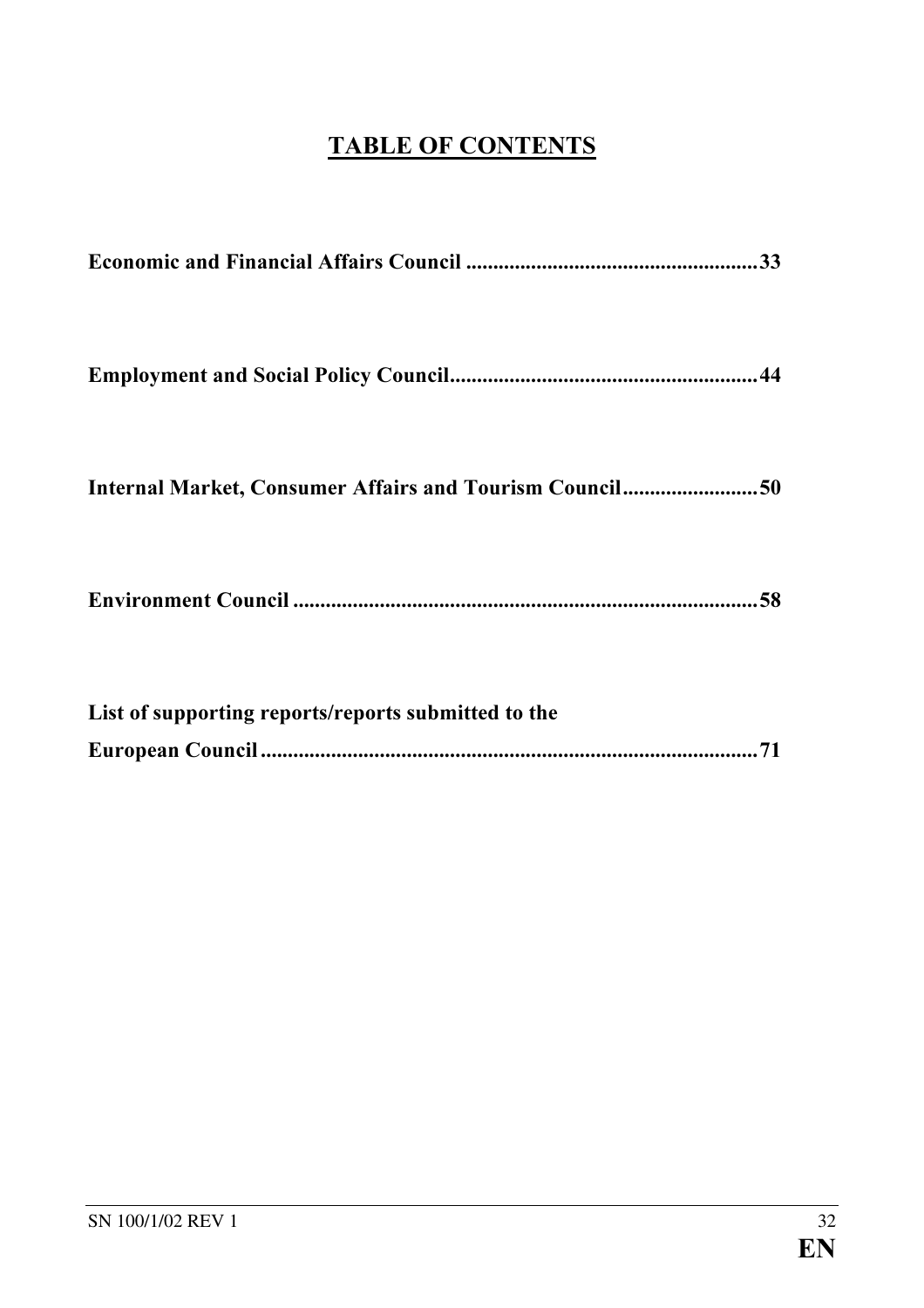#### ECONOMIC AND FINANCIAL AFFAIRS

5 March 2002

Key Issues Paper on the 2002 Broad Economic Policy Guidelines

#### **I. INTRODUCTION**

- 1. The EU has a well-defined **economic policy strategy** based on growth- and stability-oriented macroeconomic policies and continuous progress in economic reform. It allows to respond flexibly to changing economic conditions in the short run whilst safeguarding and strengthening the productive capacity of the economy over the medium term.
- 2. The successful launch of the **euro notes and coins** marks the final step towards European Monetary Union, bringing into being a monetary area of over 300 million people. The euro stands as an important contribution to the stability of the international monetary system and the world economy, while acting as a spur to deeper integration and the idea of "more Europe".
- 3. The euro's circulation will speed up the integration of Euro area economies, and contribute to create new investment opportunities, increased growth and stronger job creation. The advance towards fuller integration and interdependence also demands the reinforcement and continued implementation of the EU's economic policy strategy.
- 4. The Barcelona European Council must work to strengthen the operational bases of Economic and Monetary Union and the completion of the internal market. The goal is a **coordinated** response which stresses clear national responsibilities in laying the groundwork for Europe's medium- and long-term growth. Now more than ever, economic policy messages must be clear, unequivocal and backed by forceful implementation. Commitment is essential to ensure that a sustained recovery takes hold. This means, ultimately, giving credibility and impetus to the economic reform drive begun in Lisbon and developed in Stockholm and safeguarding the credibility of the macroeconomic framework.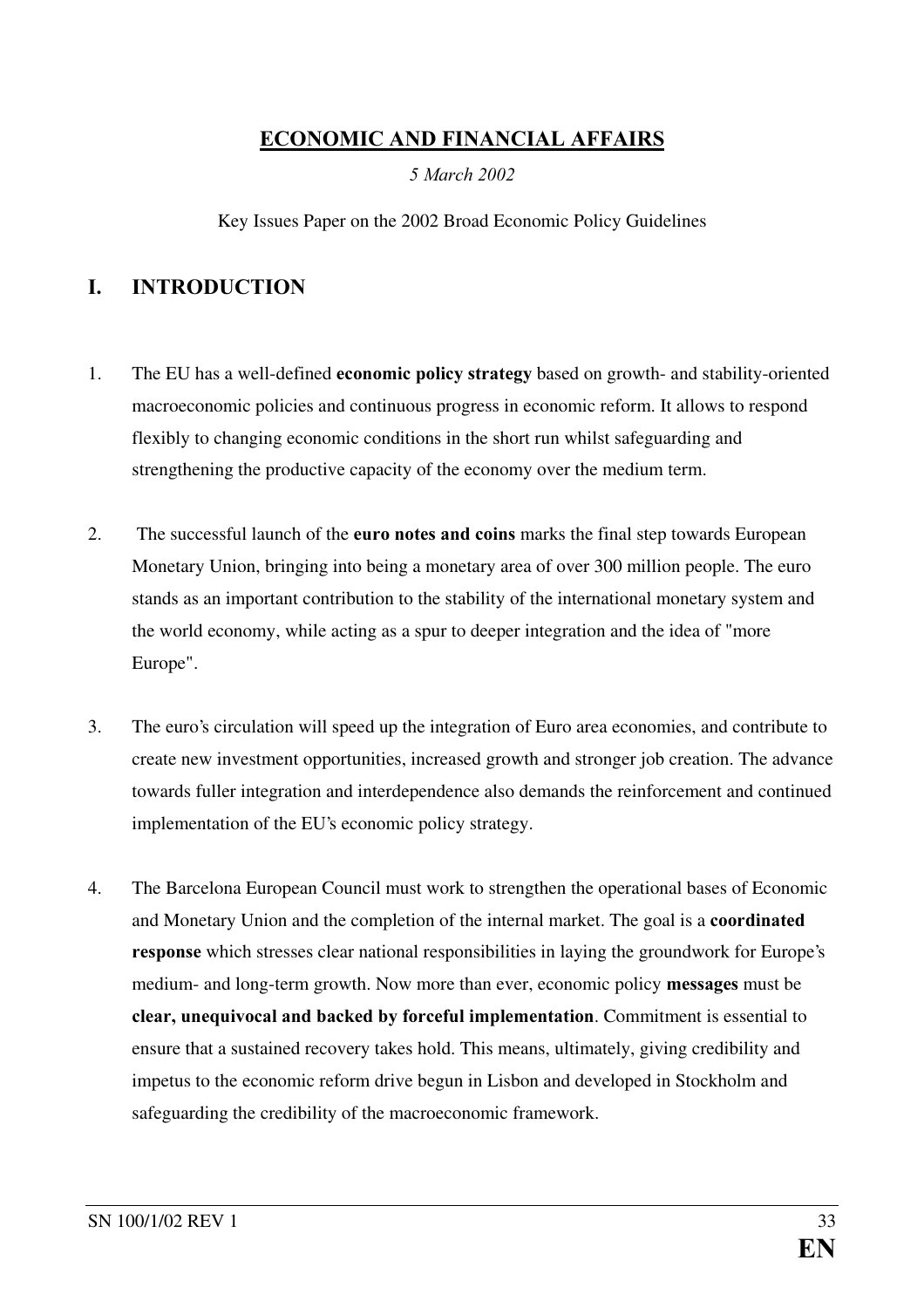5. The **BEPGs** are at the centre of economic policy coordination in the European Union. They must be concise, concentrate on the main challenges facing the Union, with particular focus on the Euro area, where coordination is most needed, and help to ensure that measures adopted in all Community economic coordination processes are consistent with it.

#### II. ECONOMIC SETTING AND OUTLOOK

- 6. The current **economic context** is one of an incipient global recovery after the steep decline in 2001. Some leading indicators are starting to signal that the economic situation is stabilising and signs that economic activity is poised to firm have become more prevalent. However, uncertainty persists about the timing, scale and robustness of recovery, and downside risks remain.
- 7. The macroeconomic policy response to the slowdown has been swift and decisive. The monetary authorities have reduced interest rates, in the absence of prospective inflation pressures, while fiscal policy has played its role through the functioning of the automatic stabilisers which contribute importantly to cushioning fluctuations in output growth. The rapid response of economic policy, sound fundamentals, and a restoration of confidence provide a **platform for recovery**. The prospects for a sustained recovery need to be enhanced by taking structural reform measures so to increase the potential for growth.

#### III. THE ECONOMIC POLICY STRATEGY OF THE EUROPEAN UNION

#### 1. Macroeconomic policy

- 8. The Euro area is a monetary union working under a single and independent monetary policy and decentralised but coordinated fiscal policies. There is a need, therefore, to make further progress to:
	- improve monitoring and evaluation of Euro area economic trends. This means more work to improve and harmonise the methodologies used to draw up Euro area statistics and indicators.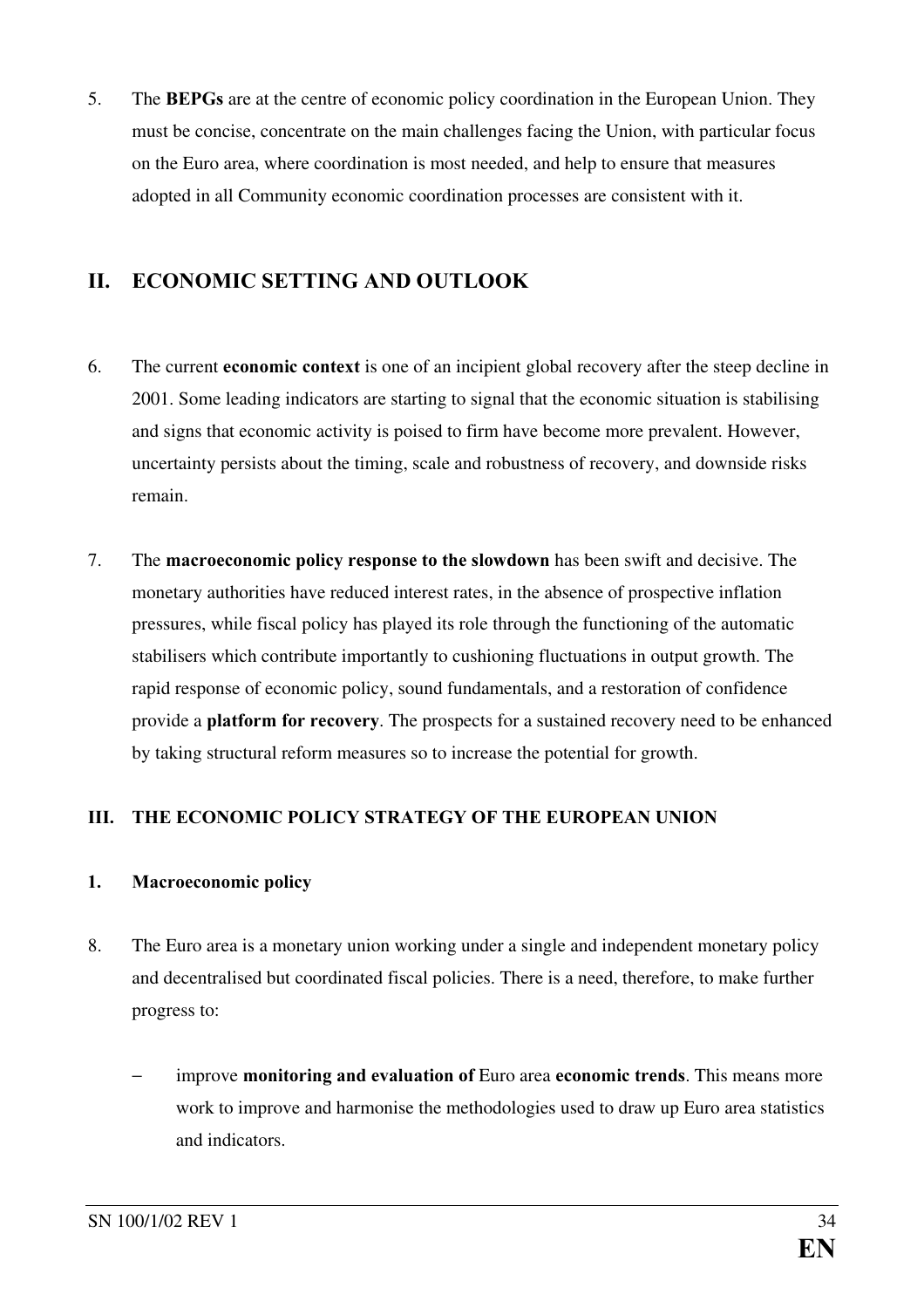- conduct a systematic analysis of the area's policy-mix in order to assess the implications of monetary and fiscal policies on the Euro area economic developments including inflation, wage developments, investment as well as euro exchange rates.
- − reinforce existing economic, in particular fiscal, policy coordination mechanisms within the Eurogroup.
- 9. The coordination of fiscal policies is anchored on a commitment to the budgetary stability and the rules of the game agreed in the Stability and Growth Pact. Member States will maintain or respect the medium-term budgetary objective of close to balance or in surplus by 2004 at the latest.

Automatic stabilisers should be allowed to play symmetrically, both in upturns and in downturns, provided the 3% of GDP limit is not breached in downturns. This means in particular that in expansionary phases growth dividends should be fully reaped.

Member States could make use of discretionary policy only if they have created the necessary room for manoeuvre.

- 10. More effort and coordination is required concerning the long-term quality and sustainability of public finances:
	- quality means achieving the appropriate structure of government revenues and expenditures to ensure sound and sustainable public finances while raising the potential growth of Union economies. In this light, tax and spending reforms must aim at creating the conditions to foster employment and investment, while adhering to the medium-term objective of a budgetary position close-to-balance-or-in-surplus.
	- sustainability demands a multi-disciplinary strategy which can address the impact of population ageing, including health care needs, while ensuring the long-term solvency of European public accounts. The strategy should be built upon further reductions of public debt, increases in employment rates and reforms of pension systems themselves.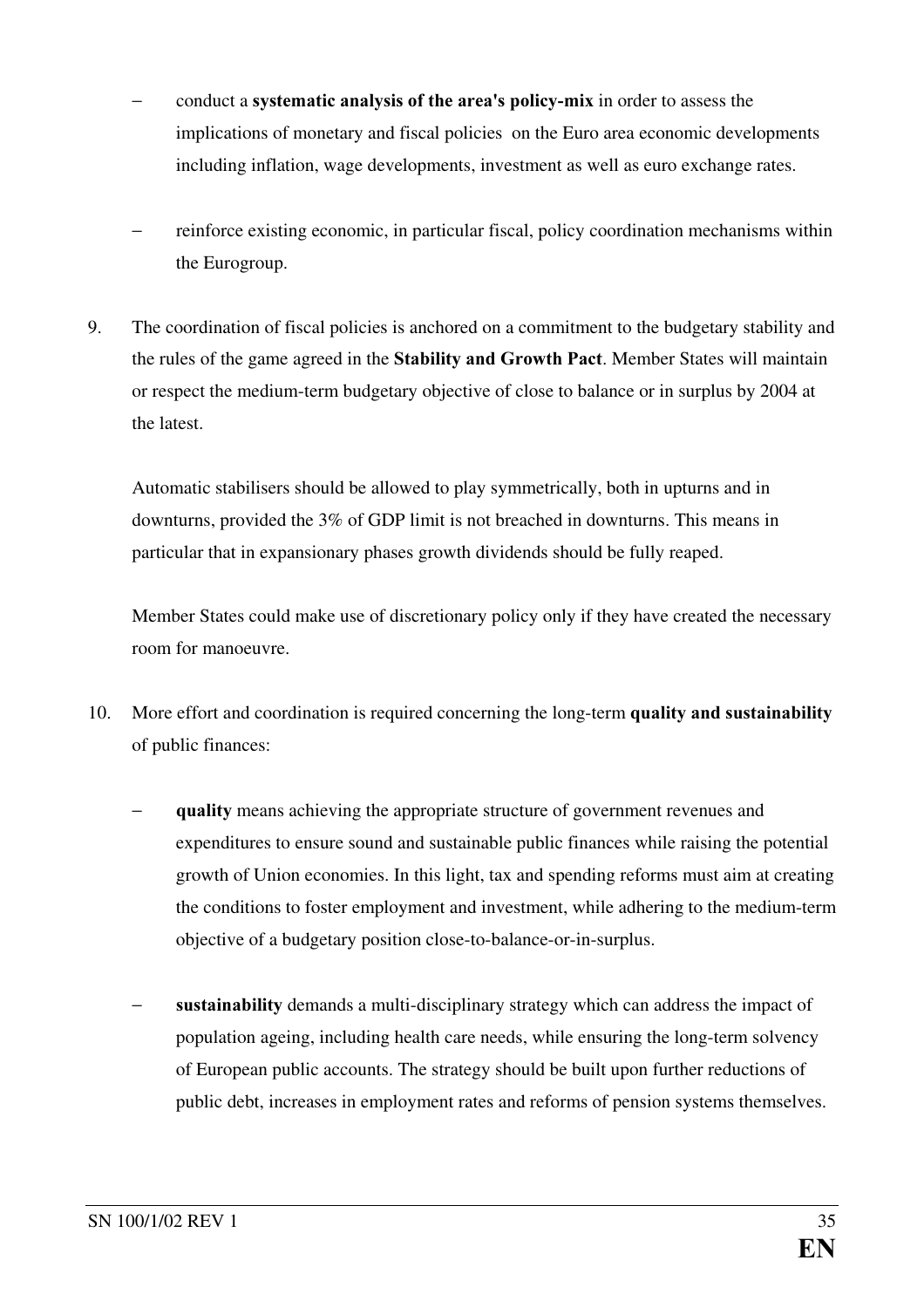### 2. Structural reform policy

### 2.1. Product Market Reforms

- 11. Measures to liberalise, open up, integrate and build competition in European goods and services markets contribute to a truly flexible productive system, able to direct resources where they can be most profitably employed and so boost production, employment, income and welfare. This conviction is shared by all EU Member States and is the spirit behind the ambitious economic reform agenda set by the Lisbon summit.
- 12. National economic reforms can be made more effective through coordination and their speeding-up to the level of best performers. A synchronous structural reform policy, consistently applied, provides the following advantages:
	- it equips Economic and Monetary Union to cope with external shocks, enhancing the flexibility of markets.
	- the harnessing of major synergies.
	- an optimal allocation of resources, based on commonly undertaken liberalisation steps.
	- the avoidance of bottlenecks and disruption in services.
	- the assurance that European operators are competing on an equal footing.

In addition, it is important to improve the tax environment by enhancing cooperation between Member States in curbing harmful tax regimes and tackling fiscal fraud.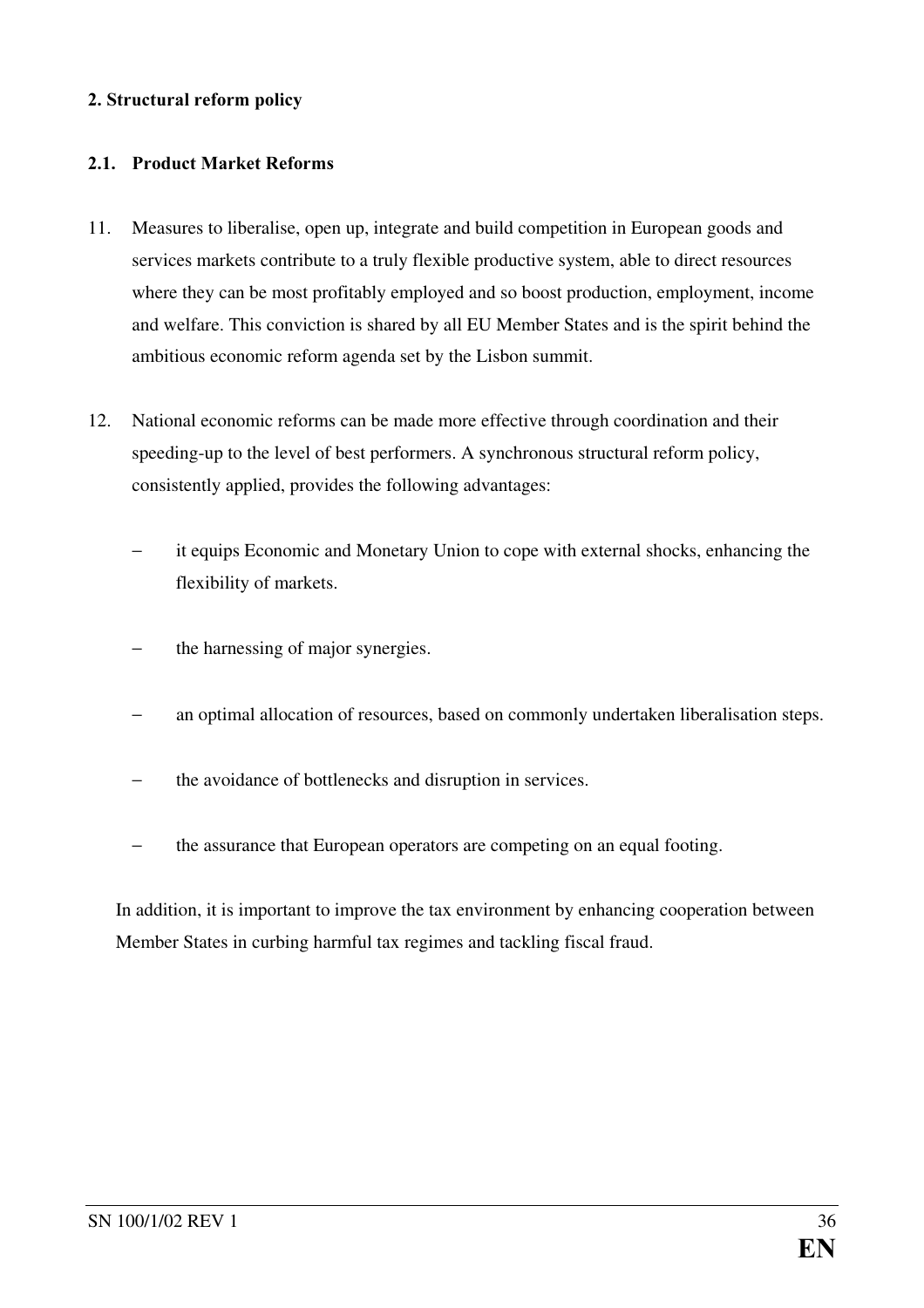#### Reforms in network industries

- 13. Good progress has been made towards liberalising network industries, but there is still a long way to go:
	- liberalisation advances have not progressed in parallel in Member States .
	- the possibilities for intra-community trade are limited: entry barriers to national markets remain, little headway has been made regarding interconnections, and exchanges between Member States are generally few and far between.
- 14. The sectors most urgently in need of new reform measures are energy and transport. Liberalising strategies must distinguish between two clearly differentiated aspects: interconnection and effective liberalisation. These liberalising strategies must also take into account that these network industries fulfill general interest missions. In this respect, welldesigned regulations are essential.

### A. Interconnection infrastructure

Electricity and gas:

- agree timetabled physical interconnection objectives between Member States networks at the Spring Summit sufficient to mark a material advance towards the single energy market. and set the appropriate framework to enable the development of relevant infrastructure. Financing requirements should be mainly met by the enterprises involved.
- guarantee equal access of third parties to the networks.

### Air transport:

actively pursue work relative to initiatives aiming at creating a single european sky before 2004, remembering also the importance of the Community participation to Eurocontrol.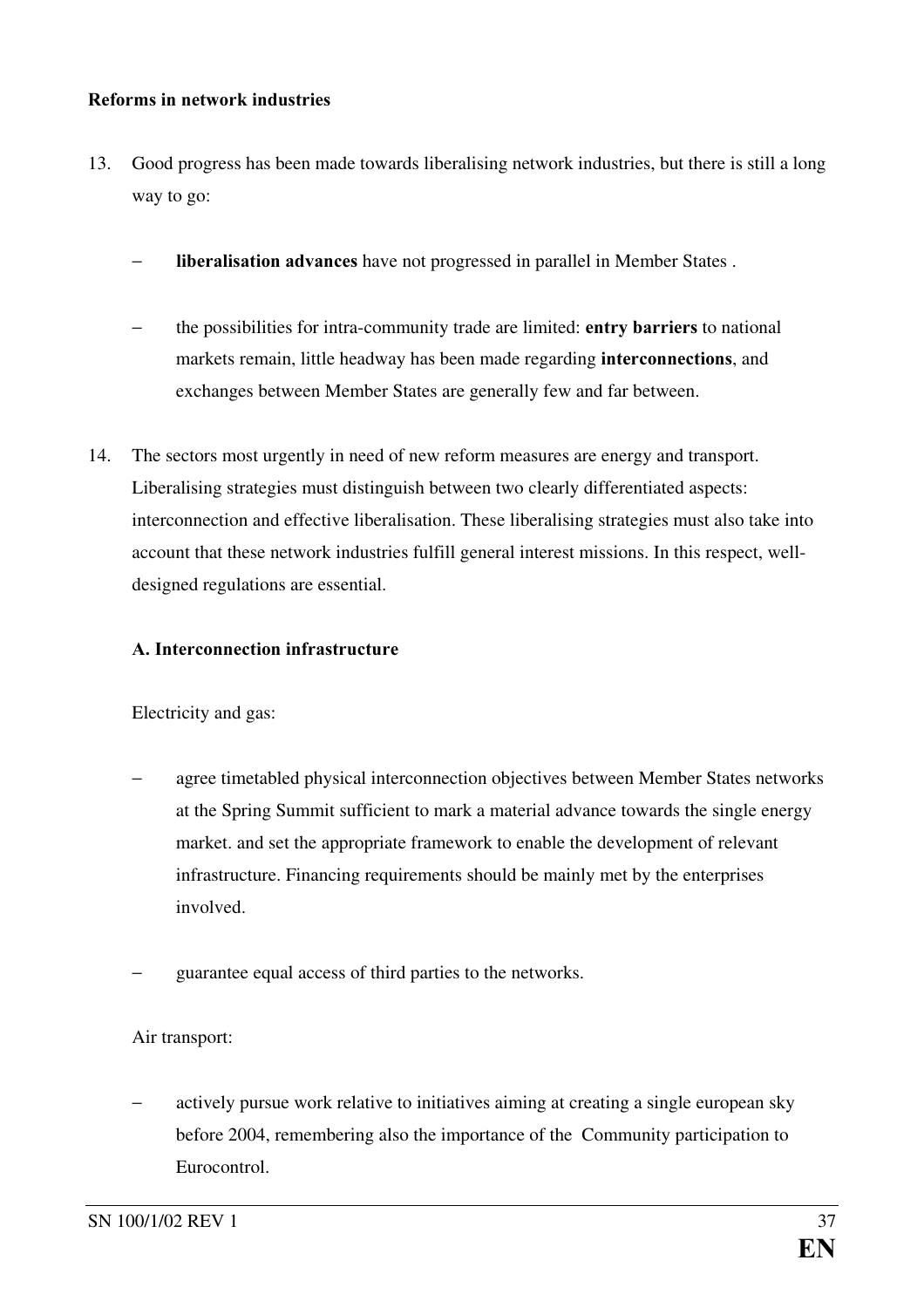Trans- European networks:

− Actively consider the measures contained in the legislative package approved by the Commission on 20 December, including proposals for the development of infrastructure projects and changes to the financing systems of Trans – European Networks subject to budgetary constraints.

### **B.** Effective liberalisation

Electricity and gas:

− set an ambitious calendar at the Spring Summit for [corporate] <sup>1</sup> access to free supplier choice.

Rail transport:

actively take into consideration the "second railway package" aimed at phasing in competition in service delivery, based on an assessment of the firsts one.

### C. Services of general interest

The liberalisation of markets should ensure effective competition and compliance with services of general interest obligations (equality of access, continuity of services, security for users). These obligations may be imposed, but in no case should they lead to market distortions. In the respect of the Treaty rules, Member States remain free to define services of general interest and the way to organise them.

 $\mathbf{1}$ Note from the Presidency: The Council was not unanimous on the wording of the sentence on effective energy liberalisation.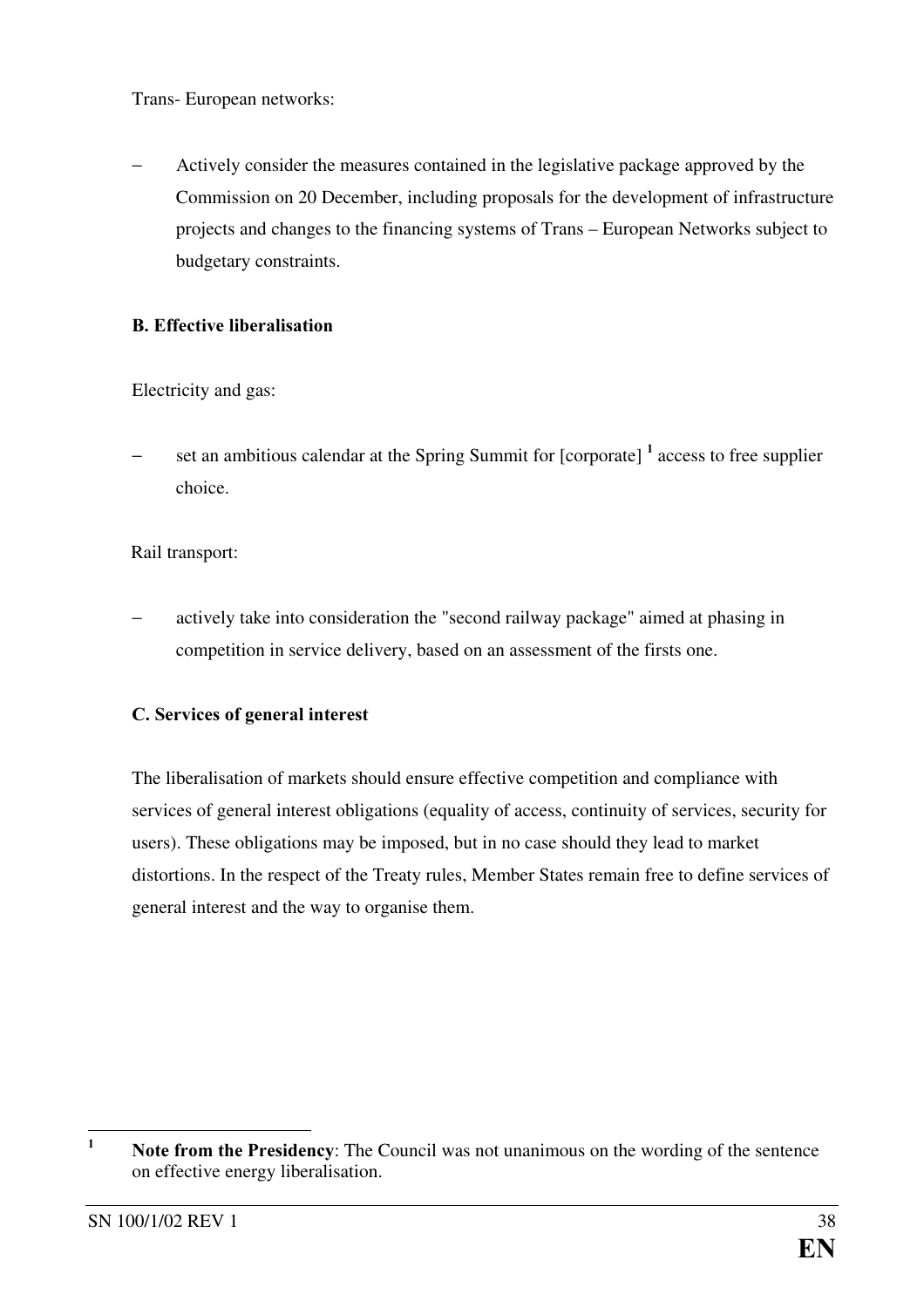#### Improvement in the entrepreneurial environment

15. Real, effective competition in markets is a cornerstone of the economic reform process. Competition provides the discipline and the incentive to secure greater economic efficiency and strengthen the competitiveness of the European Union.

Hence the importance of enhancing the capacity of **competition authorities**, to adapt to changes in the economic structure of the European Union in an increasingly globalised World.

16. Less and better-targeted state aid is a key part of this effective competition across the European Union. To this end, the Union reaffirms the commitment of the Member States to reduce state aid as a percentage of GDP by 2003, seek to eliminate aid with the greatest distortive effects (in terms of competition), reorient it to more horizontal and shared objectives, including cohesion objectives, and target it at clearly identified market failures.

It also restates the need for both Commission and Member States to make the system more transparent.

- 17. Entrepreneurship should be encouraged by reducing administrative and legal barriers to the barest minimum. Benchmarks should be determined which shorten the time required for SME set-up, and an action plan will be laid down to improve and simplify the regulatory environment, in line with the conclusions of the Mandelkern Report. The European Charter for Small Enterprises should be further implemented. In addition, it is important to improve the tax environment for business.
- 18. Good corporate governance is key for economic efficiency. Its impact on improvements in enterprise management, confidence, investment and capital flows are well known. The Council encourages Member States to take steps to guarantee transparency of management and accounting and to protect shareholders and other stakeholders.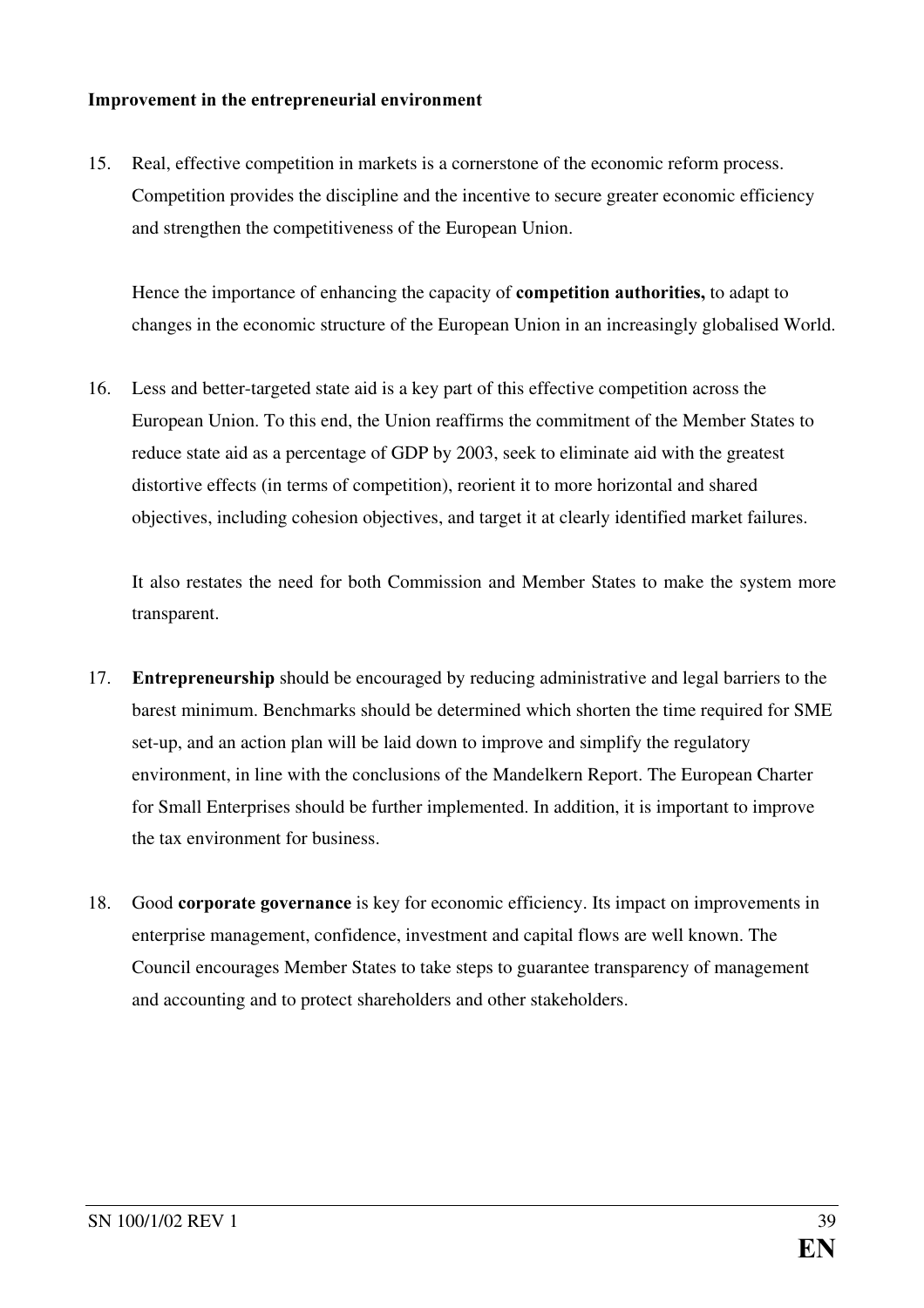19. Community directive transposition and effective implementation must be stepped up, in accordance with the conclusions of the Stockholm European Council. The achievement of a genuine Internal Market requires more rapid progress in integrating services markets, a further opening-up of public procurement, a wider application of the mutual recognition principle and a speeding-up of the work on product standards.

### 2.2. Capital markets and financial services reforms

- 20. Reforms should seek above all to hasten the integration of financial markets, and to reach the full benefits of an efficient channelling of saving, by reducing the costs of accessing capital to encourage investment in the EU. At the centre of these efforts is the Financial Services Action Plan, whose component measures must be written into legislation by 2005, with every effort made by all parties concerned to achieve an integrated securities market by the end of 2003 In this context there is also a need to enhance the efficiency of cross-border clearing and settlement arrangements at the European level.
- 21. The way to integrate financial markets is to combine mutual recognition in legal matters, applying the country-of-origin principle, with harmonisation of the rules of conduct essential for investor protection. The following deadlines are called for:
	- to be approved by the Council and the European Parliament in 2002:
		- the Directive on market abuse.
		- the Directive on the use of collateral
		- the Regulation providing for the adoption of international accounting standards in the EU.
		- the Directive on insurance intermediaries.
		- the draft Directive on prospectuses.
		- the draft Directive on financial conglomerates.
		- the draft Directive on occupational pension funds.
	- − complete and approve the draft Directives to be presented by the Commission on takeover bids, and on the upgrades of regular reporting requirements, and the investment services directive.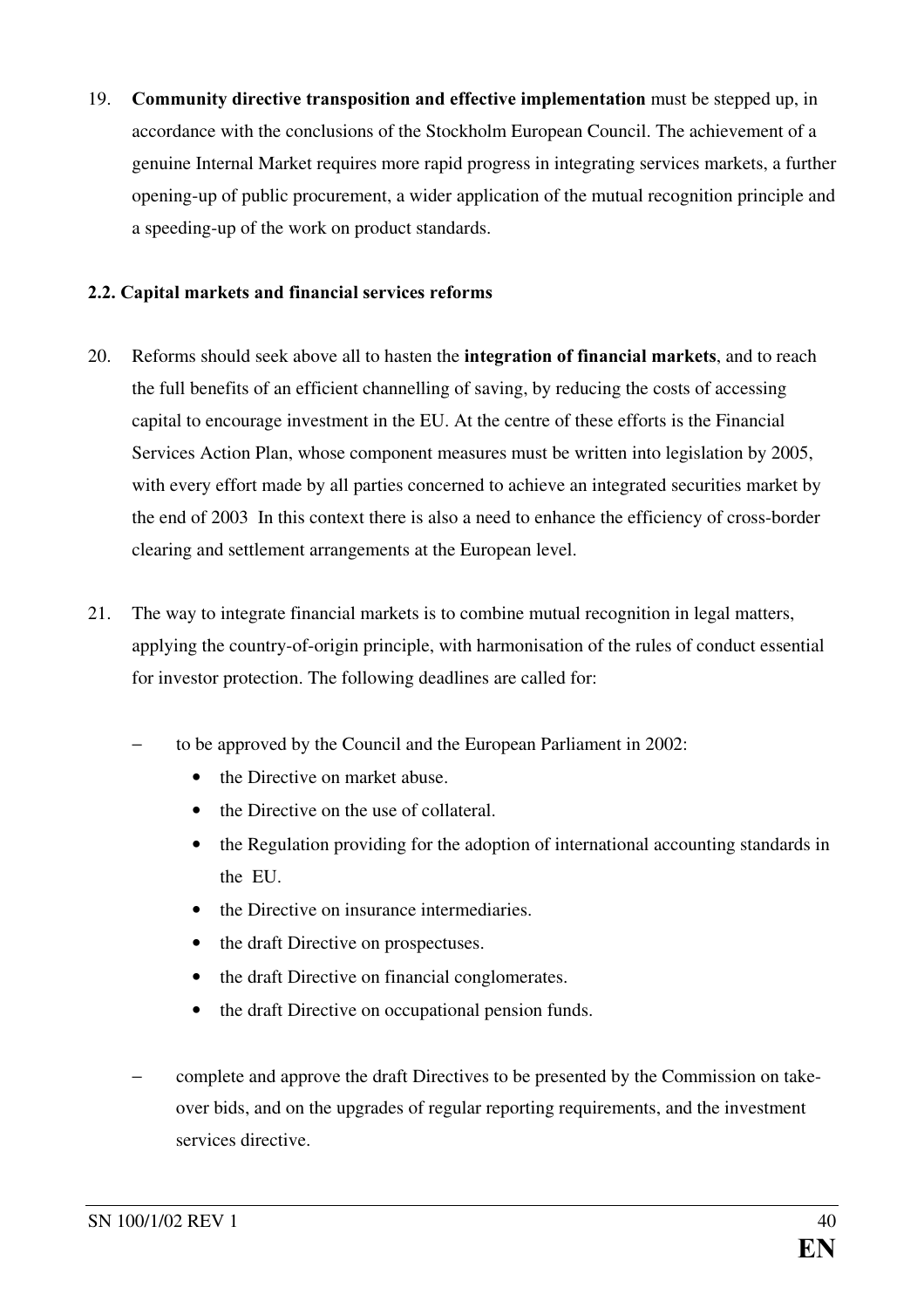- 22. **Risk capital** is another priority on the agenda. The Risk Capital Action Plan milestones should be brought forward by 2003 in order to dismantle remaining barriers to the creation of a genuine European risk capital market.
- 23. The effectiveness of these initiatives will hinge on a **speedier legislative procedure**, by implementing the reform proposals of the Lamfalussy Report.

### 2.3. Labour market reform

- 24. Policy action should focus on modernising the labour market in order to support the process of employment creation. The EU has set itself demanding objectives and much remains to be done: **increase labour supply**, assure that unit labour costs are compatible with the **ongoing** competitiveness of Europe's economies and supportive of an increase in labour demand, and achieve a better match between labour supply and demand.
- 25. The job creation capacity of the European economy has significantly improved in these past few years, allowing large inroads to be made into the unemployment rate. The growth spurt of the second half of the 1990s, the progress made in certain aspects of labour market functioning, the coordination of economic policies and moderate wage developments were instrumental in causing this change. The Council notes the **progress** made in the following categories:
	- active labour market policies. The approach taken has been a preventive one, focusing on the employability of collectives constrained from entering the labour market, particularly due to low skills. Efforts should be continued. At the same time, an evaluation should take place with a view to better targeting these policies.
	- a reduction in the tax burden on labour. The EU as a whole has reduced tax disincentives to work, with special regard to lower-skilled occupations.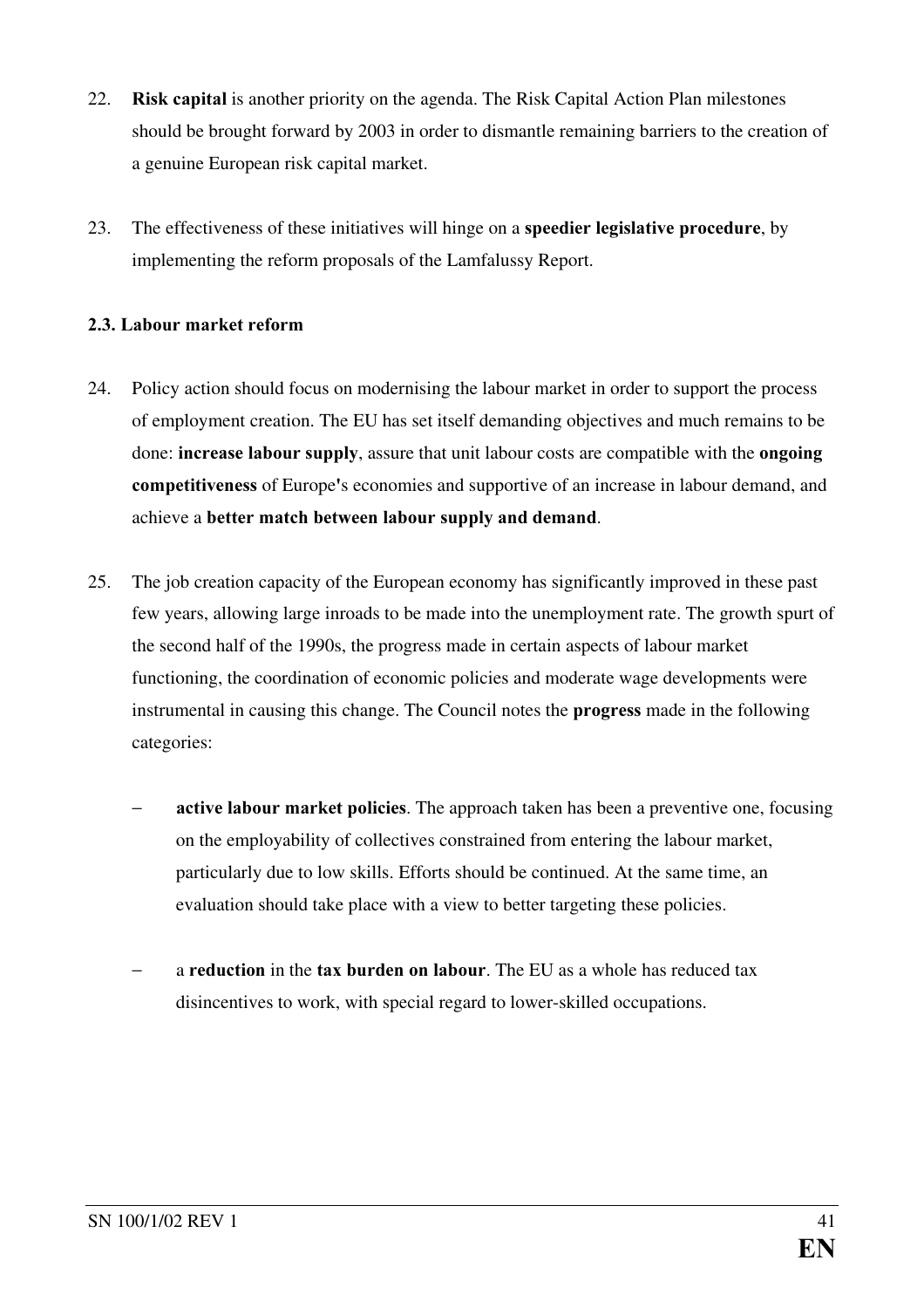- 26. However, **efforts must continue** in the following areas:
	- tax measures, with a view to increasing labour demand and labour market participation.
	- **benefit systems** to make work pay and promote the job-search process in order to keep claimants clear of poverty and unemployment traps. Candidates for reform would be: the conditionality of benefits, eligibility, duration, the replacement rate, the availability of in-work benefits, the use of tax credits, administrative systems and management rigour.
	- − wage formation systems. In order to guarantee the EU's competitiveness and to improve employment across skills and geographical areas, it is crucial that labour institutions and collective bargaining systems take into account the relationship between wage developments and labour market conditions, thereby allowing greater differentiation of wages according to productivity developments and skills differentials.
	- improvement in labour market efficiency. Situations frequently arise where high unemployment rates coincide with labour shortages. Among the best means to ensure an optimal fit of supply with demand is by increasing the occupational and geographical mobility of workers, for example, improving transparency and recognition methods between systems of vocational education, and increasing the schooling of the present labour force to enhance knowledge society skills. Education and training systems play an important role in increasing labour market efficiency.
	- active ageing. Early retirement incentives should be discouraged and efforts should be stepped up to increase opportunities for older workers in the labour market, for instance, legislating partial retirement formulas.
	- barriers and disincentives for **female labour force participation** by, inter alia, improving the provision of childcare facilities.
	- labour legislation. To assess the costs attached to the formulation and termination of employment contracts, with a view to strike a proper balance between flexibility and social protection.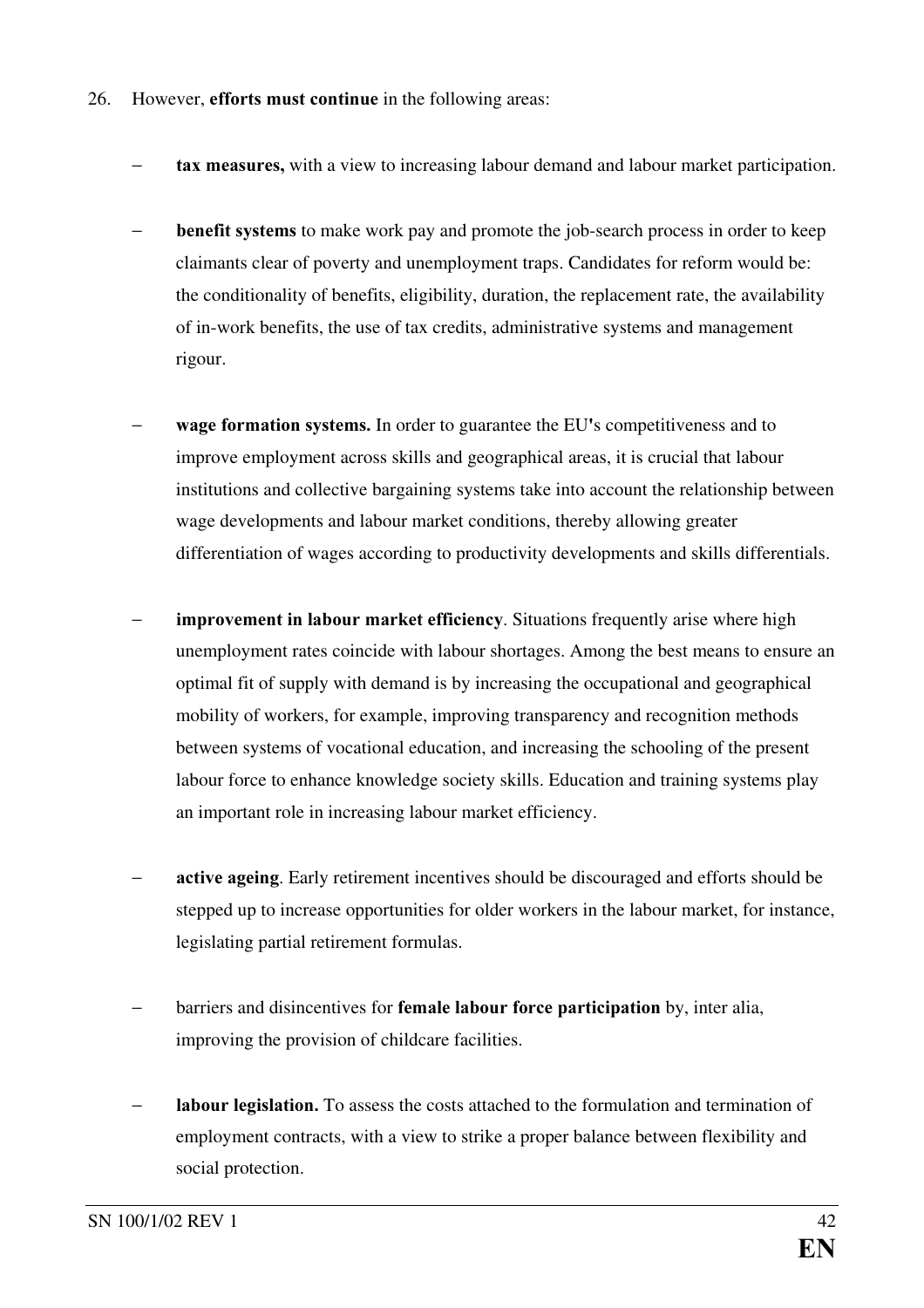27. The key elements outlined above should be addressed in both the Broad Economic Policy Guidelines and the Employment Guidelines, while taking due account of other issues that arise in the context of the review of the Luxembourg Process.

### 3. The information and knowledge economy

- 28. Further efforts should be put behind the **e-Europe initiative**. The development of the broadband network should be speeded up by further encouraging competition in local telecommunication networks.
- 29. Research & Development and Innovation is a key driver for the knowledge-based society. Efforts to promote R&D and innovation, business R&D in particular, need to be strengthened through an integrated strategy, including increased competition on product markets, better access to risk capital, a better protection of intellectual property rights, and improved networking and technology diffusion.
- 30. New basic skills and teaching methods to prepare the present school generation to the knowledge society have to be further developed.

### 4. Sustainable development

- 31. Growth today must in no event jeopardise the growth possibilities of future generations. Economic, social and environmental considerations should all have a say in the economic policy design and coordination of Member States and the European Union. The Council strongly suggests the use of market instruments in the EU's Sustainable Development Strategy.
- 32. Following up on the Göteborg European Council conclusions, efforts should be made to get prices right so that they better reflect the true social costs of different activities.
- 33. To promote sustainability, policy needs to become more coherent. In this context it is essential that ex-ante impact assessments of policies are performed.
- 34. It is necessary to agree an appropriate framework for energy tax at European level, in parallel with progress in agreeing the realisation of the internal market for energy.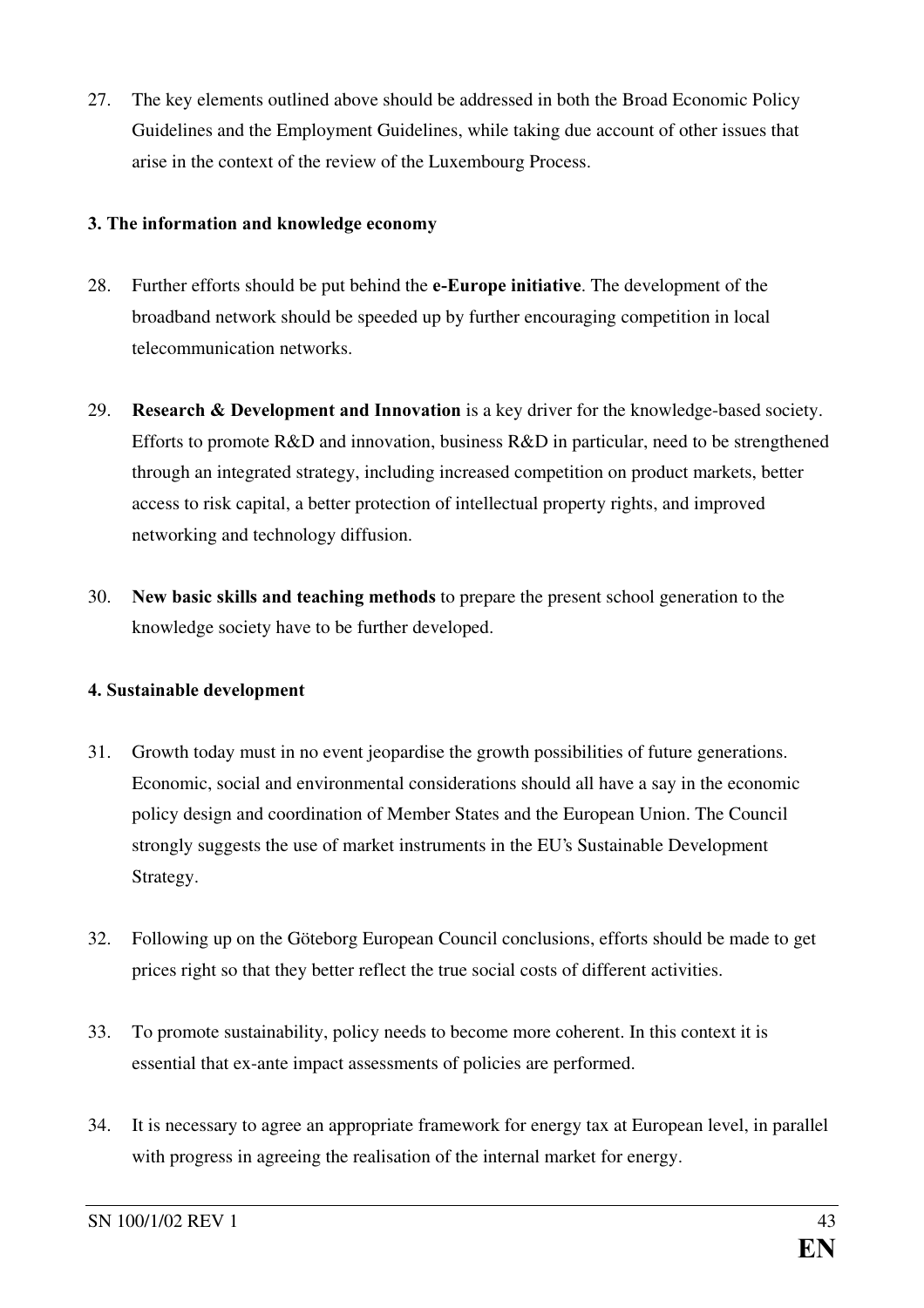# EMPLOYMENT AND SOCIAL POLICY

### *(7 March 2002)*

- 1. The Barcelona European Council will be the second spring summit developing the mandates established at the European Councils of Lisbon, Feira, Nice, Stockholm, Göteborg and Laeken to fulfil the European Union's strategic goal for the coming years: "to become the most competitive and dynamic knowledge-based economy in the world, capable of sustainable economic growth with more and better jobs and greater social cohesion".
- 2. The Barcelona European Council will also be charged with assessing progress in the application of the European Social Agenda approved at Nice.
- 3. The Employment and Social Policy Council on 7 March 2002 takes a very positive view of the achievements of the European Employment Strategy since it was launched in 1997, and the validity of that process has been confirmed both in times of economic expansion and in less favourable circumstances.
- 4. The Employment and Social Policy Council likewise views very positively the progress made in developing the open method of coordination for the purpose of ensuring the long-term sustainability of pension systems, with a view to final confirmation of the method by the Barcelona European Council.
- 5. The Presidency considers that the Council:
	- takes a very positive view of the Commission's Summary Report and confirms that it is necessary to strengthen the equilibrium, coherence, coordination and synchronisation between the social and economic dimensions in the Lisbon Strategy framework, through the instruments used in each of those dimensions, along the lines put forward by the Employment and Social Protection Committees in their Opinions.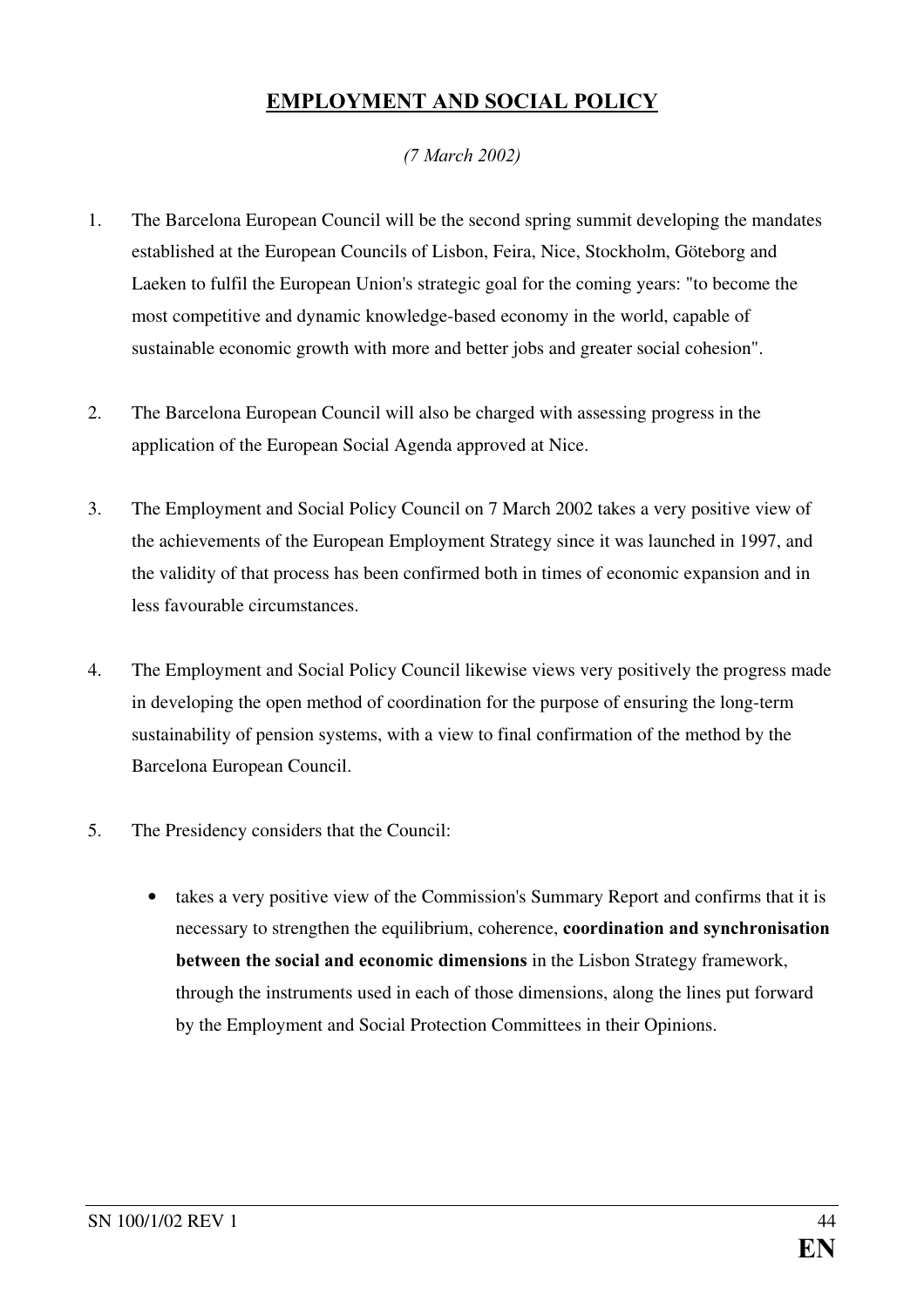This coordination should apply particularly in the Broad Economic Policy Guidelines process and the European Employment Strategy process, with a view to improving coherence between the two processes. To this end, it will be necessary to synchronise timetables, whilst maintaining the independence of each process, and for the spring European Council to direct each of these in a coherent and balanced manner. The European Council will therefore establish the political priorities that should be followed by the various Council configurations.

The Council is agreed that in the case of the European Employment Strategy it is not necessary to establish objectives other than those set out in a general way at Lisbon and that therefore the new European Employment Strategy will have to be implemented until 2010, with an intermediate assessment in 2006. The process needs simplification, but not watering down, and in particular it needs fewer employment guidelines. Taking account of the results of the current assessment, the new Strategy will incorporate all the positive aspects of the Luxembourg process which have made it possible for all Member States to progress in establishing joint policies and objectives, while taking account of their specific characteristics.

Holds that **full employment** is the essential goal of economic and social policies, which requires the creation of more and better jobs. It is therefore necessary to continue paying particular attention to the reforms of employment and labour market policies. In this context, it is essential to eliminate barriers to entry into the labour market and to promote active employment policies, maintaining a preventive approach and individualised attention to the unemployed to prevent them from falling into long-term unemployment and to improve their employability.

> Emphasises that to achieve the objectives set in Lisbon, the European Employment Strategy will have to pay special attention to the challenges facing the EU in the long term, especially the challenges of ageing. The European Employment Strategy should enable everybody to have an opportunity to take part in working life. At the same time, it will have to contribute to creating a dynamic and effective labour market in which motivated and trained workers can have high-quality and high-productivity jobs. Thus, the Strategy will have to give adequate consideration both to policies which improve both the supply and demand of work.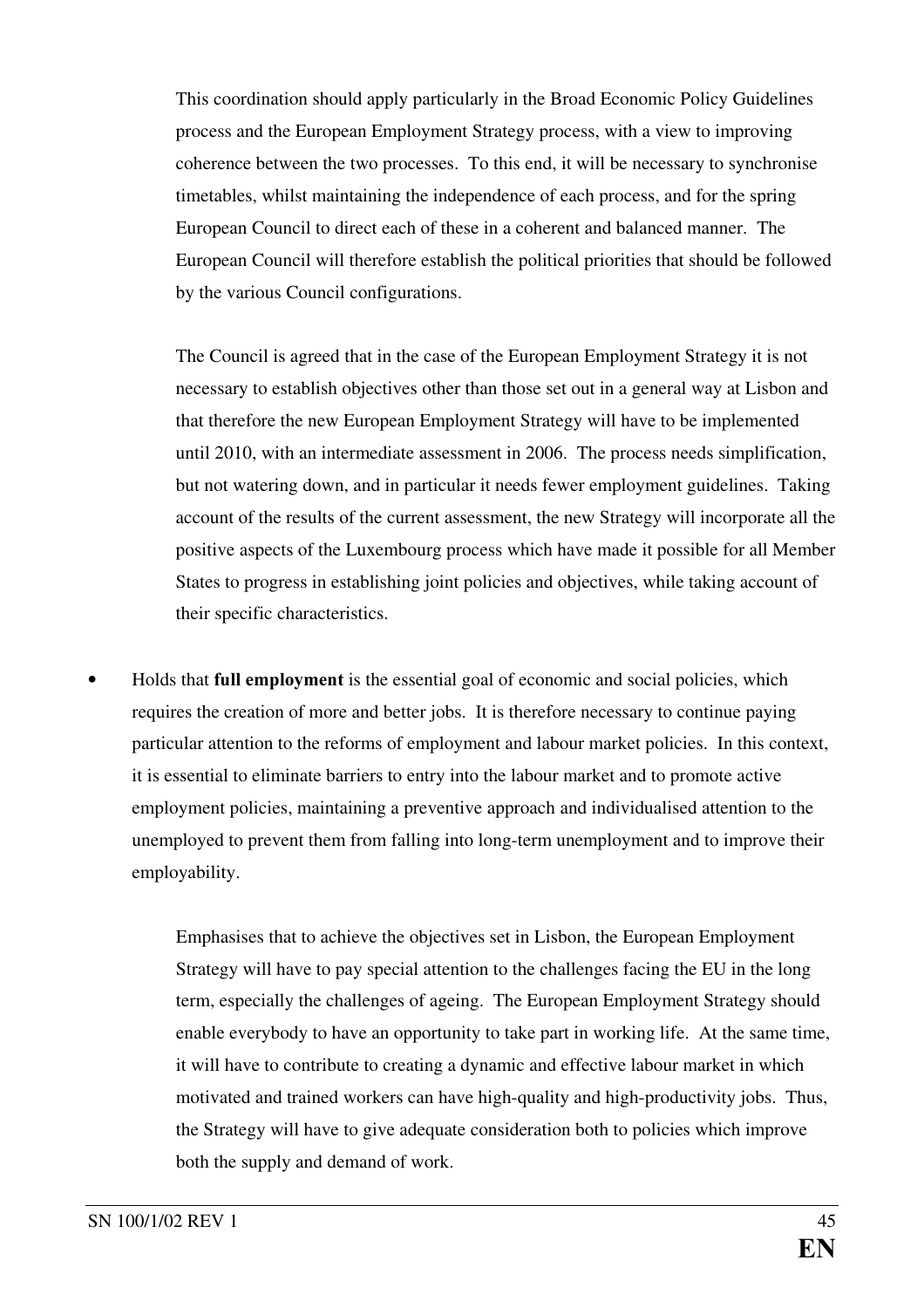It is therefore necessary to make progress with the modernisation and reform of the labour market, to strengthen our social protection systems so that they both afford those in need with such protection and provide initiatives for participation in working life, to support lifelong learning in order to secure a knowledge-based society and to promote policies which stimulate, rather than impede, job creation by entrepreneurs.

- Stresses the importance of job quality. Quality, which must not create new red tape in the labour market, will make possible higher employment levels. The objective of creating better jobs thus complements and reinforces that of creating more jobs.
- Emphasises the need to strengthen the role of the **social partners** in modernising the organisation of work, improving its quality, vocational training and access to and durability of employment. The social partners share responsibility for finding a balance between flexibility and security in employment and making it possible for enterprises to be adaptable. They must above all play the principal role in anticipating and managing change and achieving the balance which will safeguard the way enterprises operate as well as the interests of workers. The setting up of the Social Summit constitutes an essential step forward in achieving this objective. The contributions made by the social partners in this forum will undoubtedly prove a highly valuable instrument for further exploring appropriate ways of strengthening their participation in the EES.

Reaffirms the need to strengthen social integration and the fight against exclusion, in line with the conclusions of the Nice European Council, since, notwithstanding the multidisciplinary nature of the phenomenon, the best instrument for inclusion is employment, so that it is essential that employment services and social services work together in such a way that both mechanisms improve the employability of the socially excluded. Employment is always preferable to unemployment, but it must meet certain minimum conditions and offer opportunities for progress in work.

Emphasises the importance of the Community Strategy for combating exclusion and of the adoption by the Member States of National Plans. Similarly urges the Employment and Social Protection Committees to continue working towards the adoption of specific objectives to reduce social exclusion, taking account of the indicators adopted at Laeken and the multi-faceted nature of the phenomenon of exclusion.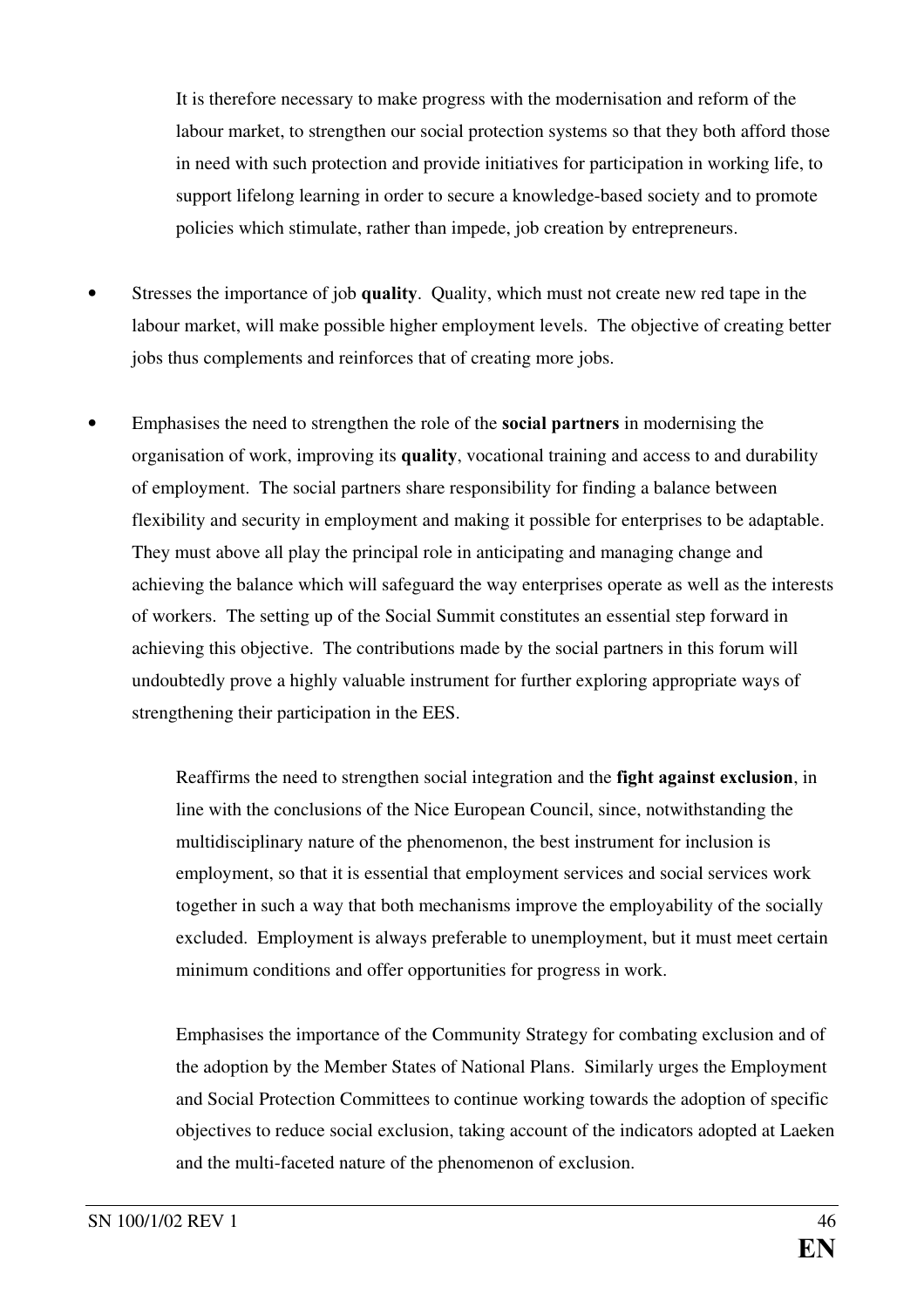- Likewise confirms the importance of implementing the Social Protection strategy as regards the quality and viability of **pensions**, which supports the reform of pension systems, in the framework of the **open method of coordination**, with the aim of safeguarding the capacity of systems to fulfil their social objectives, ensuring financial sustainability, and adapting their capacity to meet the new needs of society. To fulfil these objectives, it considers the **common objectives** and the **working method** developed with a view to their confirmation by the European Council in Barcelona to be very valuable and useful.
- It draws attention to the need to continue to work for equality between men and **women** by developing measures to make it easier for women to enter and remain in the labour market, and by avoiding discrimination. In this context, it is important to increase the number of measures directed at reconciling family life and working life, particularly through the creation of services caring for children and other dependents. It also supports the need to establish an integrated and multi-disciplinary approach in order to eradicate all forms of violence against women with the cooperation of all the policy sectors involved.
- 6. The Presidency notes that the Council welcomes the progress achieved in developing the Social Policy Agenda, and stresses the importance of the initiatives set up in the past twelve months.
- 7. The Presidency notes that the Council welcomes the content of the **Action Plan on Mobility** and Skills and is agreed on the importance of the three challenges of the Plan: (a) to improve job mobility; (b) to promote geographical mobility; and (c) to establish adequate channels of information on work and training opportunities in the EU. To this end, it stresses the need to develop and recognise qualifications and skills, including those acquired informally, invest in human resources, pursue efforts to ensure lifelong learning and modernise Public Employment Services, particularly the EURES network.
- 8. The Presidency shares the Council's interest in the importance of lifelong learning in helping people enter and remain in the labour market and progress in their working lives, in particular the role which training systems provided in a genuine working environment can play to that end.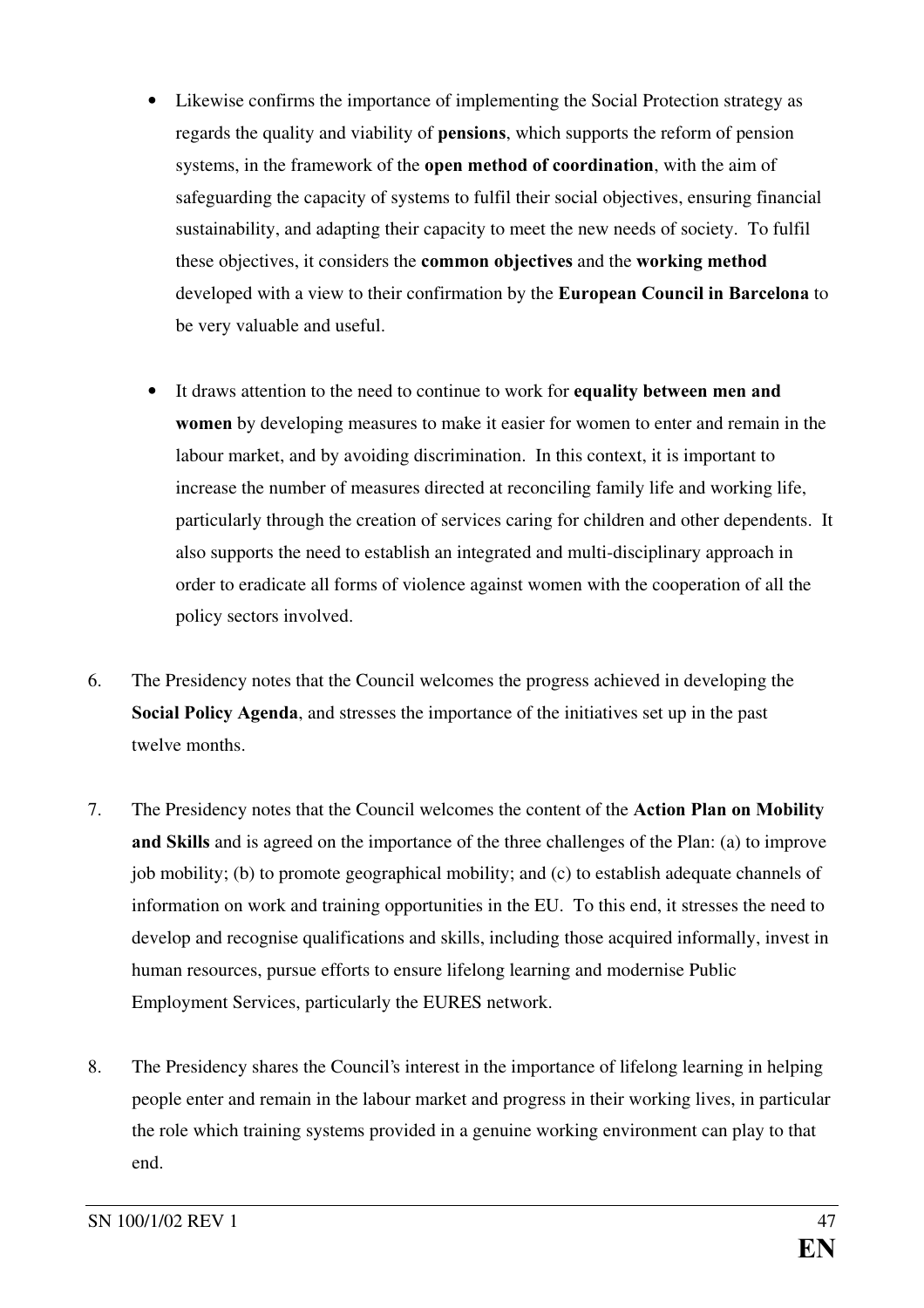9. The Presidency observes that the Council stresses the need to increase **participation in the** labour market for all and to encourage older workers to stay active voluntarily in response to the challenge of ageing. The social partners must play an essential role in determining the necessary policies. At the same time, it stresses that early retirement must cease to be the immediate response to the problems of restructuring enterprises. Opportunities must be given to older workers to keep their jobs, since flexible work organisation formulas (part time and teleworking among others) and the guarantee of lifelong learning are tools that can help make those opportunities a reality.

Likewise, it confirms that the Council is adopting the joint report by the Commission and the Council on "increasing labour-force participation and promoting active ageing".

- 10. As an essential complement to the above-mentioned employment measures, the Presidency stresses the importance of reforms to Member States' pension systems with a view to **creating** a gradual and flexible approach to retirement, encouraging a voluntary raising of the true retirement age in keeping with the reality of longer life expectancy, facilitating a gradual transition from full activity to retirement and promoting the active participation of older people in public, social and cultural life so as to achieve the objective of **active ageing**.
- 11. The Presidency emphasises the importance of the agreement achieved in the conciliation process in relation to the Decision on **incentive measures in the field of employment** for the future development of the European Employment Strategy in the Lisbon framework, and stresses the will of the institutions to make information on the Strategy's results more transparent and accessible to the citizens of Europe and to those groups most concerned, with particular attention to its regional and local dimensions.
- 12. The Presidency notes that the Council endorses the joint Report by the Social Protection Committee and the Economic Policy Committee on the principles on health care and care for the elderly, so that everyone can be guaranteed access to quality health care, the transparency and quality of health care systems is improved, and the reform process that has begun continues, with the aim of making the rate of cost increases compatible with improvement in the quality of public finance, thus making it possible to ensure that health care is adequately funded, with the necessary cooperation and participation of all actors involved.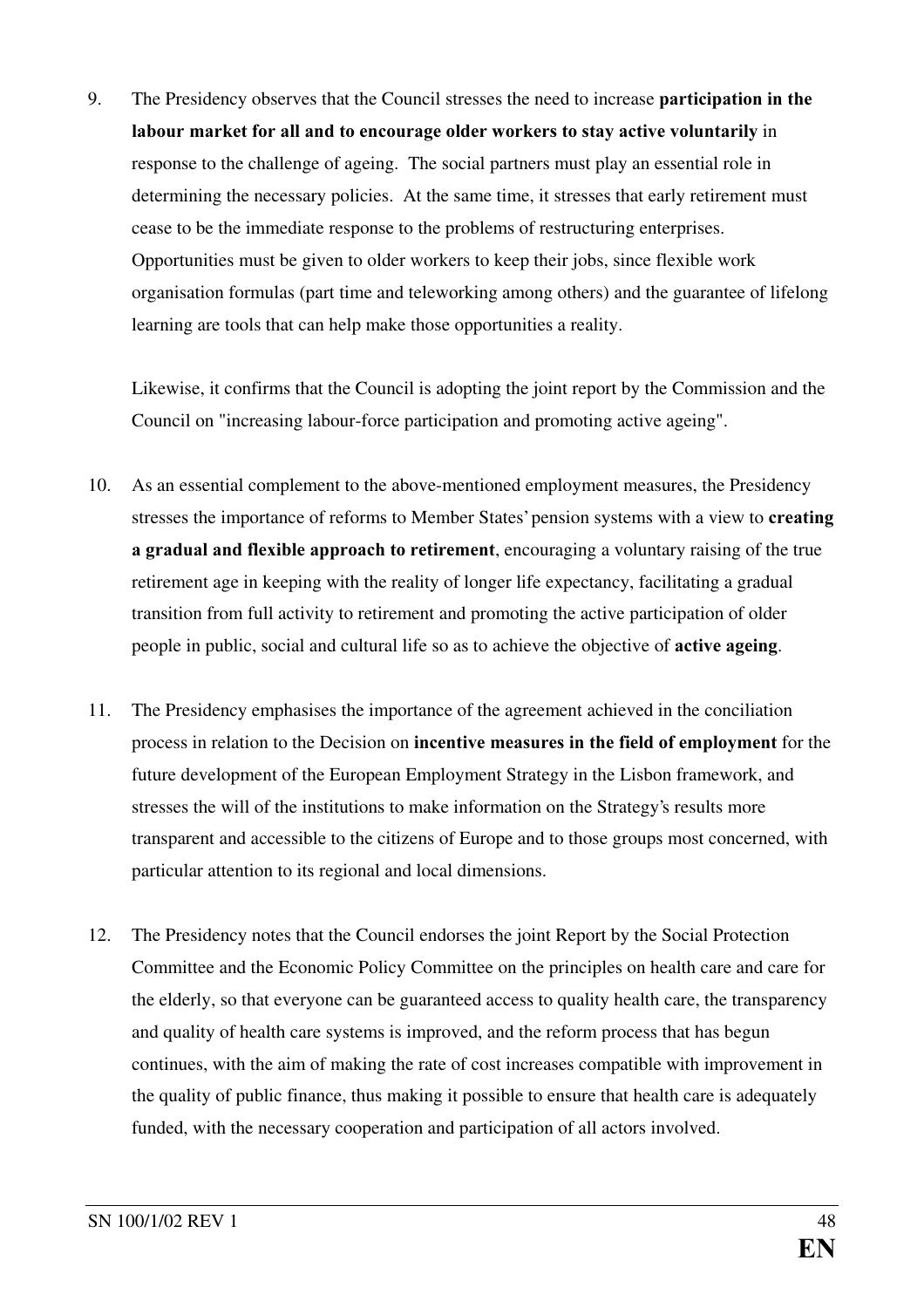To this end, the Council is agreed on the need to initiate and to develop cooperation between the Member States over 2002 and 2003, on areas in which to exchange best practices and information, once they are identified, and to discuss common challenges at European level, which could lead to the creation of added value in achieving the objectives of the Lisbon Strategy.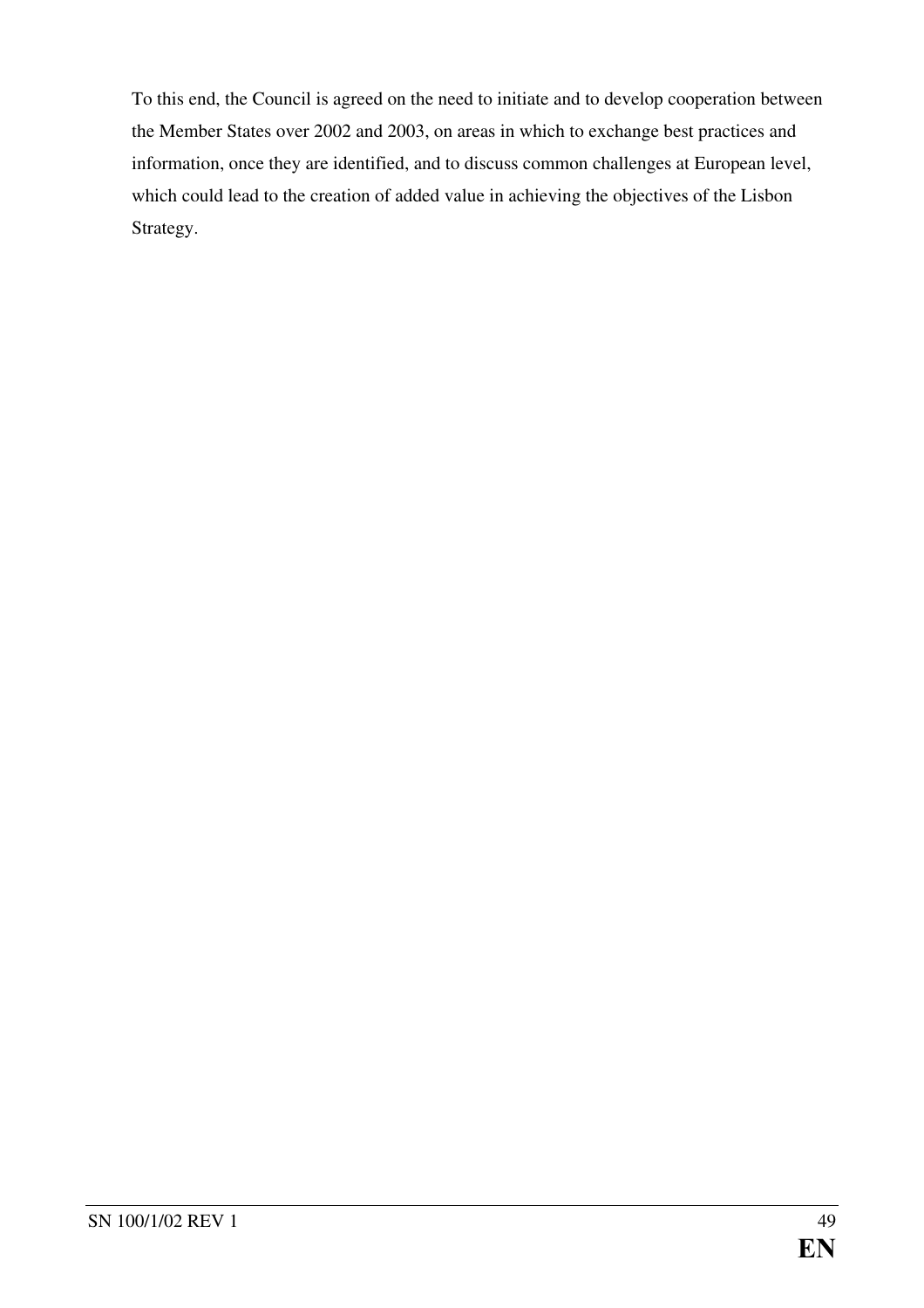# <span id="page-50-0"></span>INTERNAL MARKET, CONSUMER AFFAIRS AND TOURISM

*1 March* 2002

In the context of the new strategic goal for the European Union defined by the Lisbon European Council and as the contribution of the Internal Market, Consumer Affairs and Tourism Council to the forthcoming Barcelona European Council;

welcoming the progress which has already been achieved with economic reforms in terms of market opening and lower prices for consumers whilst preserving the universal service and quality dimensions of services of general interest;

noting, however, that in the present economic conditions it is important to give a new impetus to product market reforms, particularly in those areas where progress has been slow, building on the stability resulting from the successful introduction of the euro, in order to achieve the objectives set out by the Lisbon European Council;

emphasising the need to strengthen the confidence of business and consumers in markets, goods and services;

recalling that the proper functioning of the internal market needs to contribute to the objectives set out in the Treaty of promoting the overall harmonious and sustainable development of the Community and of strengthening the horizontal integration of economic, social and territorial cohesion;

stressing the importance of well-functioning markets in view of the approaching enlargement of the European Union;

recalling its contribution to the Göteborg European Council regarding a strategy for the integration of sustainable development and environmental protection into internal market policies  $\frac{1}{2}$ [;](#page-51-0)

 $\frac{1}{1}$ 8970/01 MI 82 ENV 237.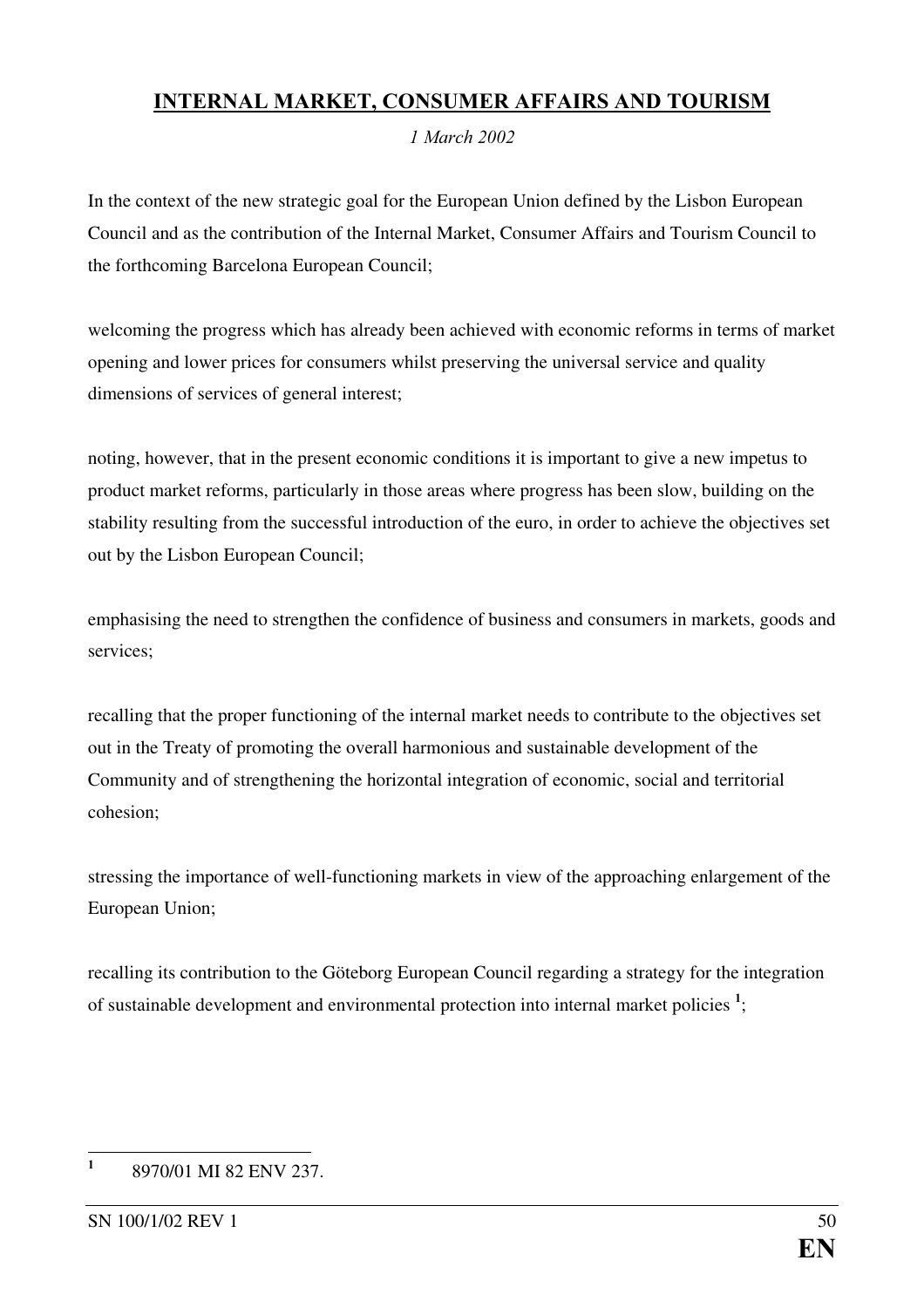<span id="page-51-0"></span>recalling the internal market aspects included in the 2001 Broad Economic Policy Guidelines;

with reference to the forthcoming review and update of the Commission's Strategy for the internal market;

drawing on the analysis of the annual reports of the Member States and the Commission on the functioning of product and capital markets within the framework of the Cardiff process;

developing its contribution of 31 January 2002 on key issues for the 2002 Broad Economic Policy Guidelines in the area of the internal market  $<sup>1</sup>$ , and considering the relevant aspects of the internal</sup> market issues included in the Commission's Communication to the Spring European Council in Barcelona "The Lisbon strategy – Making change happen"<sup>2</sup>[;](#page-52-0)

### THE COUNCIL HAS ADOPTED THE FOLLOWING CONCLUSIONS:

### Creating optimum conditions for business

- 1. The Internal Market, Consumer Affairs and Tourism Council stresses the need to take decisive action to deliver the reform agenda agreed upon by successive European Councils in order to further improve the internal market as a dynamic environment for business.
- 2. Member States should pursue their efforts to reduce the overall level of State aid, in particular ad hoc aid, and redirect it towards horizontal objectives of common interest including economic and social cohesion. To this end, the Commission is encouraged to continue to provide regular information through the State Aids Register and Scoreboard.
- 3. Modernisation of the **competition rules** should be actively pursued with a view to approval by the Council of the proposal to that effect by the end of this year. Competition rules need to be applied coherently by the Commission and by effective, independent national competition authorities.

 $\frac{1}{1}$ 5753/02 MI 12 ECOFIN 37.

 $2 \text{ COM } (2002) \text{ 14} - 5654/02.$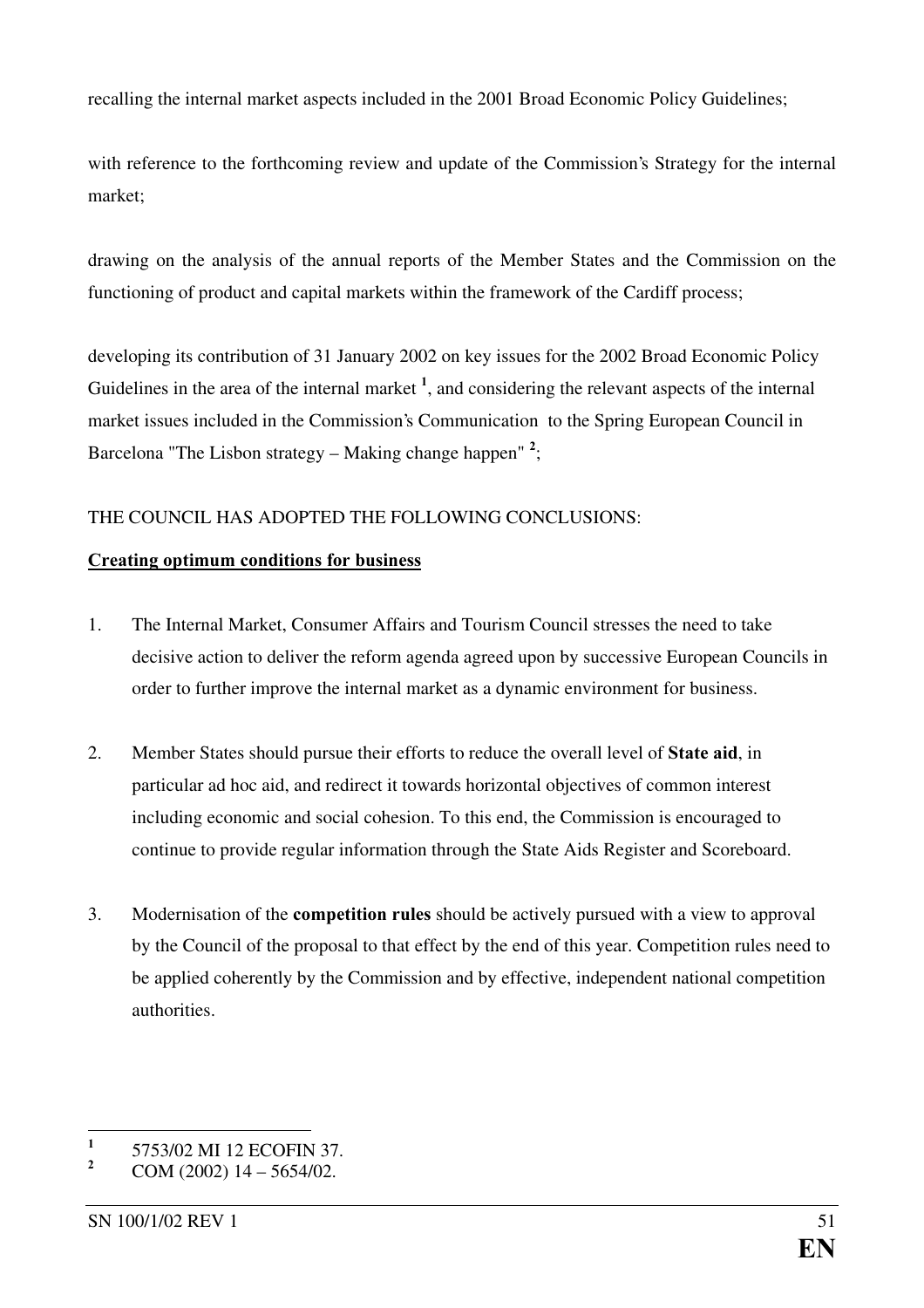- <span id="page-52-0"></span>4. Efforts should be intensified with a view to rapid adoption by the Council and the European Parliament of the **public procurement** legislative package. The Council particularly encourages the Commission to pursue work to facilitate SME access to procurement markets.
- 5. In the light of the high priority which the Council and the Commission attach to simplifying and improving the regulatory environment, and taking into account the conclusions of the Laeken European Council, the Council urges the Commission to present its action plan as early as possible in the first half of 2002, taking into account in particular the report of the Mandelkern Group<sup>1</sup>. The Community and the Member States should step up current efforts to simplify and modernise legislation and administrative procedures having an effect on business and consumers at Community, national and regional levels. In addition, legislative acts at both Community and national level should be preceded by a regulatory impact assessment.
- 6. The elimination of remaining **technical barriers to trade** in the internal market should be pursued more vigorously. A specific scoreboard should be developed which clearly identifies technical barriers still in place and those Member States in which they remain, as well as progress in standardisation work.

With regard to **standardisation**, the Council has adopted separate conclusions on 1 March 2002, bearing in mind the strategic importance of standardisation to the implementation of different Community policies and the need to give urgent consideration to the follow-up to the Commission's report of September 2001<sup>2</sup>. Particular priority should be given in this context by standards bodies to setting targets with a view to improving their efficiency and to developing a graduated system of new products.

The Commission is invited to present as soon as possible a report on the implementation of the Council Resolution of 28 October 1999 on **mutu[a](#page-53-0)l recognition** <sup>3</sup> and to reflect on determining those areas in which mutual recognition is more appropriate and those in which harmonisation is more appropriate.

 $\frac{1}{1}$ 14564/01 MI 195 POLGEN 33.

 $\frac{2}{3}$  COM(2001) 527 – 12172/01 MI 139 ECO 255 + COR 1.

OJ C 141, 19.5.2000, p. 5.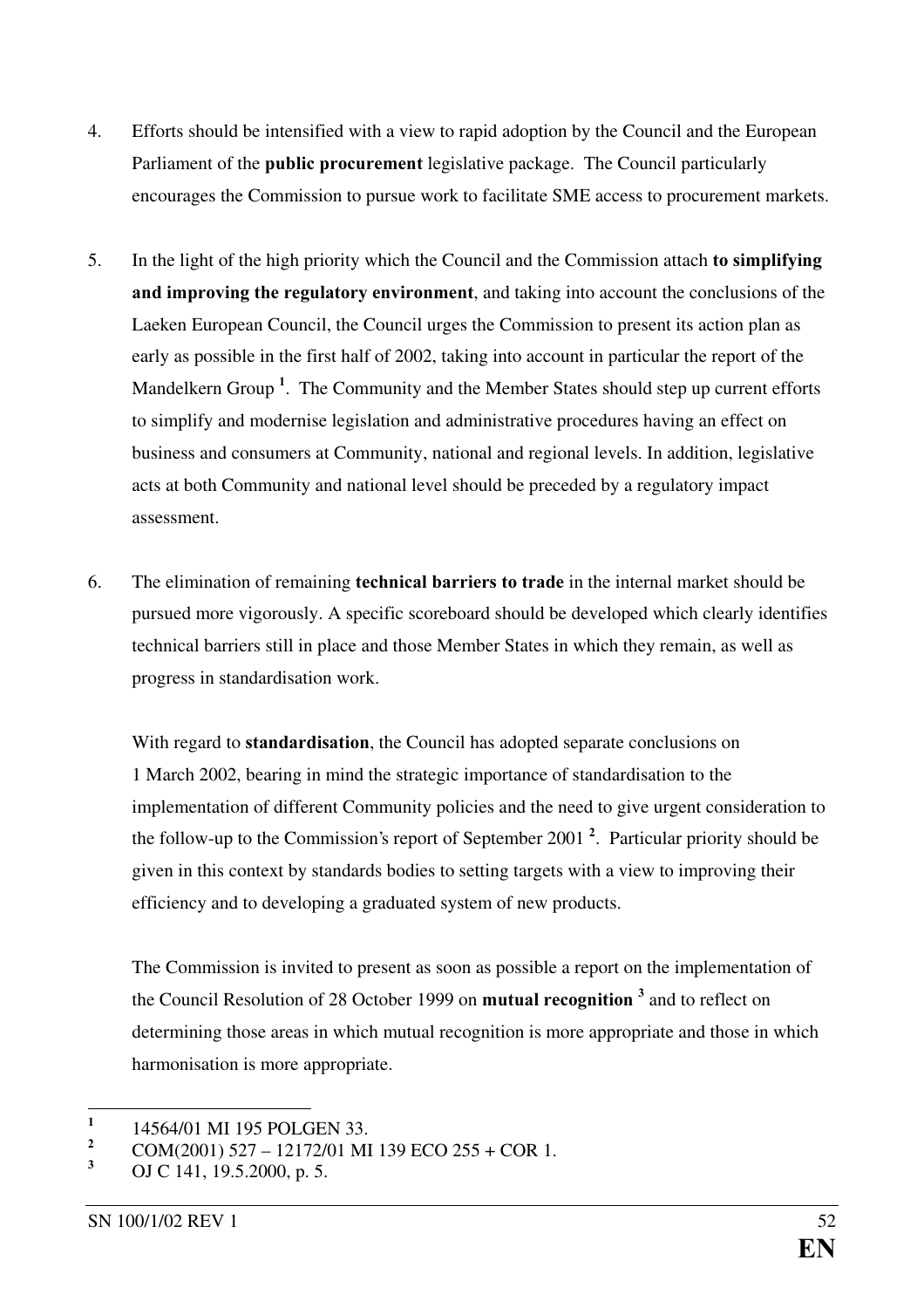- <span id="page-53-0"></span>7. The Council awaits the report which the Commission will present on the issue of the exhaustion of trade mark rights in response to the European Parliament's Resolution of 5 October 2001.
- 8. Improving the internal market in **services** is a crucial strategic challenge for the Community. Competition should be reinforced in services sectors, supported by the removal of barriers to cross-border trade and market entry. To this end, the Council urges the Commission to present as soon as possible its promised follow-up to its Communication on an Internal Market Strategy for Services<sup>1</sup> and calls upon Member States to cooperate with the Commission to this end.
- 9. Further efforts are needed to remove barriers to the right of establishment of natural and legal persons and to the cross-border provision of professional and technical services. Measures should also be taken to promote improved mobility within the Union. To this end, priority should be given to the proposal for a Directive on the mutual recognition of academic and professional qualifications, which the Commission is expected to present shortly.
- 10. Full implementation of all internal market legislation is a legal obligation on all Member States and a prerequisite for the proper functioning of the internal market. Although progress has been made towards this goal in recent years, Member States should reinforce their commitment to the complete and timely **transposition of internal market legislation** and to an accelerated reduction of transposition deficits in accordance with the interim transposition target of 98,5% by the time of the Barcelona European Council, as established by Stockholm.

In assessing the results achieved, the Barcelona European Council should consider what further measures need to be taken. The Commission is also invited to pursue vigorously its efforts as the guarantor of correct **application** and effective **enforcement** of Community legislation, including through prompt and effective pursuit of infringement.

 $\mathbf{1}$ COM(2000) 888 – 5224/01 MI 3.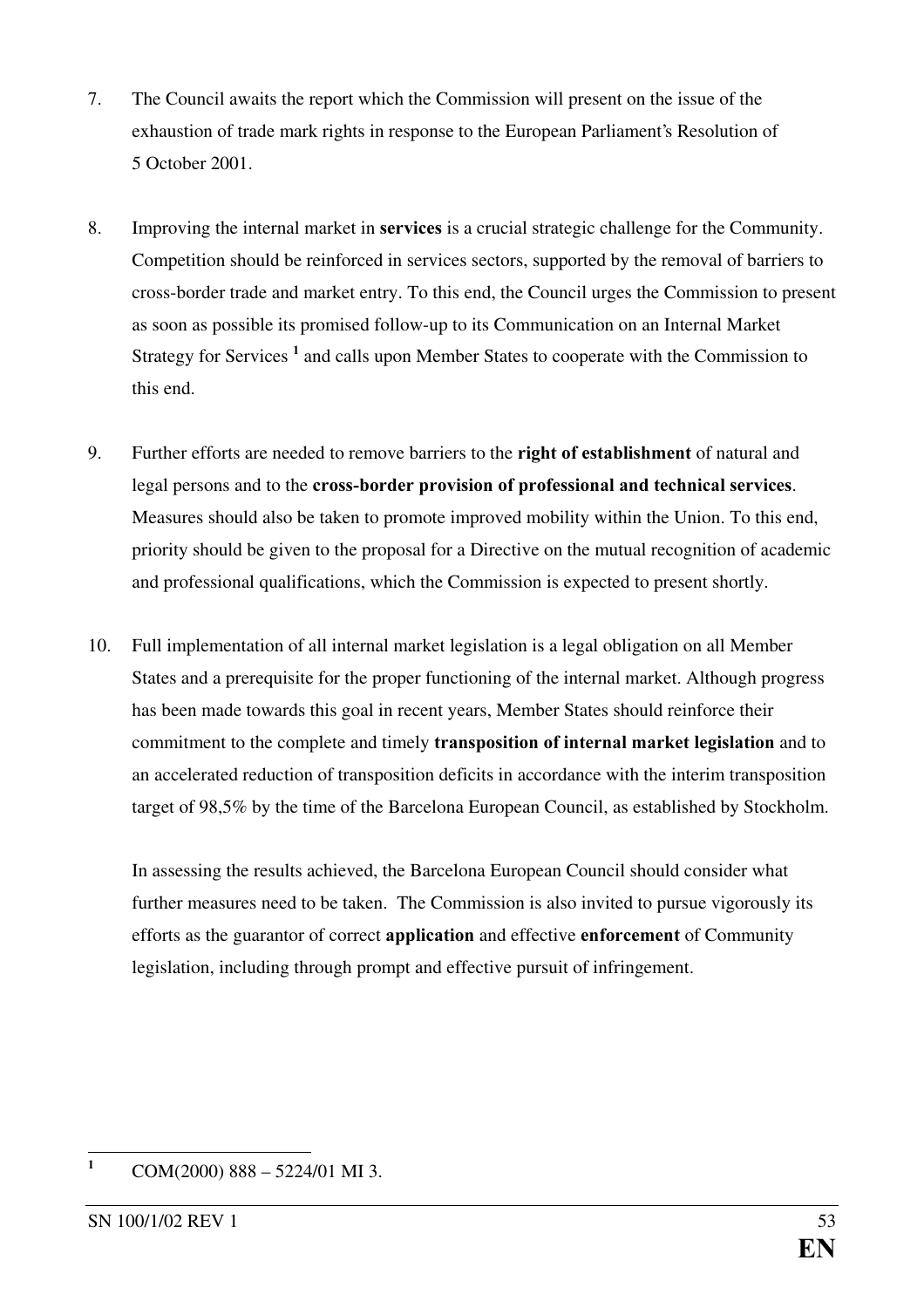#### <span id="page-54-0"></span>Building confidence in markets, goods and services

- 11. Business and consumer confidence in goods and services and the functioning of markets is an essential prerequisite for the development of business in the internal market. Consumer confidence in cross-border trade, including e-commerce, will be enhanced by open and accessible markets and should be fostered by strengthening consumer protection, by easier access to information and to appropriate judicial and other redress mechanisms, by ensuring a high level of quality and safety of goods and services, and by regular monitoring of price developments.
- 12. Priority should be given to effective follow-up to the Commission's Green Paper on Consumer Protection<sup>1</sup>.

Work should be continued on the proposal for a Regulation on sales promotion<sup>2</sup>.

- 13. With regard to the improvement of the present **problem-solving mechanisms** in order to strengthen confidence of business and consumers in the internal market, the Council has adopted separate conclusions on 1 March 2002 on the "SOLVIT" initiative  $3$ .
- 14. Priority should be given to full and timely implementation of the **Action Plan for Financial** Services. The introduction of the euro is an additional reason why it is essential to reduce the cost of and time taken to make cross-border commercial transactions for consumers and businesses. In this context, implementation of the Regulation of the European Parliament and of the Council of 19 December 2001 on cross-border payments in euro<sup>4</sup>, the final adoption of the Directive on the distance marketing of financial services<sup>5</sup> and increasing security in the use of new means of payment are of particular importance.
- 15. The Council awaits with great interest the Commission's forthcoming proposal on take-over bids.

 $\mathbf{1}$  $\frac{1}{2} \qquad \text{COM}(2001) \; 531 - 12613/01 \; \text{CONSON} \; 81 \; \text{MI} \; 143 \; \text{ENV} \; 477.$ 

 $\frac{2}{3}$  COM(2001) 546 – 12614/01 MI 144 CONSOM 82 CODEC 993.

COM(2001) 702 – MI 193 ECO 363; OJ L 331, 15.12.2001, p. 79.

<sup>&</sup>lt;sup>4</sup> OJ L 344, 28.12.2001, p. 13.

Council's common position in 12425/1/01 REV 1 CONSOM 79 ECOFIN 257 CODEC 965.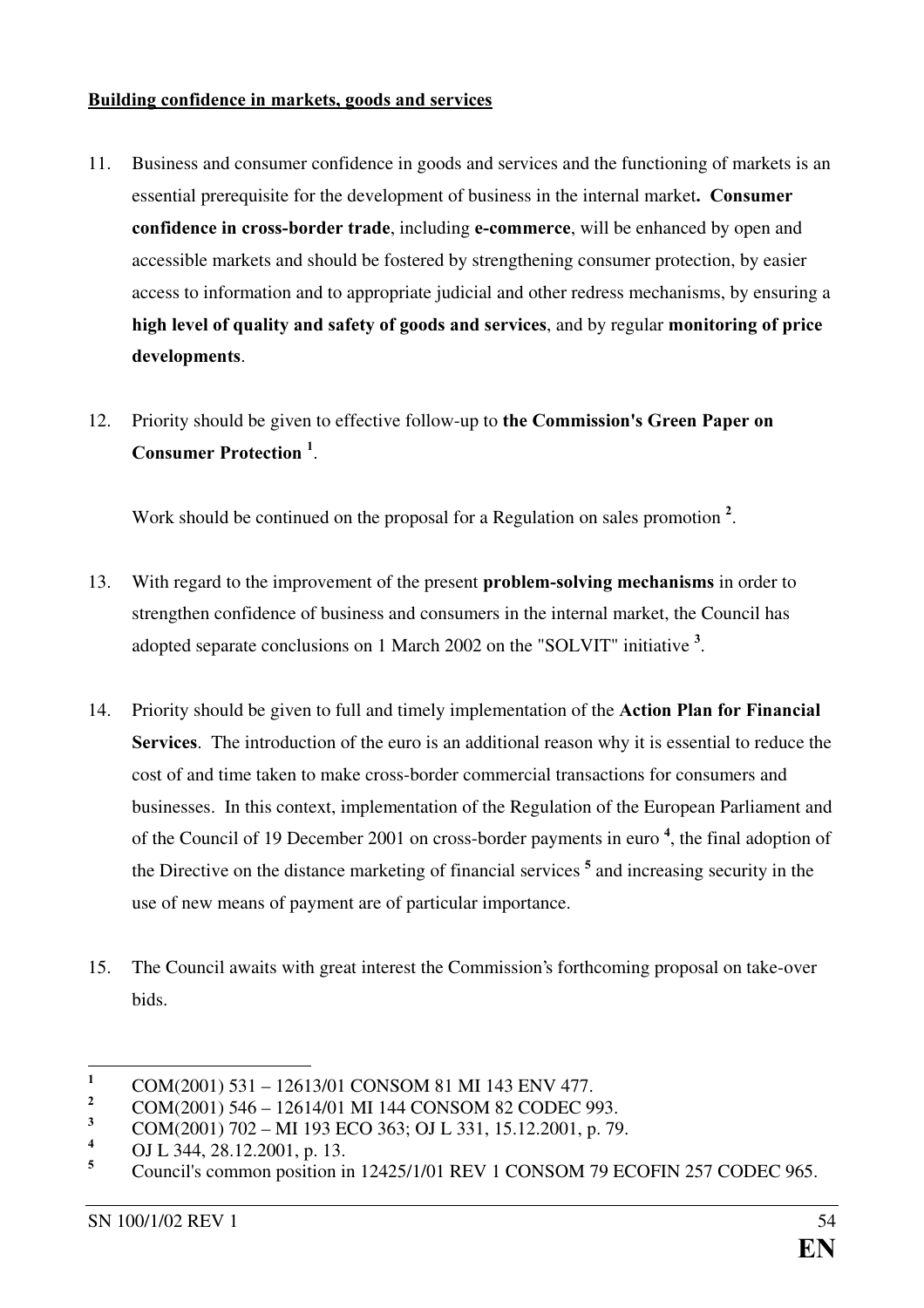#### <span id="page-55-0"></span>Utilities and network industries

- 16. While progress is being made on the opening to competition of utilities and network industries, a renewed commitment is called for to implement the reforms agreed at Lisbon in order for the internal market to perform more effectively in key sectors, taking due account of the Council Conclusions on services of general interest adopted on 26 November 2001<sup>1</sup>.
- 17. Priority should be given to reaching agreement on the basis of the proposals relating to the opening and further development of energy markets, taking into account the requirement to satisfy user needs and the need for transparency in the market through appropriate regulatory instruments with a view to implementing the objective of market-opening in these sectors.
- 18. Recalling the importance of the accession of the Community to Eurocontrol, work should be pursued actively on the **Single Sky initiatives** which aim at the creation of a Single European Sky by 2004.
- 19. In accordance with the Conclusions of the Stockholm and Laeken European Councils and following the first horizontal assessment of the market performance of network industries **providing services of general interest** presented by the Commission in the framework of the Cardiff process<sup>2</sup>[,](#page-63-0) the Commission is invited to present further assessments.
- 20. Action should be taken to ensure effective **interconnection and interoperability**, particularly in the sectors where deficits are identified such as transport and energy. In this context, work on the Commission's proposal on **TENs**, including their financing, should be intensified.

 $\frac{1}{1}$ 14866/01 MI 200 ECO 372 CONSOM 111.

 $\overline{2}$ SEC(2001) 1998 – 15192/01 UEM 86 ECOFIN 397 MI 209 ADD 2.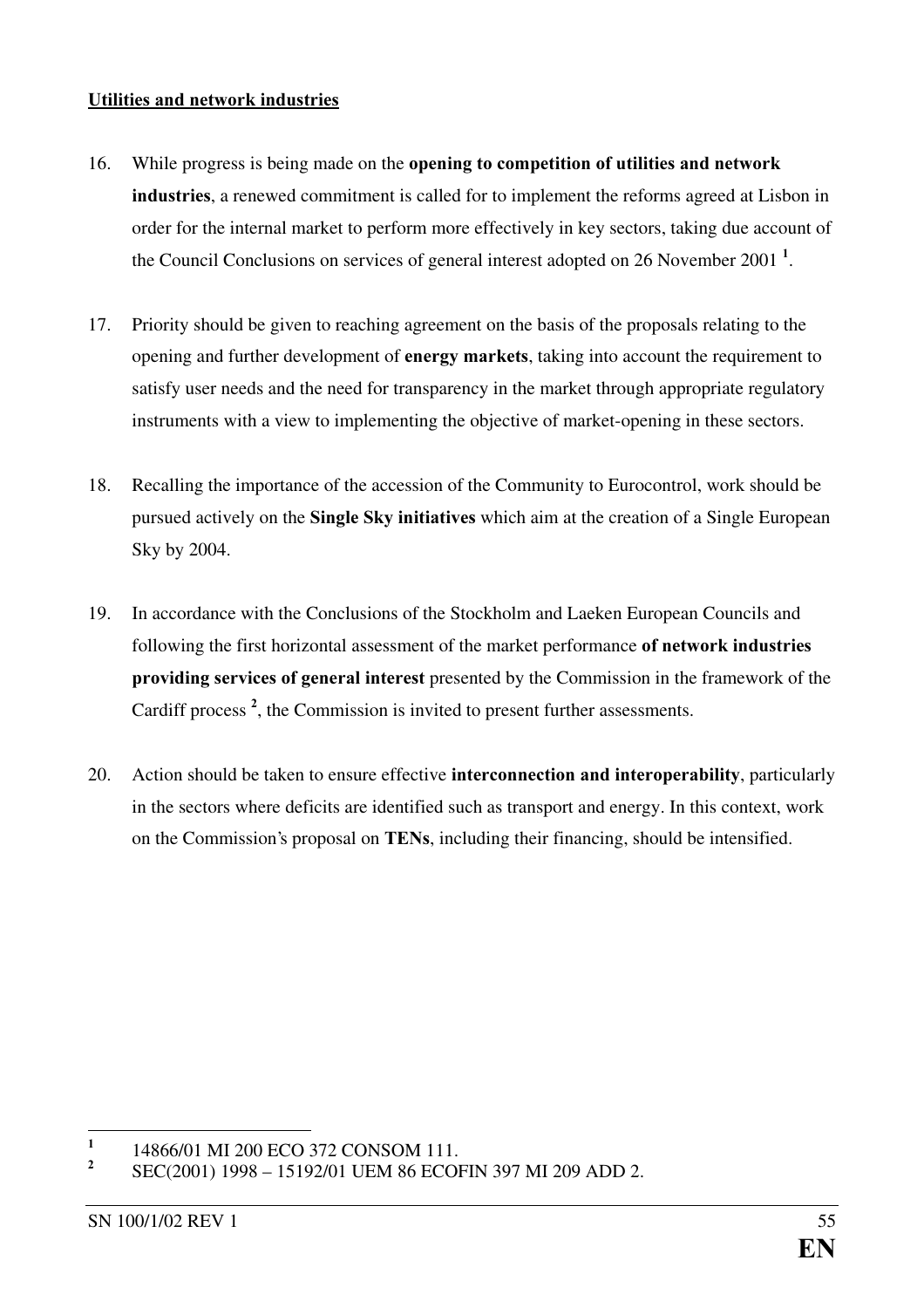#### Innovation policy

- 21. Particular emphasis should be placed on **improving access of business, and in particular** SMEs, to information and communication technologies in order to enable them to take full advantage of the opportunities these technologies offer. Recalling the Stockholm European Council Conclusions, the Sixth Research Framework Programme should therefore make full use of the new instruments, among others, for promoting networks of excellence, integrated projects and the joint implementation of national programmes within its focused set of priorities, taking into account inter alia the need to reinforce cohesion and small and mediumsized enterprises.
- 22. Efforts should continue to **promote innovation, research and development, and** entrepreneurship by SMEs in particular and to improve their access to venture capital, including for business start-ups in high-tech sectors, through timely implementation of the Risk Capital Action Plan. An environment favourable to private sector investment in research and development should be encouraged.
- 23. Taking into account the Conclusions of several European Councils, work should be continued on the Community patent and utility model. As stated by the Laeken European Council, the **Community patent** should be a flexible instrument involving the least possible cost while complying with the principle of non-discrimination between Member States'undertakings and ensuring a high level of quality.
- 24. Efforts should also continue to provide a coherent and effective framework for **new** technologies. This will enable Community businesses to exploit the full potential of biotechnology, which is a key sector, while taking due account of the precautionary principle, respecting fundamental values and meeting ethical and social concerns. In this context, the Council welcomes the Commission's recent communication on life sciences and biotechnology.

Further attention should be paid to the contribution that new technologies can make to employment, competitiveness and growth in the Union.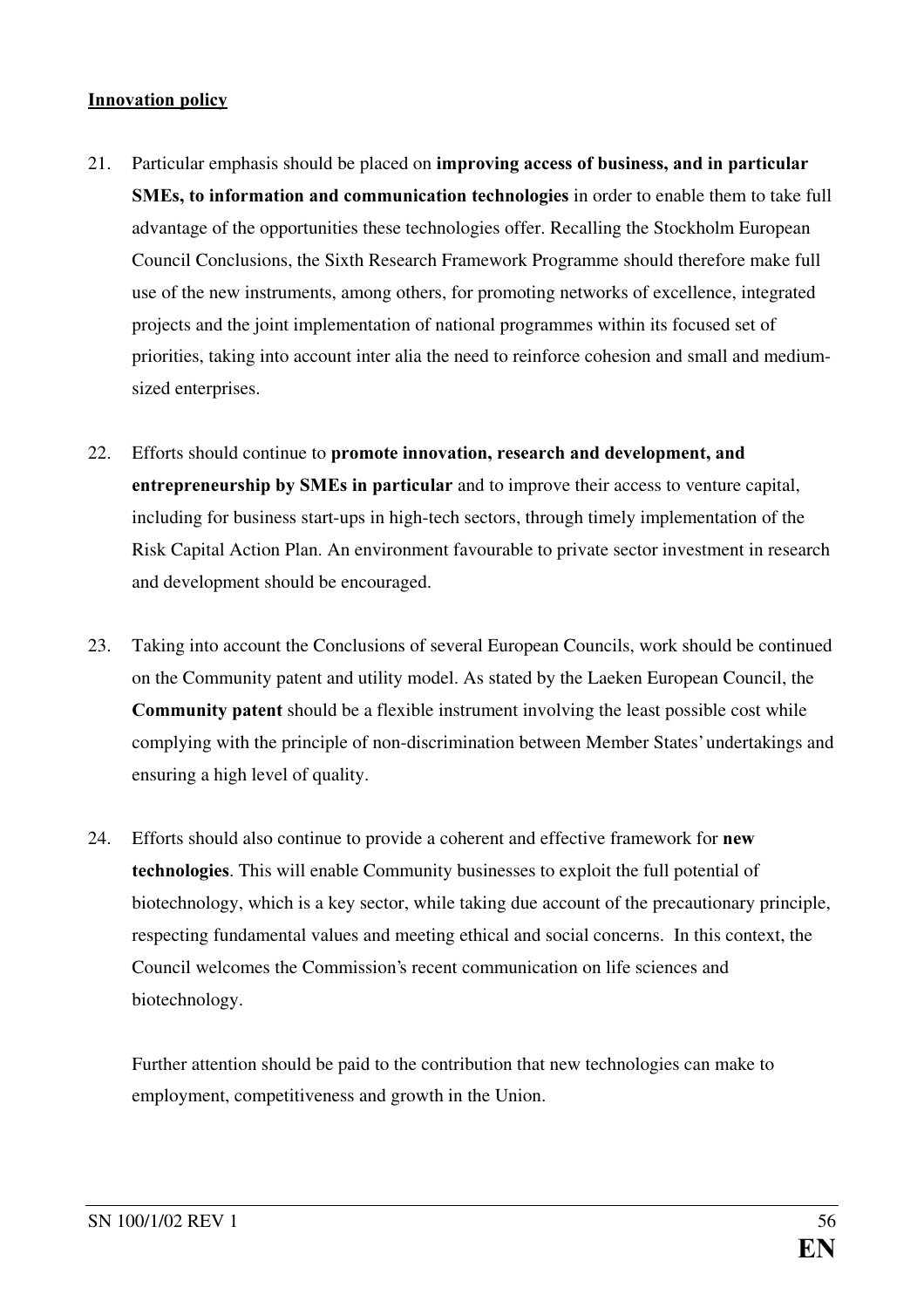### Review of the methods used in the context of the Cardiff economic reform process

25. The Council invites the Permanent Representatives Committee to conduct a thorough review of the methods used so far with regard to the internal market aspects of the annual Cardiff exercise and to report to it by September 2002 at the latest.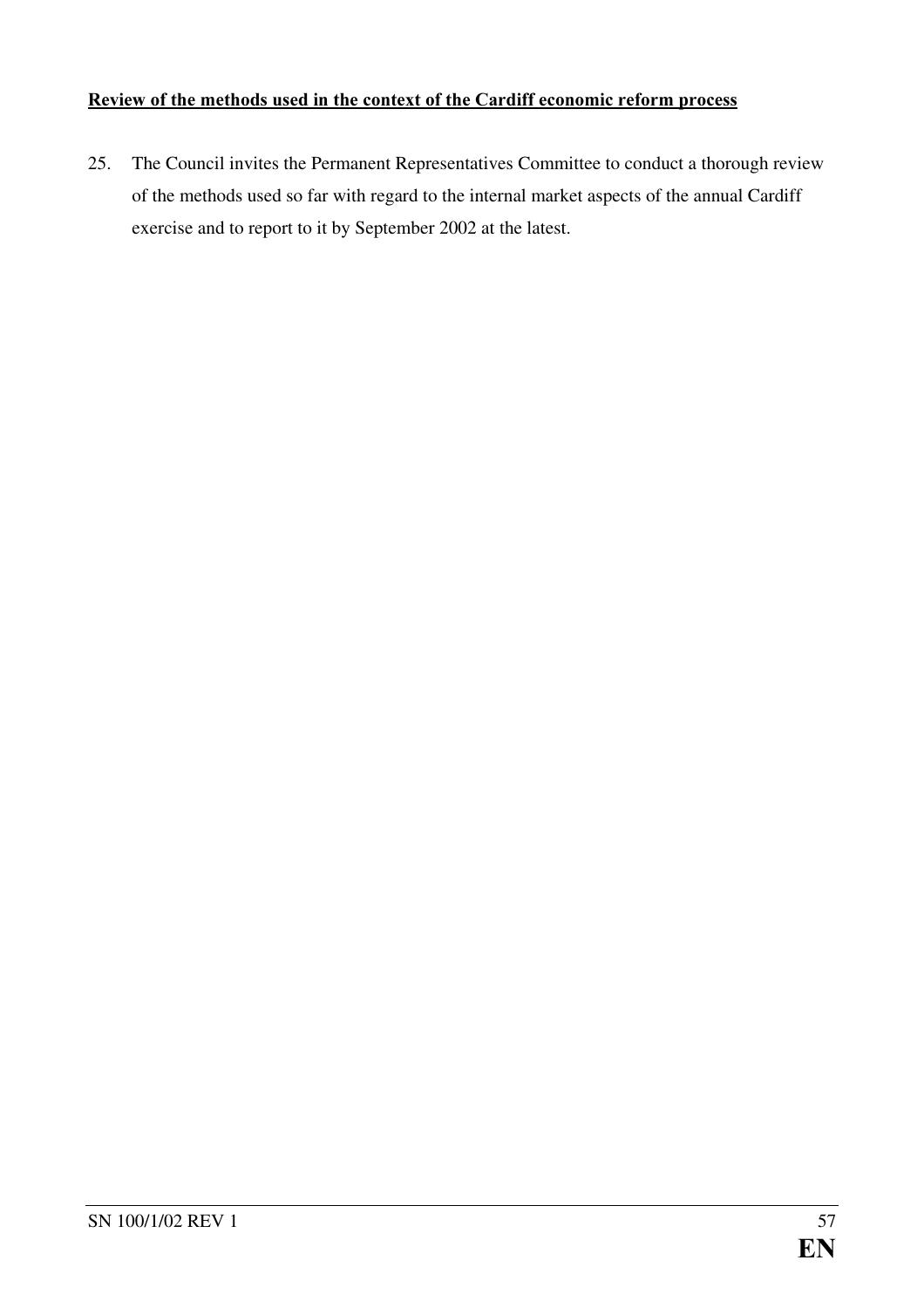### **ENVIRONMENT**

### 4 March 2002

### SUSTAINABLE DEVELOPMENT STRATEGY

### I. Global dimension: preparation of the World Summit on Sustainable Development

(Johannesburg, 26 August – 4 September 2002)

### THE COUNCIL OF THE EUROPEAN UNION

- 1. REAFFIRMS that sustainable development requires global solutions that integrate the economic, social and environmental dimensions in a balanced way; RECOGNISES that sound policies, democratic institutions, the rule of law and the respect for human rights are preconditions to achieving sustainable development and RECALLS the agreement adopted at the European Council in Göteborg on the development of the European Strategy for Sustainable Development;
- 2. UNDERLINES the links between and the complementarity of the internal and external dimension of the sustainable development strategy, the commitments to intensify efforts to further increase these interlinkages and REAFFIRMS the need to fully implement the internal dimension agreed in Göteborg as a means to contribute to tackling environmental global problems, taking into account the effects of EU policies on the rest of the world;
- 3. REAFFIRMS that the EU should play a major role in global efforts to achieve sustainable development at all levels;
- 4. REITERATES the EU's intention to promote an action-oriented outcome of the World Summit for Sustainable Development and an effective implementation of its results, building on Agenda 21 and, inter alia, on the Doha Development Agenda, on the Monterrey Financing for Development Conference and the internationally agreed development goals and targets, in particular those contained in the Millennium Declaration.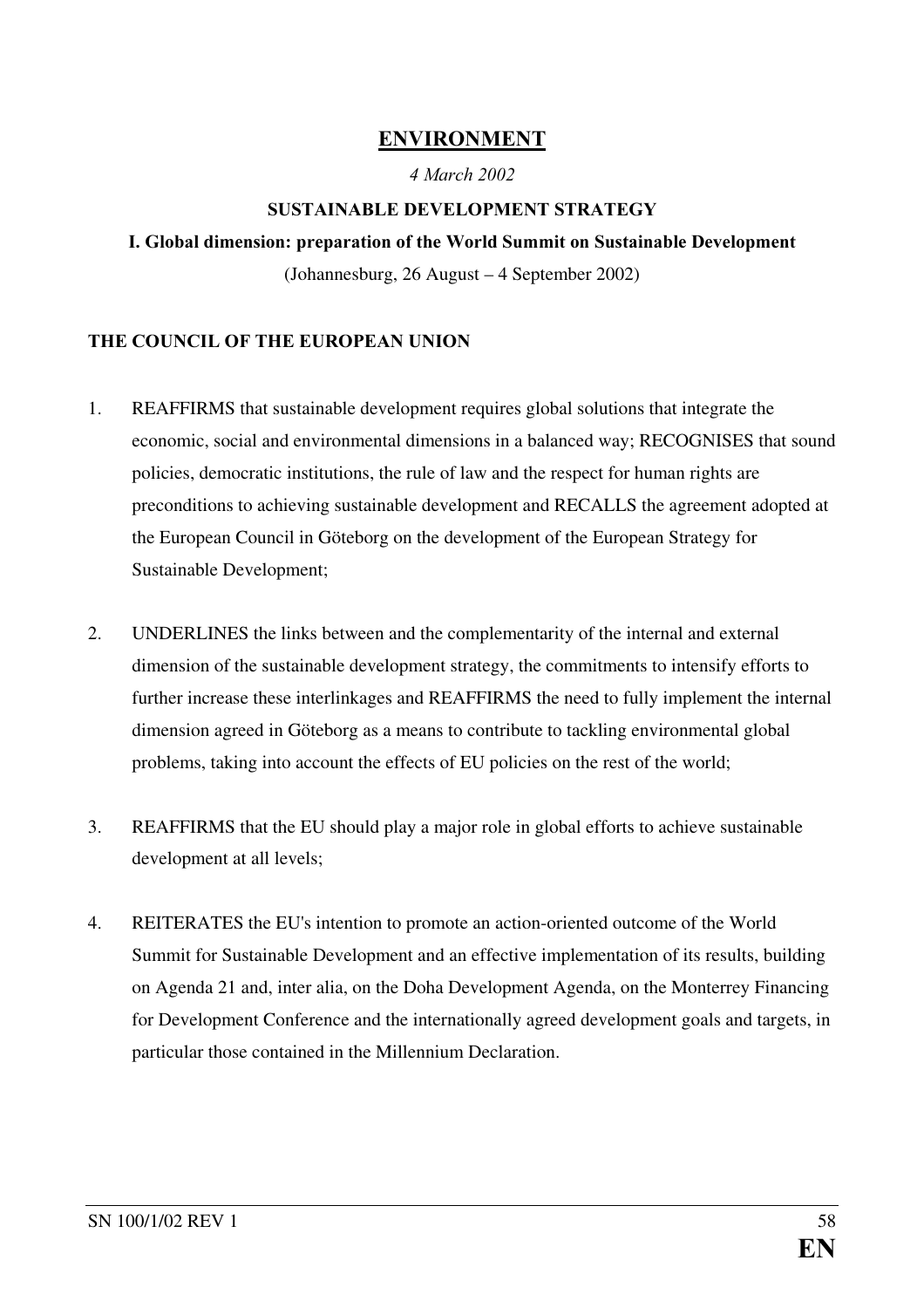The EU looks forward to an outcome of the World Summit on Sustainable Development (WSSD) which contains both global political commitments to sustainable development and partnerships between governments, civil society and the private sector;

- 5. REAFFIRMS the Göteborg commitment to reach the UN target for official development assistance of 0.7% of GDP as soon as possible and to achieve concrete progress towards reaching this target before the World Summit on Sustainable Development in Johannesburg in 2002 and the Council's undertaking to examine the means and the timeframe for each Member State's achievement of the UN official development aid target of 0,7% of GDP and its commitment to continuing its efforts to improve development cooperation instruments, particularly in the countries affected by crisis or conflict;
- 6. RECALLS that sustainable development is a primary objective in both our domestic and external policies. Integration of the sustainable dimension in bilateral and multilateral cooperation agreements concluded by the European Union, among others with its neighbouring countries of the Mediterranean region and of Eastern and Central Europe, should be pursued further;
- 7. STRESSES that for the EU the main challenges in relation to the global dimension of sustainable development are the following:
	- 1) Poverty eradication and promoting social development as well as health,
	- 2) Making globalisation work for sustainable development,
	- 3) Sustainable patterns of production and consumption,
	- 4) Conservation and sustainable management of natural and environmental resources,
	- 5) Strengthening governance for sustainable development at all levels, in particular international environmental governance, including public participation,
	- 6) Means of implementation, including capacity building and technology cooperation;
- 8. TAKES NOTE of the UN Secretary General's assessment that, while some progress towards sustainable development has been made since the United Nations Conference on Environment and Development (UNCED), progress has been uneven. Sustainable development policies and programmes at all levels have in many respects fallen short of simultaneously serving economic, social and environmental objectives;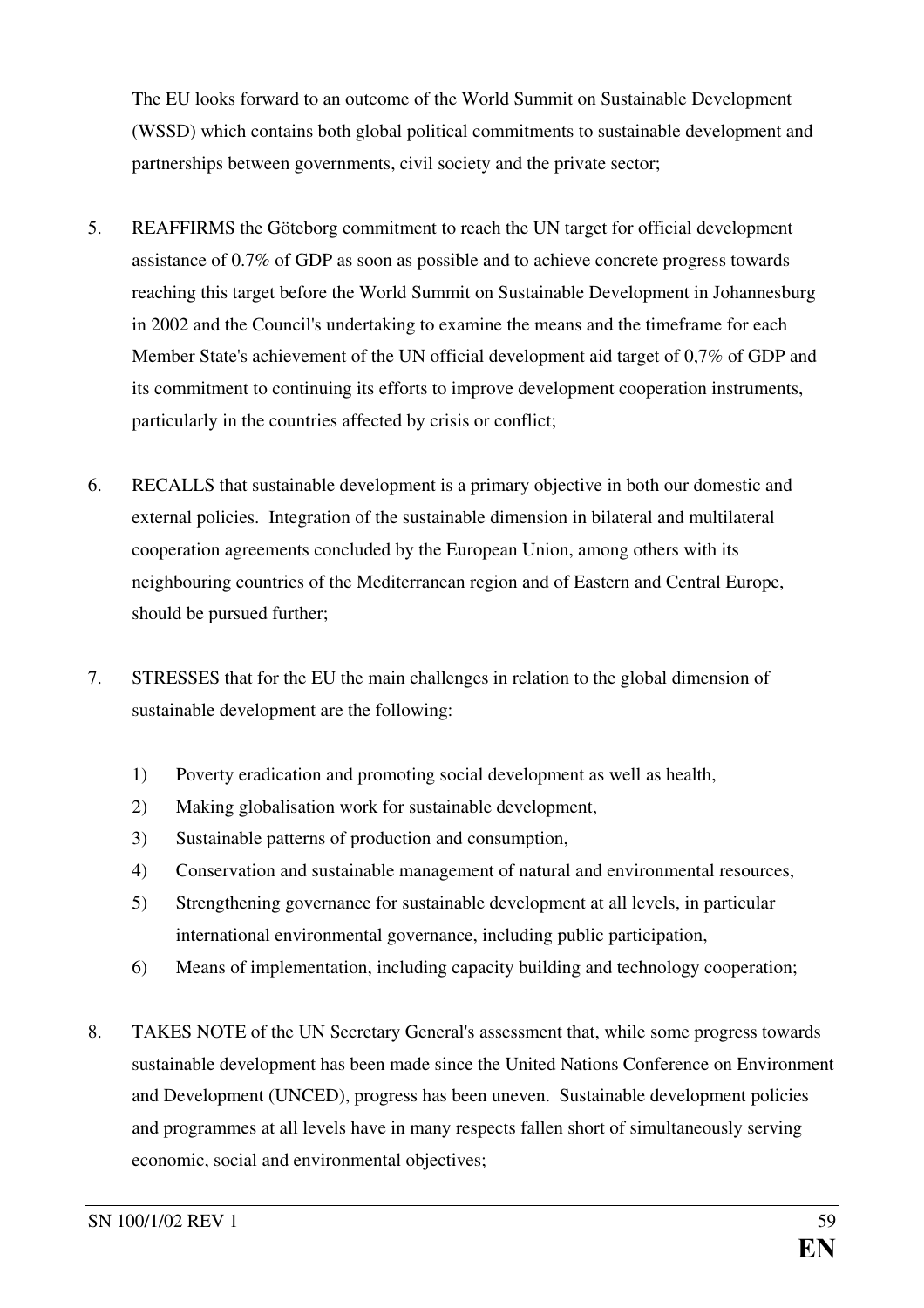- 9. WELCOMES the submission of the Commission's communication "Towards a Global Partnership for Sustainable Development", which contributes to developing the EU Strategy for Sustainable Development by addressing the Union's contribution to sustainable development at a global level and proposes strategic components for a "Global Deal" at the Johannesburg World Summit. These issues and other contributions of the EU, together with the consideration of sustainable development at the Barcelona European Council in March 2002, on the basis of the Göteborg conclusions, will help prepare the EU's overall approach to sustainable development. The Commission's communication and further EU preparations for WSSD will be addressed in relevant Council formations and conclusions on the global dimension will be submitted to the Sevilla European Council;
- 10. CONSIDERS that integration and coherence of internal and external policies are indispensable to ensure that the EU's economic, social and environmental objectives are mutually supportive and that the EU effectively contributes to sustainable development at all levels. To this end, and in accordance with the conclusions of the Göteborg European Council, a sustainability impact assessment should be carried out for all major internal and external policy proposals, analysing their economic, social and environmental consequences. Also, the process of adapting key EU policies should be continued;
- 11. WELCOMES the outcome of PrepCom II in New York, which will serve as a useful starting point for negotiations during PrepCom III. Future work should focus on a coherent and targeted set of priorities, on a balance between the interests of different groups and regions, and on the integration of all three dimensions of sustainable development in each of the issues addressed;
- 12. STRESSES that the European Union is committed to promoting good governance, including public participation, at all levels. With regard to the environmental dimension, the outcome of the third meeting of UNEP´s Governing Council/Global Ministerial Environment Forum (GMEF) in Cartagena (Colombia) should be considered as a useful contribution to the process of international governance in the field of sustainable development. Enhancing UNEP´s contribution to WSSD and its follow-up is important in this context;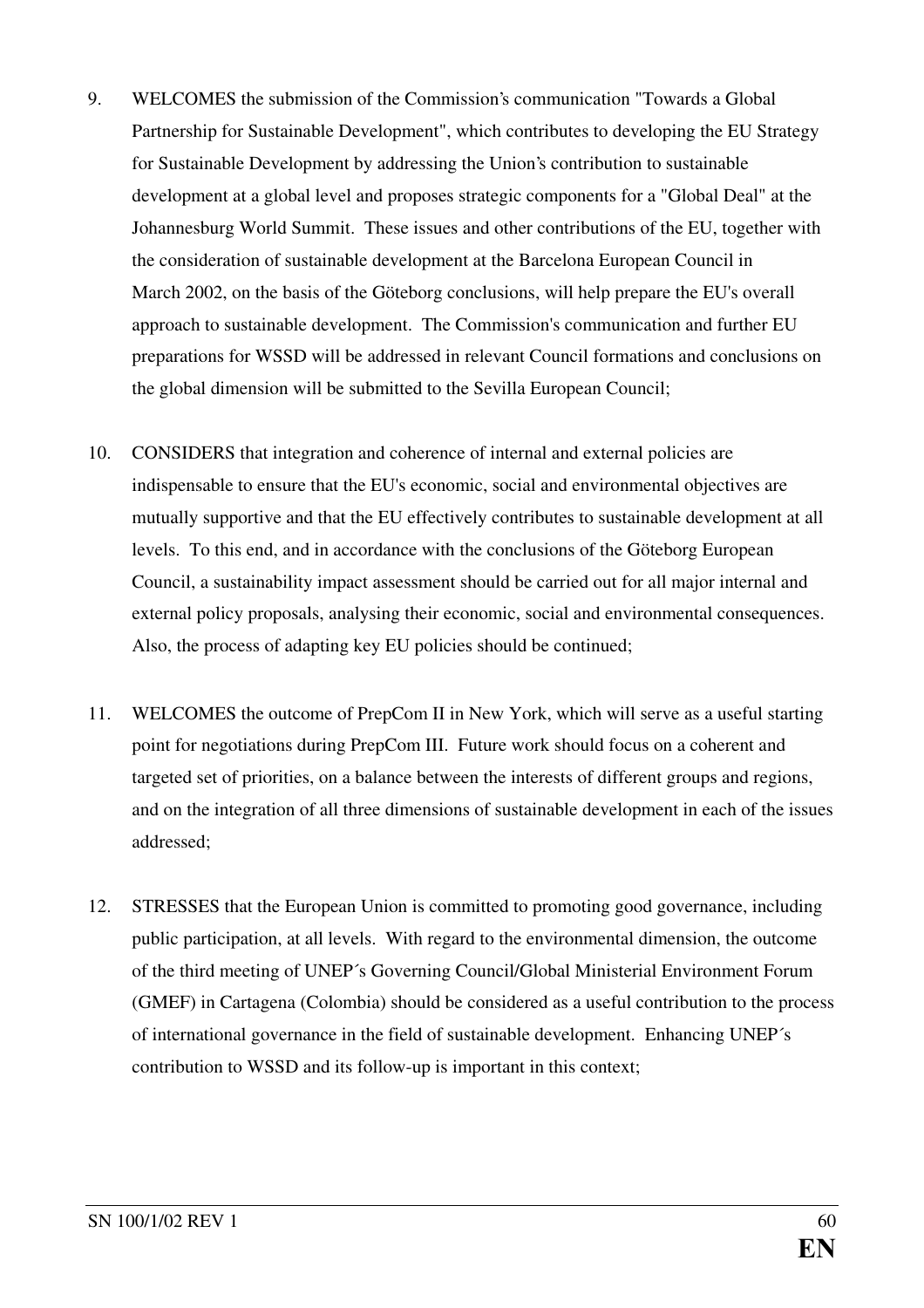13. UNDERLINES that developed countries, in particular, have responsibilities to assume in order to live up to present and future sustainable development challenges and to assist developing countries in their efforts to achieve sustainable development. At the same time, developing countries'internal policies and an effective contribution of international institutions are vital in this context.

In the run-up to Johannesburg and beyond, the EU commitment to sustainable development will require that important actions be taken, such as inter alia:

- promoting sustainable consumption and production patterns by decoupling economic growth from environmental degradation, taking into account the carrying capacities of ecosystems. This will require an adequate policy framework promoting eco-efficiency as well as capacity building,
- integrating developing countries into the world economic system notably through the implementation of the Doha Development Agenda, and helping to ensure that trade policies and investment flows contribute to sustainable development. Environmentally and socially responsible investments and business practices should be promoted. Sustainable foreign direct investments (FDI) in developing countries and export credits consistent with sustainable development should be encouraged,
- promoting partnerships for sustainable development with international organisations, governments, civil society, private sector and other stakeholders. European non governmental actors, business organisations and public, including local, authorities should be encouraged to contribute to the emergence of such partnerships by sharing their own experiences and promoting joint action with their counterparts in other regions,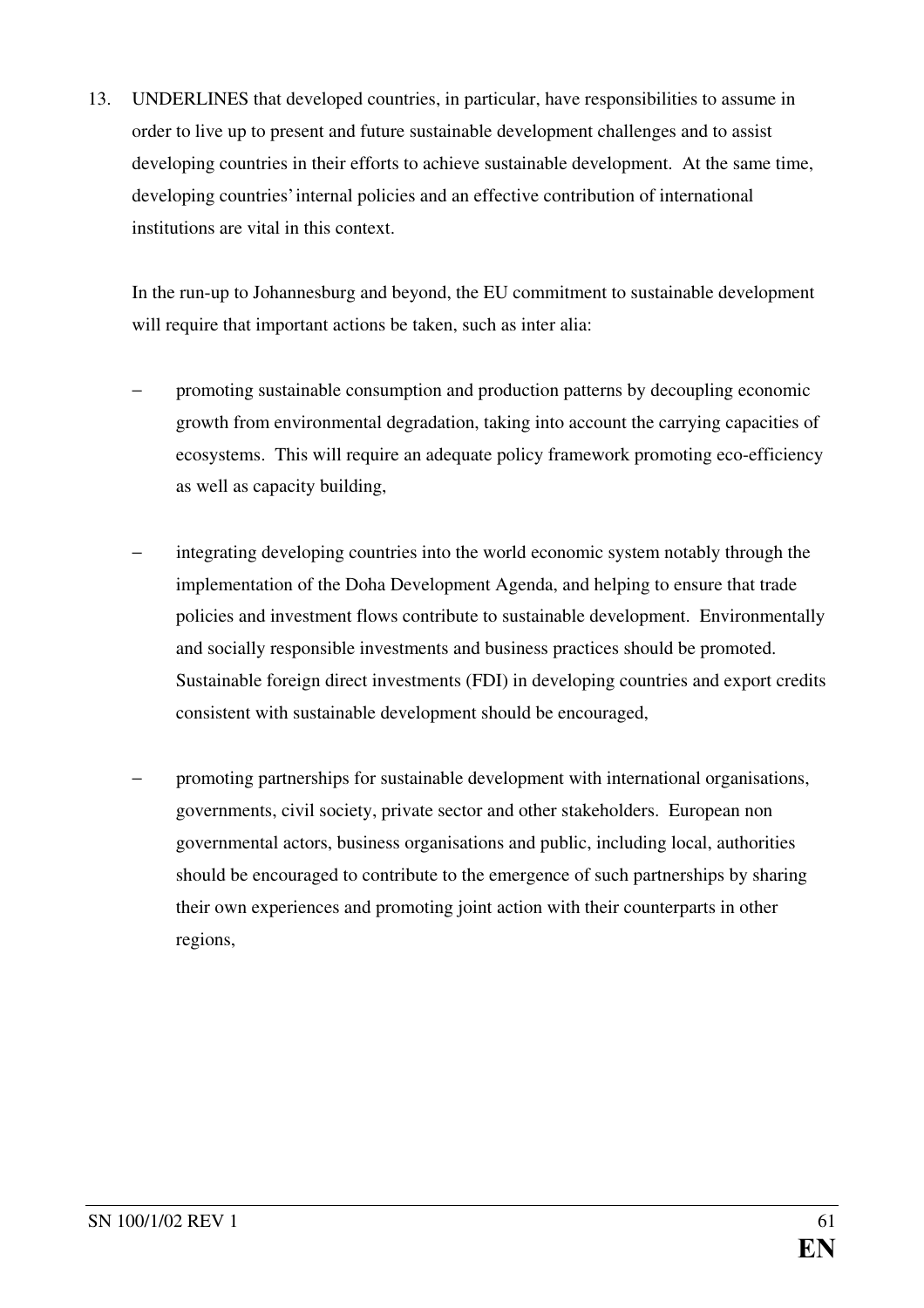- in particular, launching, among others, EU initiatives on: 1) a strategic partnership with the participation of governments and other stakeholders for access to safe drinking water and sanitation and sustainable water resource management based on the principle of integrated river basin management; 2) energy for poverty eradication and sustainable development, with particular emphasis on access to sustainable sources of energy, improved energy efficiency, clean technologies and renewable energy ; 3) ways of giving special attention to Africa, including through the support of its own initiatives such as NEPAD, 4) early ratification of several international instruments (in particular on climate, biosafety, POPs and PIC);
- 14. CONSIDERS that the implementation of the global dimension should be regularly addressed as an integral part of the EU overall package regarding its Sustainable Development Strategy at the spring meetings of the European Council. The outcome of and the follow-up to the Johannesburg Summit should be specifically considered in due course.

### II. Environmental dimension

### INTRODUCTION

RECALLING that, in accordance with the strategy for sustainable development adopted at the Gothenburg European Council, the Spring European Councils will review the progress achieved in the implementation of this strategy and give further policy guidance to promote sustainable development; that the Barcelona European Council will start this new policy approach on the basis of a balanced and coordinated analysis of the three dimensions of the strategy (social, economic and environmental) when defining, reviewing, assessing and monitoring the strategic policy orientations of the European Union;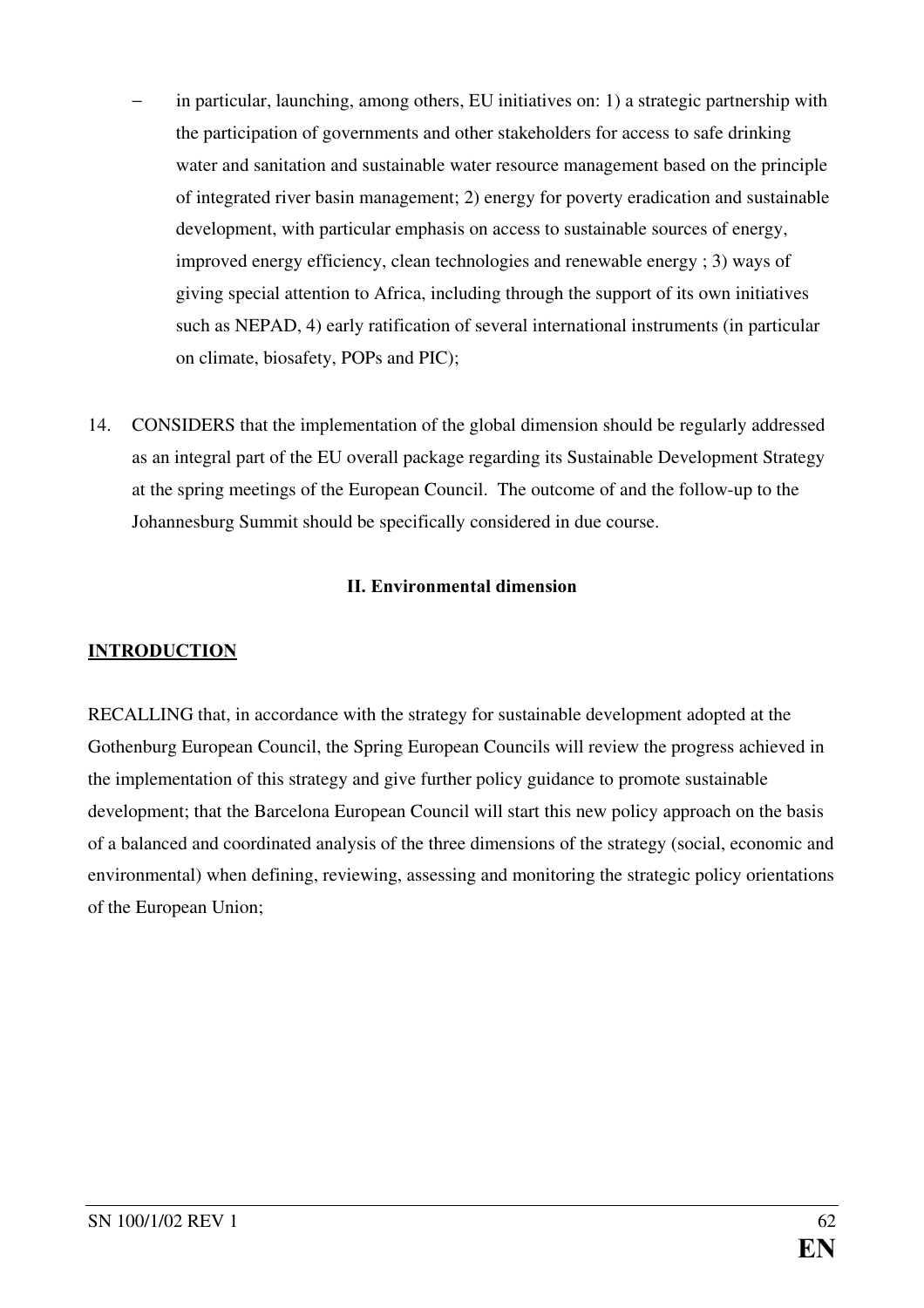<span id="page-63-0"></span>15. STRESSES that continuous action is necessary to progress towards sustainable development and, to this end, UNDERLINES the need to fully implement the Sustainable Development Strategy and its environmental priorities, inter alia through the actions and measures adopted in the Conclusions of the Council of 3 December  $*$  and 12 December 2001  $**$ , as well as to give further guidance in some priority areas for the coming months;

## EXTERNAL AND GLOBAL DIMENSION: COMPLETION OF AN OVERALL PACKAGE ON SUSTAINABLE DEVELOPMENT

- 16. RECALLING that, pursuant to the Strategy for Sustainable Development, the "road map" submitted by the Council (General Affairs) indicates the importance of adopting an overall package on sustainable development including the internal dimension adopted at Göteborg which will be complemented by the external and global dimension, to be submitted in time as the concrete EU contribution for the preparation of the World Summit on Sustainable Development (August/September 2002);
- 17. REAFFIRMS the links and the complementarity between the internal and the external dimension with a view to effectively tackling sustainable development at all levels in accordance with the principles of the 1992 declaration of Rio de Janeiro on Environment and Development;

### INTEGRATION OF ENVIRONMENTAL CONCERNS INTO SECTORAL POLICIES

18. REAFFIRMS the importance of continuing and intensifying the process of integrating environmental concerns into sectoral policies as one of the main and complementary processes to achieve sustainable development along with the Strategy for Sustainable Development and the 6th Environment Action Programme; WELCOMES the intention of the Council (ECOFIN and General Affairs) to adopt strategies for the integration of environmental concerns on 5 and 11 March 2002 respectively, as well as the contribution of the Council to the Barcelona European Council on the integration of environmental concerns into the fisheries policy in which a calendar is set up for the adoption of its strategy and provisional indicators before the end of 2002;

 $\overline{a}$ ∗ 14589/01 – Environment-related headline indicators for sustainable development.

<sup>∗∗</sup> 15280/01 – EU strategy for sustainable development: follow-up of the environment-related aspects of the European Council of Gothenburg.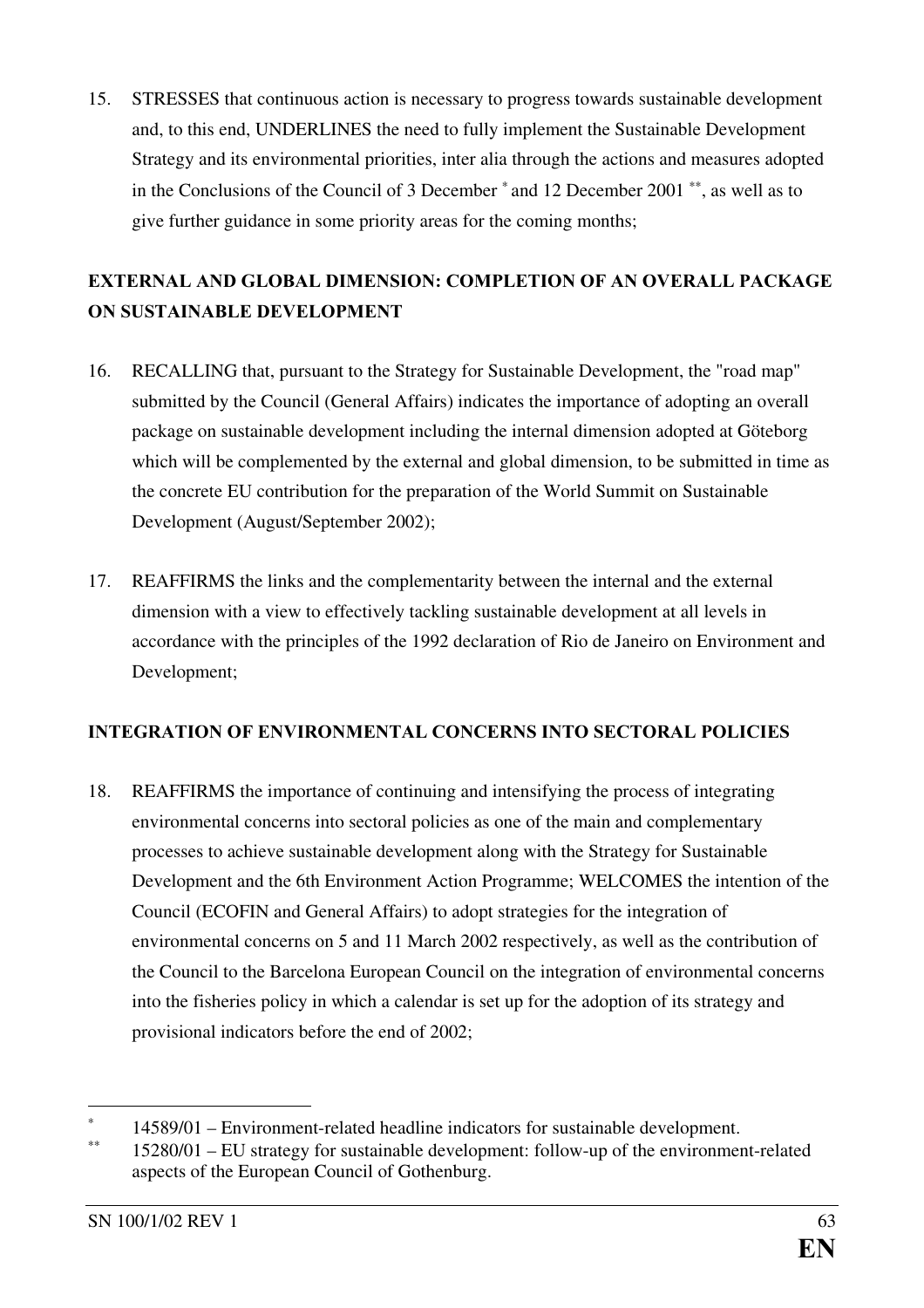- 19. UNDERLINES the important role of the European Council to establish, to follow-up, and to promote political guidelines for this integration process and RECALLS the need to implement immediately and effectively the agreed strategies and to regularly evaluate, follow-up and monitor their implementation in accordance with the deadlines established in those strategies; for this purpose it is considered necessary to further develop indicators which will make it possible to analyse objectively the application of these strategies, as well as to introduce short, medium and long-term objectives and operational timetables;
- 20. CONSIDERS Directive 2001/42 on the assessment of the effects of certain plans and programmes on the environment as one important instrument for the effective achievement of the integration of environmental concerns into other sectors;

### **SYNTHESIS REPORT**

- 21. TAKES NOTE of the Commission report "The Lisbon strategy making change happen"; Following the guidelines as defined in Gothenburg, SHARES the view of the Commission on the need to step from strategy to implementation; CONSIDERS that this report does not sufficiently take account of the environmental dimension and STRESSES the need for the next edition of this Report to reflect environmental issues in a wider and more extensive manner, in order to establish a new approach to policy making where the three dimensions of Sustainable Development are treated in a more balanced way with a view to their progressive integration and in accordance with the "road map";
- 22. REAFFIRMS the need for sustainability impact assessment as specified in the Göteborg European Council conclusions which should address the major internal and external policies of the EU and WELCOMES the intention expressed by the Commission in its communication on simplifying and improving the regulatory environment, submitted in December 2001, as well as in the synthesis report, to come forward with a sustainability impact assessment system to be in place before the end of 2002, and CALLS ON the Commission to put this system in place as soon as possible, thereby taking into account the analysis of the three dimensions of Sustainable Development in a balanced way, as well as the relevant provisions of the 6th environmental action programme;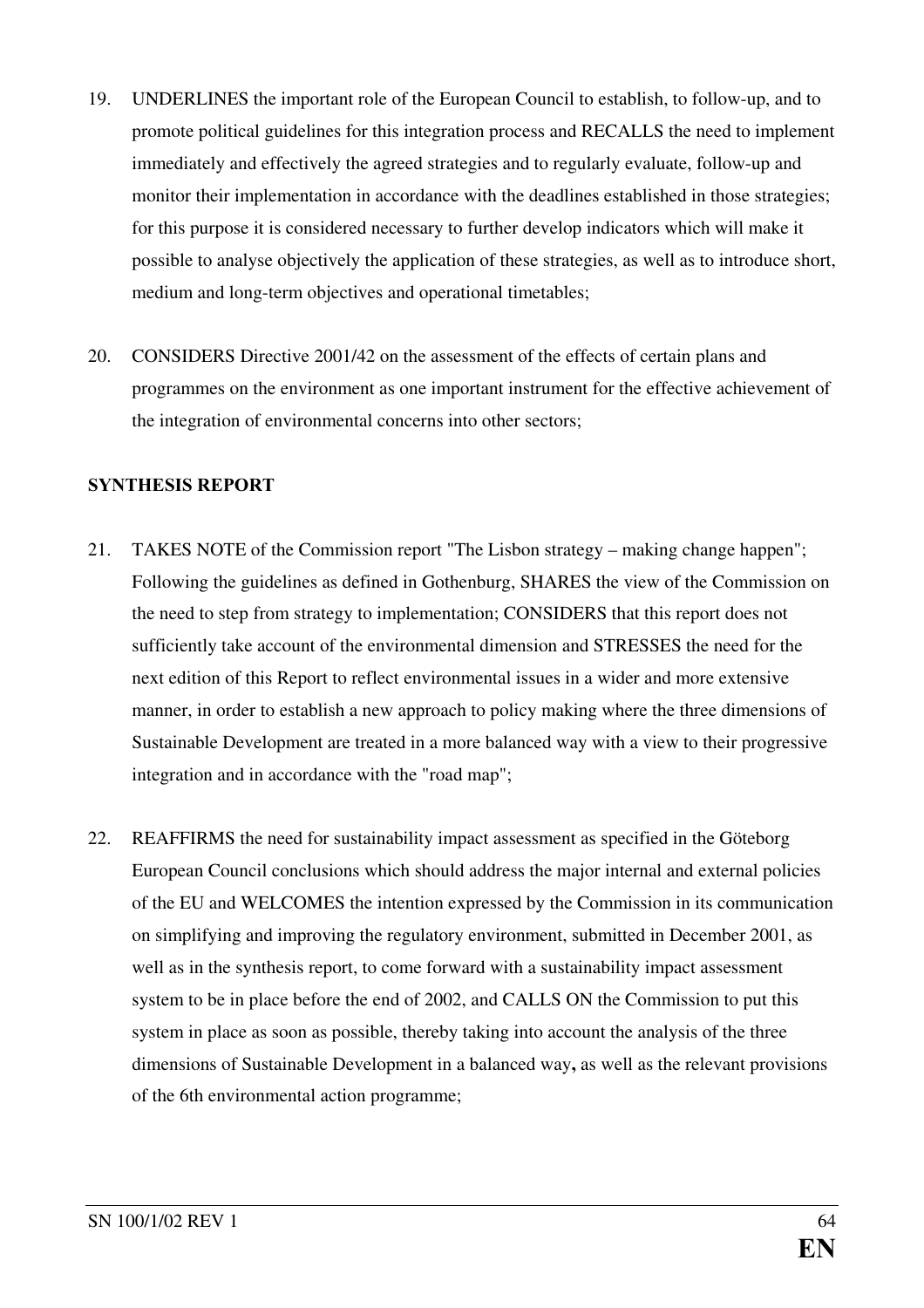- 23. STRESSES the benefit of developing and using more resource efficient and environmentally friendly technologies in a knowledge-based economy in order to generate growth and employment and moving towards sustainable consumption and production patterns and to promote de-coupling of economic growth and use of resources;
- 24. WELCOMES the intention of the European Commission, as expressed in the synthesis report, following the forthcoming report on environmental technologies, to develop an action plan for tackling obstacles to their take-up;
- 25. RECALLING that the Göteborg European Council added an environmental dimension to the Lisbon Strategy, CONSIDERS that the EU should become a highly eco-efficient economy and use energy and natural resources in a way that respects the carrying capacity of the environment and therefore stresses the importance of Barcelona's contribution to the delivery of the Sustainable Development Strategy as developed at Göteborg;
- 26. CALLS upon the Commission to establish a strategy to raise awareness of all actors in relation to environment and sustainable development, including dissemination of the EU strategy in this field;

### INDICATORS

- 27. CONSIDERING that in order to determine the main environmental indicators connected with the Strategy for Sustainable Development, the Council has adopted a list of environmentrelated headline indicators, which the Commission has included in its synthesis report, and has recommended that a work programme be drawn up for the further development of the open-ended list of indicators, STRESSES the importance of ensuring the coordination between different processes related to the establishment of indicators;
- 28. REGRETS that the Commission is not in a position to deliver the report on the availability of data and methodologies for the development of new indicators for sustainable development and the work plan proposal requested from the Commission by the Council in its December conclusions; takes note that these will be issued by the Commission in time for the Council (Environment) in October 2002;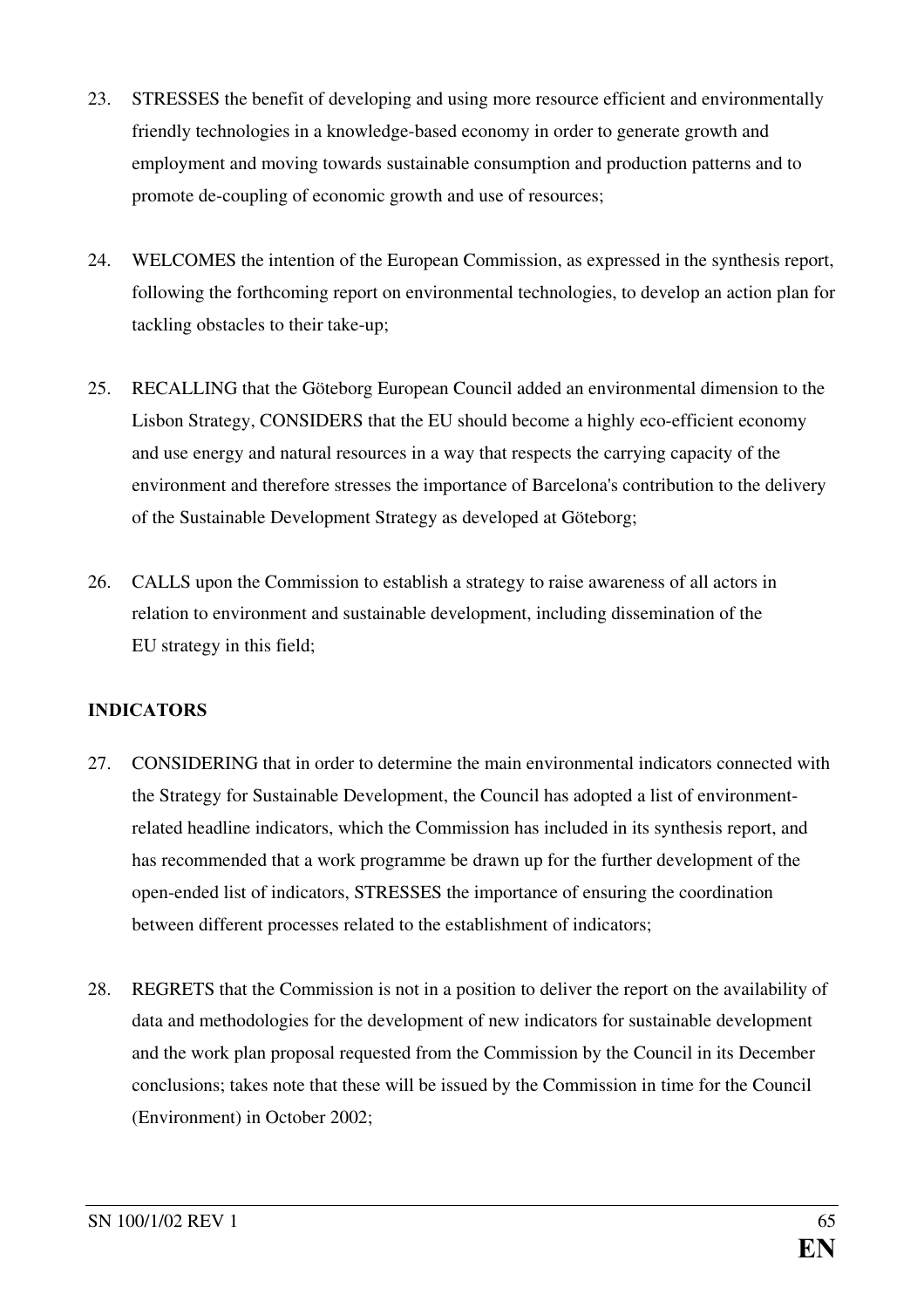- <span id="page-66-0"></span>29. Recalling the priorities established by the Council<sup>\*</sup>, CALLS ON the Commission, including EUROSTAT, and on the European Environment Agency and the Member States, to develop the relevant indicators in relation to public health, particularly chemicals, and to sustainable management of natural resources, particularly water, aquatic and land biodiversity and use of resources, so as to enable the Council to adopt in autumn the appropriate set of indicators which are to be taken into account for the future synthesis reports starting from 2003, as well as for the monitoring and evaluation of sustainable development;
- 30. CALLS UPON the European Council to support improving the balance between the environmental, social and economic indicators to reflect an appropriate balance between the three dimensions of sustainable development;

### **FUTURE GUIDELINES**

#### Sustainable Development Strategies

- 31. RECOMMENDS that Member States promote, strengthen and complement the EU Sustainable Development Strategy through the implementation of national sustainable development strategies at the appropriate levels and to encourage local Agenda 21 processes; RECALLS that the European Council and the Council called upon the Member States to draw up their Strategies for Sustainable Development in the framework of wide and appropriate national consultative processes, broad social consensus and to include evaluation and followup procedures involving the use of indicators, and ENCOURAGES Member States to complete that work prior to the World Summit on Sustainable Development, ensuring consistency between the EU and Member States level in this respect;
- 32. EMPHASISES the importance of taking account of sustainability concerns in land use planning policies and spatial and urban planning within national, regional and/or local sustainability strategies;

 $\overline{a}$ 

<sup>∗</sup> See 14589/01.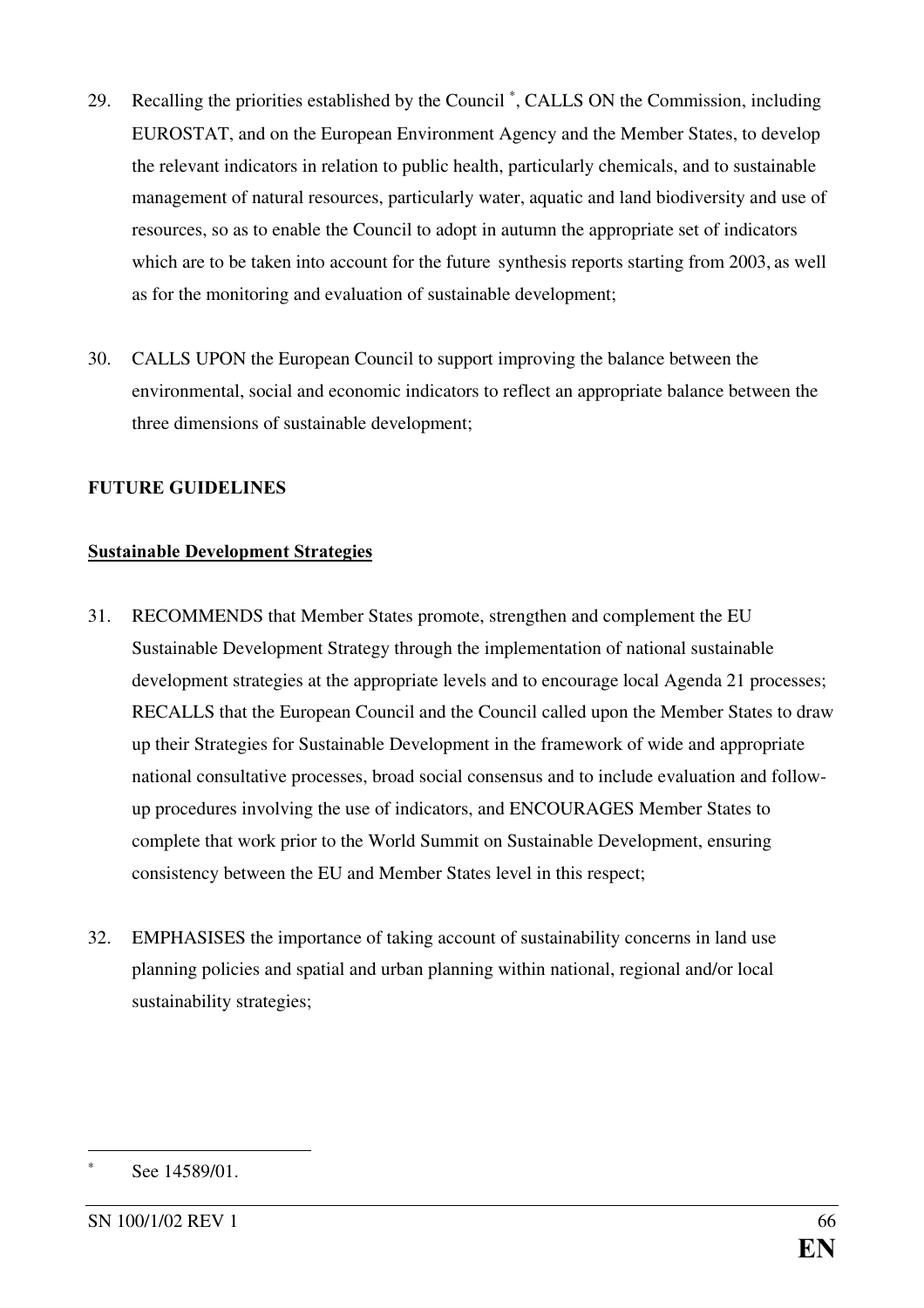#### Climate change

- 33. WELCOMES the decision taken on the ratification of the Kyoto Protocol on behalf of the European Community, and URGES the Member States to complete their national ratification procedures by June 2002 (so as to enable the Protocol to enter into force before the World Summit on Sustainable Development – August/September 2002);
- 34. Recalls its conclusions on climate change from 12 December 2001 and URGES the Commission and the Member States to continue examining possible additional common and coordinated policies and measures, striving to reduce greenhouse gas emissions, to those proposed in the first phase of the European Climate Change Programme and to achieve substantial progress on other pending proposals aiming at ensuring compliance with the quantified emission limitation or reduction commitment agreed in accordance with the Kyoto Protocol in order to allow for their timely implementation;
- 35. CALLS upon the Commission and the Member States to continue to take forward the implementation of Community initiatives contained in the action plan on energy efficiency and of strategies for renewable energy sources;

### Future priorities in implementing the Sustainable Development Strategy

- 36. RECALLS the need, as mentioned in Gothenburg, of decoupling economic growth from transport growth, in particular by a shift from road to rail, water, and public passenger transport as well as source-related measures and clean technologies;
- 37. CONSIDERS important to study the potential for further progress towards sustainable development, in particular by identifying relevant barriers that may hamper the decoupling of economic growth from resource use;
- 38. In line with the objective established in the Sustainable Development Strategy of halting biodiversity decline by 2010, and taking account of the 6th Environmental Action Programme as well as of the Convention on Biological Diversity, CONSIDERS that progress on the following issues is a priority: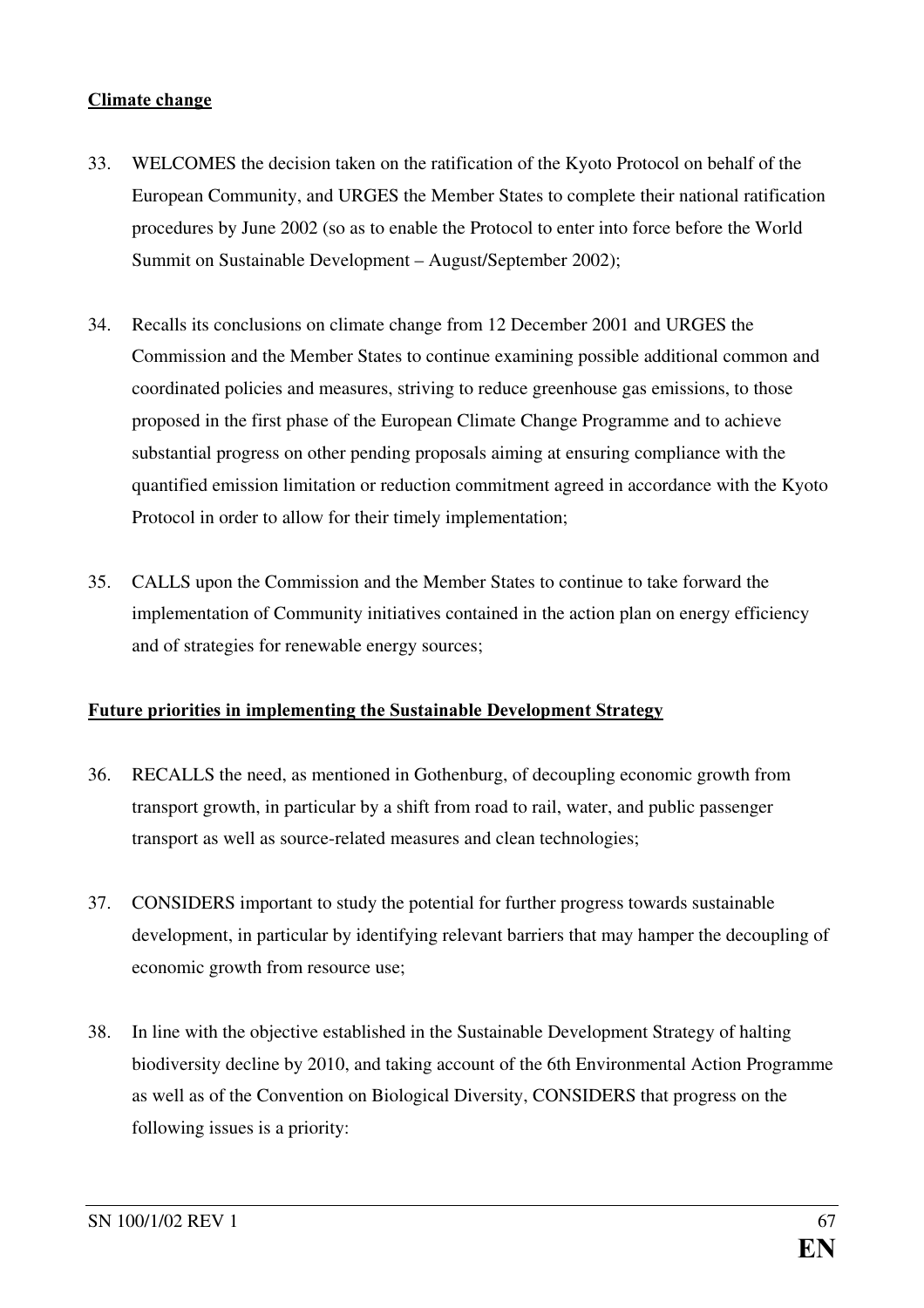- Full integration of biodiversity protection and conservation considerations in all relevant sectors and activities, and implementation of the Community biodiversity action plans in the areas of Conservation of Natural Resources, Agriculture, Fisheries and Development and Economic Cooperation, ensuring complementarity between the Community Action Plans and national measures;
- Encouraging the actions necessary to effectively implement the Community policy on biodiversity, including the Community Biodiversity Strategy, particularly through the definitive development of the Natura 2000 network, and the implementation of the necessary technical and financial instruments and measures required for its full implementation and for the protection, outside the Natura 2000 areas, of species protected under the Habitats and Birds Directives;
- Providing measures for promoting access to and fair and equitable sharing the benefits arising from the use of genetic resources and traditional knowledge;
- Developing the necessary additional measures, such as the prevention, control and eradication of invasive alien species which can cause serious damage to biological diversity;
- Adopting and implementing measures to maintain biodiversity in forests and other important ecosystems by establishing international ecological networks;
- 39. CALLS UPON the Commission to present swiftly its proposal for the ratification of the Biosafety Protocol of Cartagena on behalf of the European Community and URGES the Member States which have not yet done so to complete their national ratification procedures, in order to allow both the Community and the Member States to ratify the Protocol before the World Summit on Sustainable Development (August/September 2002);
- 40. Considering the importance of taking action at Community level to protect soil resources, the COMMISSION is INVITED to present a communication on the integrated protection of soil quality as the basis for a future Community strategy on soil protection as soon as possible;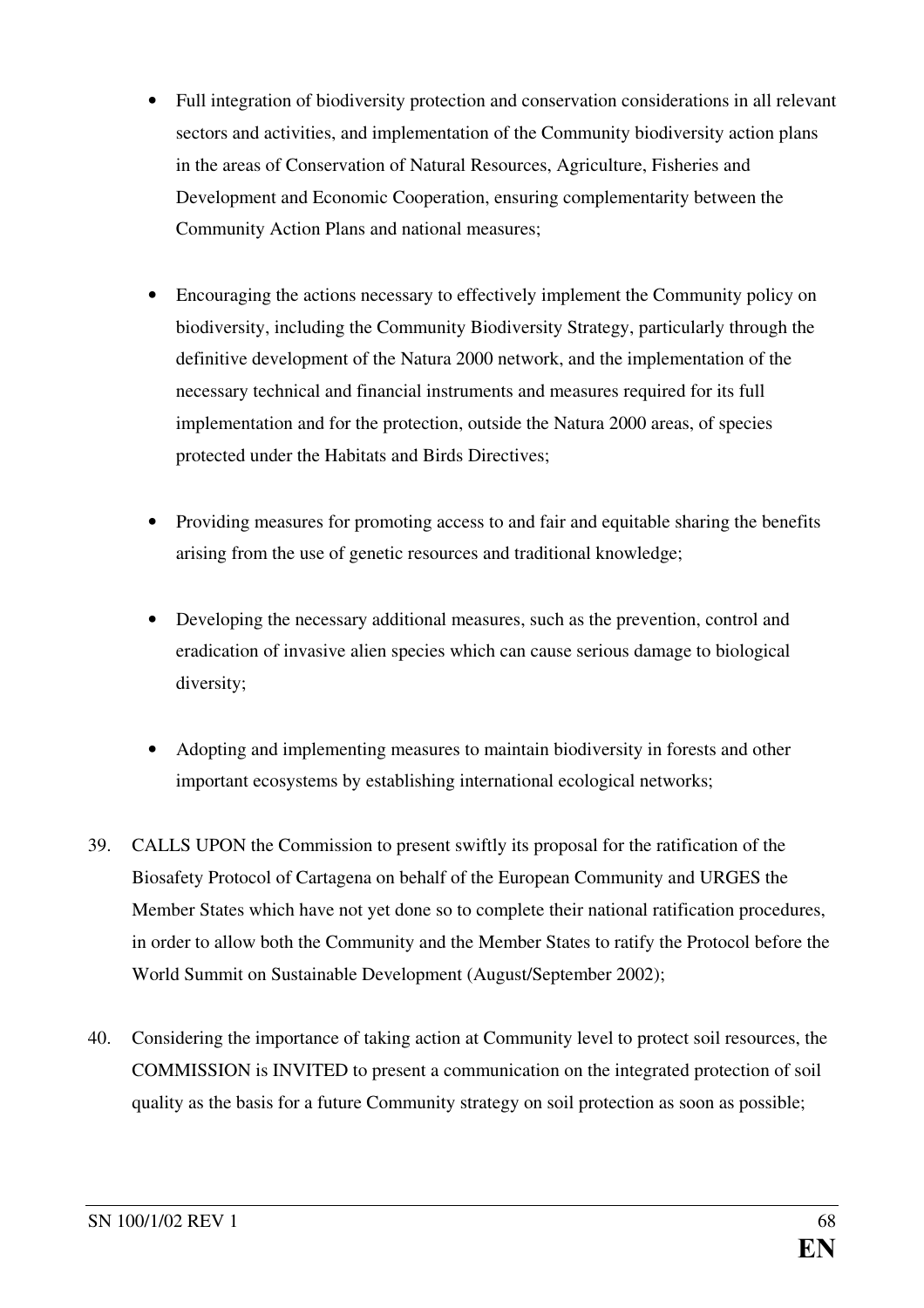- 41. URGES the Commission to present its White Paper on Integrated Product Policy, the thematic strategy on the sustainable use of resources and the thematic strategy on waste recycling;
- 42. CONSIDERS important to promote the use of fiscal measures, including a timely and appropriate Community framework for energy taxation, to encourage a switch to more efficient energy use, cleaner energy and transport and to encourage technological innovation;
- 43. RECALLS the importance it attaches to the priorities identified in the 6<sup>th</sup> Action Programme and the timely development of all measures required;
- 44. Considering that it is important to promote a shift to more environmentally friendly means and modes of transport as a means of progressing towards sustainable mobility and taking into account regional and local differences within and between Member States and in Candidate Countries, priority should be given to initiatives which promote, where appropriate, infrastructure investment for public transport and for railways, inland waterways, short sea shipping, intermodal operations and effective interconnections in the common transport policy development measures for the period until 2010; TAKES note in this context of the recent presentation by the Commission of its White paper on transport policy;
- 45. Considering the importance of urban transport in relation to the environment and the quality of life in cities, and its major impact on global environmental aspects such as climate change, TAKES NOTE of the Commission's intention to present a Communication on urban transport policy;
- 46. INVITES the Commission to develop a strategic approach on the management of technological risks, while considering the social, economic and environmental challenges in relation with the issue of sustainable urban development;
- 47. Following the conclusions of the European Council in Nice (December 2000) on the precautionary principle, RECALLS the need to clarify arrangements for its application;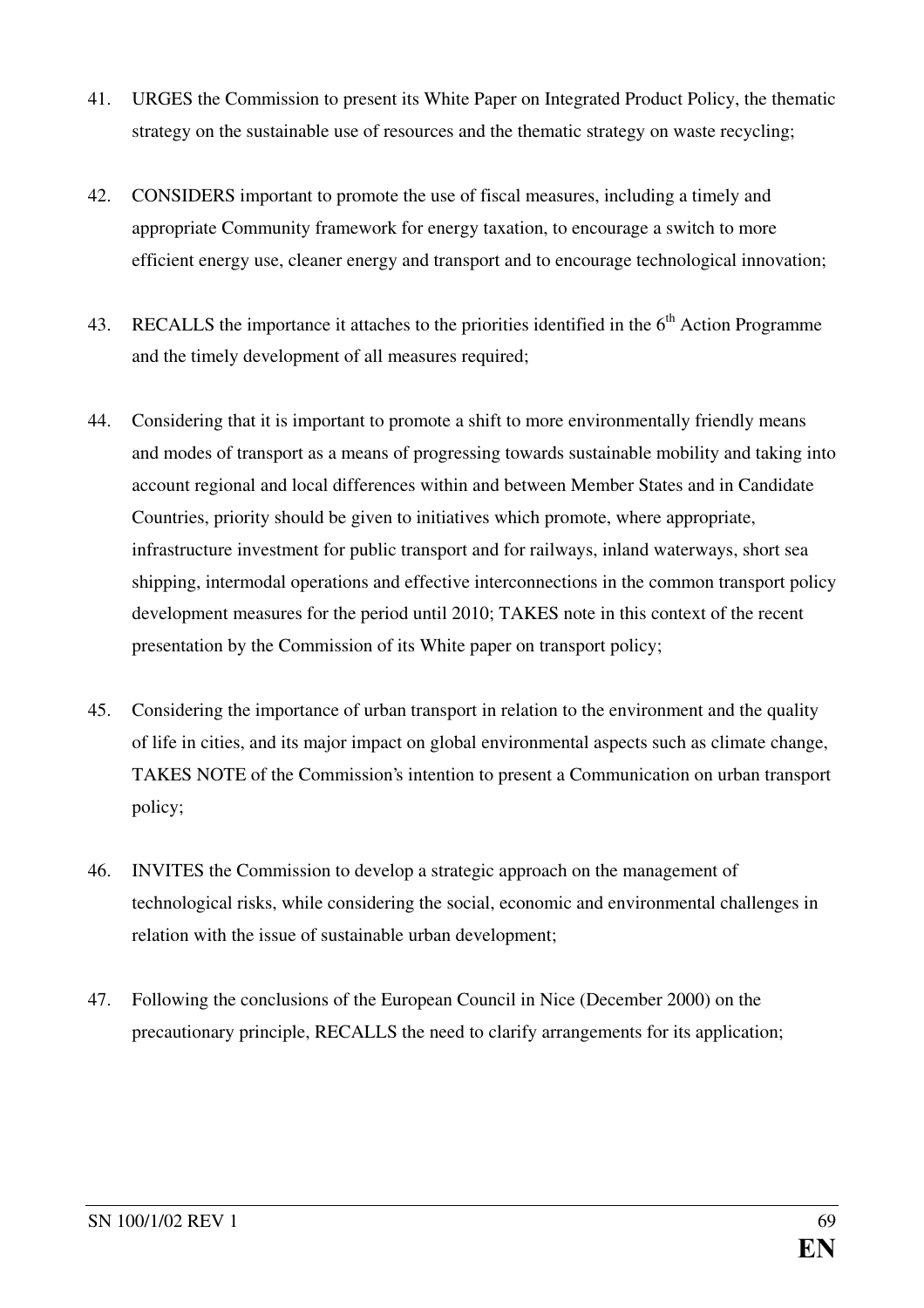#### Candidate countries

48. As the Commission's synthesis report will include the candidate countries as from 2003, CONSIDERS it important for the candidate countries to take the policies and objectives of the Community's strategic sustainable development policy into account in the period prior to accession, so that their situation is reflected in the synthesis report for 2003;

### Fostering sustainability

- 49. Considering that the achievement of the objectives of the EU Strategy for Sustainable Development in the long term requires periodic initiatives and reviews, and in order to contribute to the annual review to be carried out at the Spring European Council, the Council, in the light of the Commission's synthesis report, the development and implementation of the 6th Environment Action Programme, as well as of the environmental integration process and other appropriate contributions, AGREES to adopt yearly conclusions setting out guidelines on the environmental dimension of the sustainable development strategy for submission to the Spring European Council;
- 50. The Council notes the intention of the Commission to produce an annual environmental report which could contribute to the work of the Council (Environment) for the preparation phase of the Spring Summit.

BBBBBBBBBBBBBBBBBBBB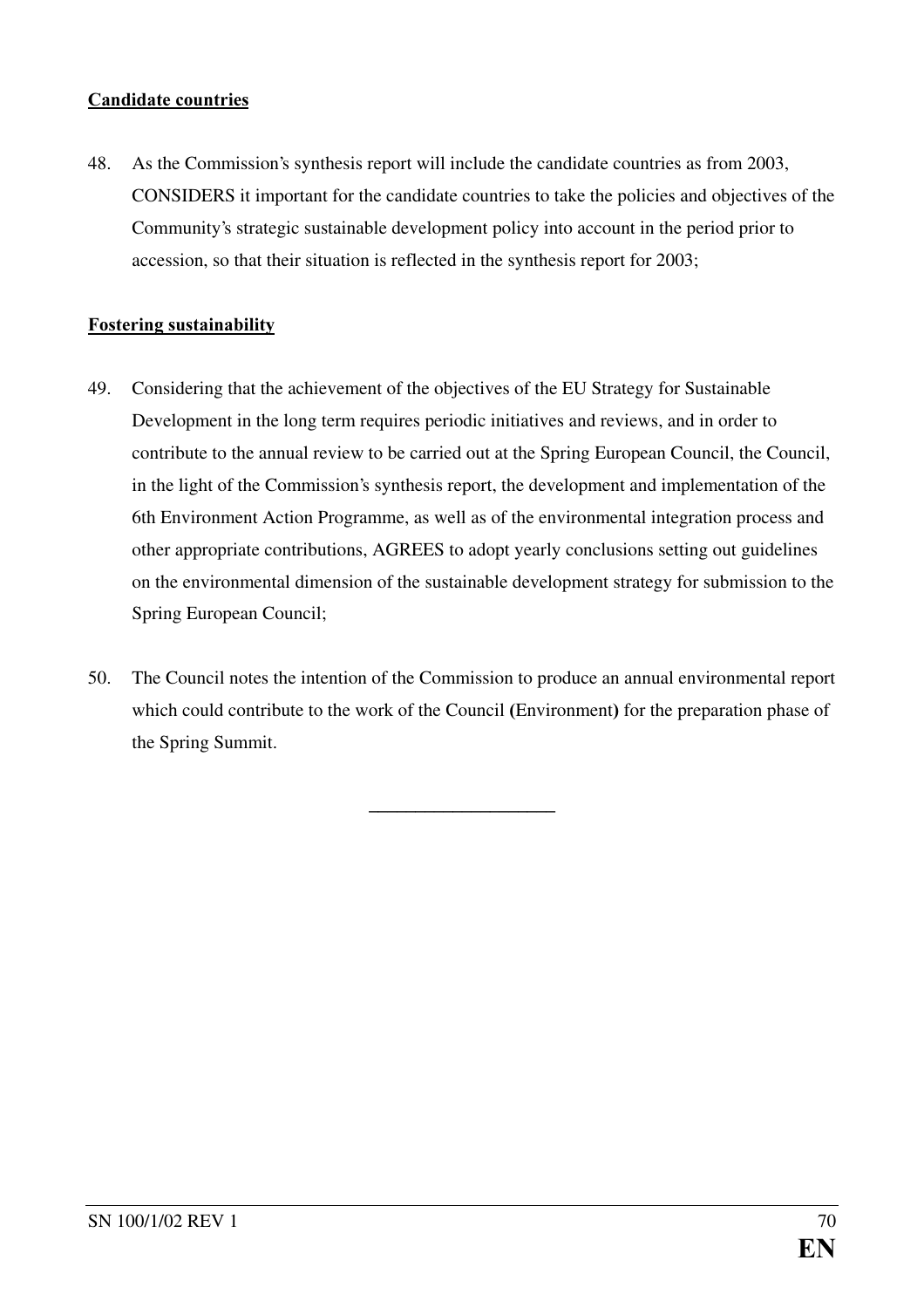# LIST OF SUPPORTING REPORTS/ REPORTS FOR THE EUROPEAN COUNCIL

• Communication from the Commission to the Spring European Council in Barcelona: "The Lisbon Strategy – Making Change Happen" (Synthesis report) [doc [5654/02](http://ue.eu.int/newsroom/related.asp?BID=75&GRP=4296&LANG=1)]

and

Commission Staff Working Paper: The Lisbon strategy – Making change happen  $[does 5654/02 ADD 1 + REV 1 (fr,de, en) + ADD 2]$ 

- Commission report on implementation of the Broad economic policy guidelines for 2001  $[does 6641/02 + ADD1]$  $[does 6641/02 + ADD1]$  $[does 6641/02 + ADD1]$
- Commission communication: Review of the introduction of the Euro notes and coins [doc [7020/02\]](http://ue.eu.int/newsroom/related.asp?BID=75&GRP=4294&LANG=1)
- Economic Policy Committee annual report on structural Reforms 2002 [doc [6636/02\]](http://ue.eu.int/newsroom/related.asp?BID=75&GRP=4288&LANG=1)
- Initial Council report on health care and care for the elderly  $[does 6361/02 + COR 1 (en)]$  $[does 6361/02 + COR 1 (en)]$  $[does 6361/02 + COR 1 (en)]$
- Joint Report from the Commission and the Council: "Increasing labour-force participation and promoting active ageing" [doc [6707/02\]](http://ue.eu.int/newsroom/related.asp?BID=75&GRP=4287&LANG=1)
- Detailed work programme on the follow-up of the objectives of education and training systems in Europe [doc [6365/02\]](http://ue.eu.int/newsroom/related.asp?BID=75&GRP=4280&LANG=1)
- "Commission Action Plan for skills and mobility [doc [6299/02\]](http://ue.eu.int/newsroom/related.asp?BID=75&GRP=4277&LANG=1)
- Communication from the Commission: "Making a European Area of Lifelong Learning a Reality

[doc [14440/01\]](http://ue.eu.int/newsroom/related.asp?BID=75&GRP=4295&LANG=1)

- Presidency conclusions on violence against women [doc [6994/02\]](http://ue.eu.int/newsroom/related.asp?BID=75&GRP=4293&LANG=1)
- Council report on a strategy to integrate environment and sustainable development within economic policies

[doc [6913/02\]](http://ue.eu.int/newsroom/related.asp?BID=75&GRP=4291&LANG=1)